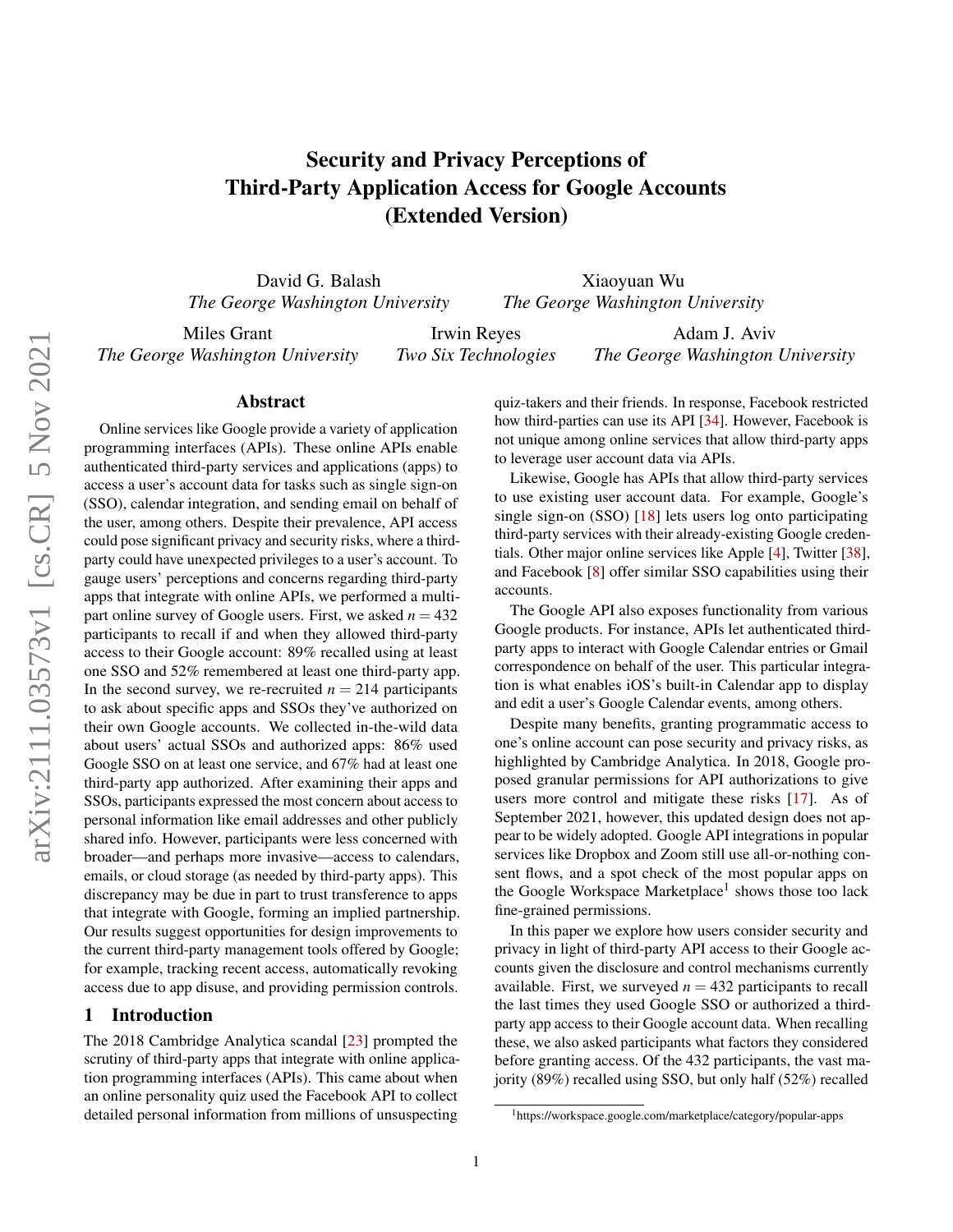granting the third-party access to their Google account.

We then invited  $n = 214$  participants from the first survey to return for a follow-up survey. As part of this second survey, participants installed a browser extension that parsed entries in their Google account's "Apps with access to your account" dashboard.[2](#page-1-0) Based on this data, we asked participants about specific apps they currently have installed on their Google account. From the browser extension, we observed 1,010 third-party services that use Google SSO and 455 third-party apps that integrate with APIs for various Google services. Of the observed third-party apps, nearly half require two or more permissions accessing the participants' Google account. The most common permission is modifying Google Play Game activity (223 instances), followed by viewing primary Google email address (189), and viewing personal info (177).

Participants were overall only *Slightly concerned* or *Not concerned* about the access granted to third-party apps, but showed the most concern about apps viewing personal info; 39% were *Very concerned*, *Concerned*, or *Moderately concerned*. Interestingly, such information is perhaps less of a privacy and security risk than third-party apps that can modify/view contacts, email, calendar events, or cloud storage. The relative lack of concern with these permissions could be attributed to a transference of trust to Google, as evidenced by open-ended responses where participants indicated that they believe Google is properly vetting these accesses.

We surveyed participants about the specific apps on their accounts and asked if they wished to keep or remove account access for those apps. A logistic regression revealed that participants were  $5.8 \times$  more likely to want to remove access for an app when they wished to change which Google account data the app can access. Additionally, they were  $5.9\times$  more likely to keep access when the app was recently used, and  $6.0\times$  more likely to keep access when they viewed the app as beneficial. However, 79% and 78% of participants indicated that they currently *Rarely* or *Never* review their apps and SSOs, respectively. After viewing their third-party accesses as part of our survey though, the vast majority (95%) of participants indicated they would want reminders to review those at least *Once a year*.

These findings suggest a significant opportunity to improve how users interact with third parties with programmatic access to their accounts by helping users to identify and remove less frequently used apps/SSO in an automated way, or to simply revoke access after a period of disuse. Similarly, Google could require regular re-approval of access, perhaps yearly so as not to be too disruptive. Additionally, many participants articulated a desire for controls of the permissions for thirdparty apps. This would allow users to better limit which aspects of their Google account each app/SSO can access with respect to the benefit being provided, rather than forcing them to accept an all-or-nothing approach.

### 2 Background and Related Work

Russell, et al. [\[32\]](#page-14-3) characterize online APIs as among: *contentfocused APIs* that provide data; *feature APIs* that integrate existing software functionality from elsewhere; *unofficial APIs* that (unintentionally) expose internal interfaces; and *analytic APIs* that track user experiences. Here, we focus on Google's content-focused and feature APIs that enable third-party developers to register apps with Google that can perform operations on behalf of a user. Most services, including Google's, use the OAuth standard [\[2\]](#page-13-4) to delegate and manage these authorizations. OAuth has been the focus of much security research [\[5,](#page-13-5) [36,](#page-14-4) [45\]](#page-15-0), and in this paper we do not investigate the security of OAuth directly but rather user awareness and concerns for such delegations.

While we primarily focus on third-party apps, we also consider SSO services as a form of third-party apps with limited functionality. Bauer et al. [\[6\]](#page-13-6) looked at willingness to use the SSOs of Google, Facebook and other services, finding that there were concerns with information sharing through SSO, despite messaging. We find similar concerns in our study. Ghasemisharif et al. [\[14\]](#page-13-7) studied SSO with respect to potential for account hijacking. The authors also measured the prevalence of SSOs, finding that Facebook is the most prevalent SSO service, followed by Twitter and Google. Hu et al. [\[21\]](#page-13-8) investigated SSOs in the context of online social networks and how apps can complete an impersonation attack. And Zhou et al. completed automated vulnerability testing of SSO on the web [\[43\]](#page-14-5). Here we assume that the SSO is properly implemented and instead focus on user perceptions of sharing information with third-parties via SSO services.

Prior work on third-party apps have mostly focused on the Facebook ecosystem. Felt et al. [\[11\]](#page-13-9) examined 150 Facebook platform apps in 2008, finding that 90% of the examined apps have unnecessary access to private data. Huber et al. [\[22\]](#page-14-6) developed a method to analyze privacy leaks in Facebook apps at scale by leveraging client-side iframes to capture network traffic. Google third-party apps do not necessarily operate client-side. More recently, Farooqi et al. [\[10\]](#page-13-10) used "honeytoken" email addresses (i. e., auto-generated accounts on an email server that the researchers control) to detect Facebook apps inappropriately collecting and using those addresses. Such a method could also be used for Google third-party apps but was not the primary focus of this research.

Our work is also related to prior research on permission management for online APIs. Similar to Wang et al. [\[39\]](#page-14-7), who analyzed the permissions requested by Facebook API apps at install time, we explore the permissions requested by third-party apps that integrate with Google's API. Prior work explored a subset of these permissions on Google [\[31\]](#page-14-8). A lack of centralization for third-party apps means there is far from comprehensive coverage. Our work expands on this effort with in-the-wild observations of apps authorized on actual users' Google accounts.

Permissions have been extensively studied in the context

<span id="page-1-0"></span><sup>2</sup>https://myaccount.google.com/permissions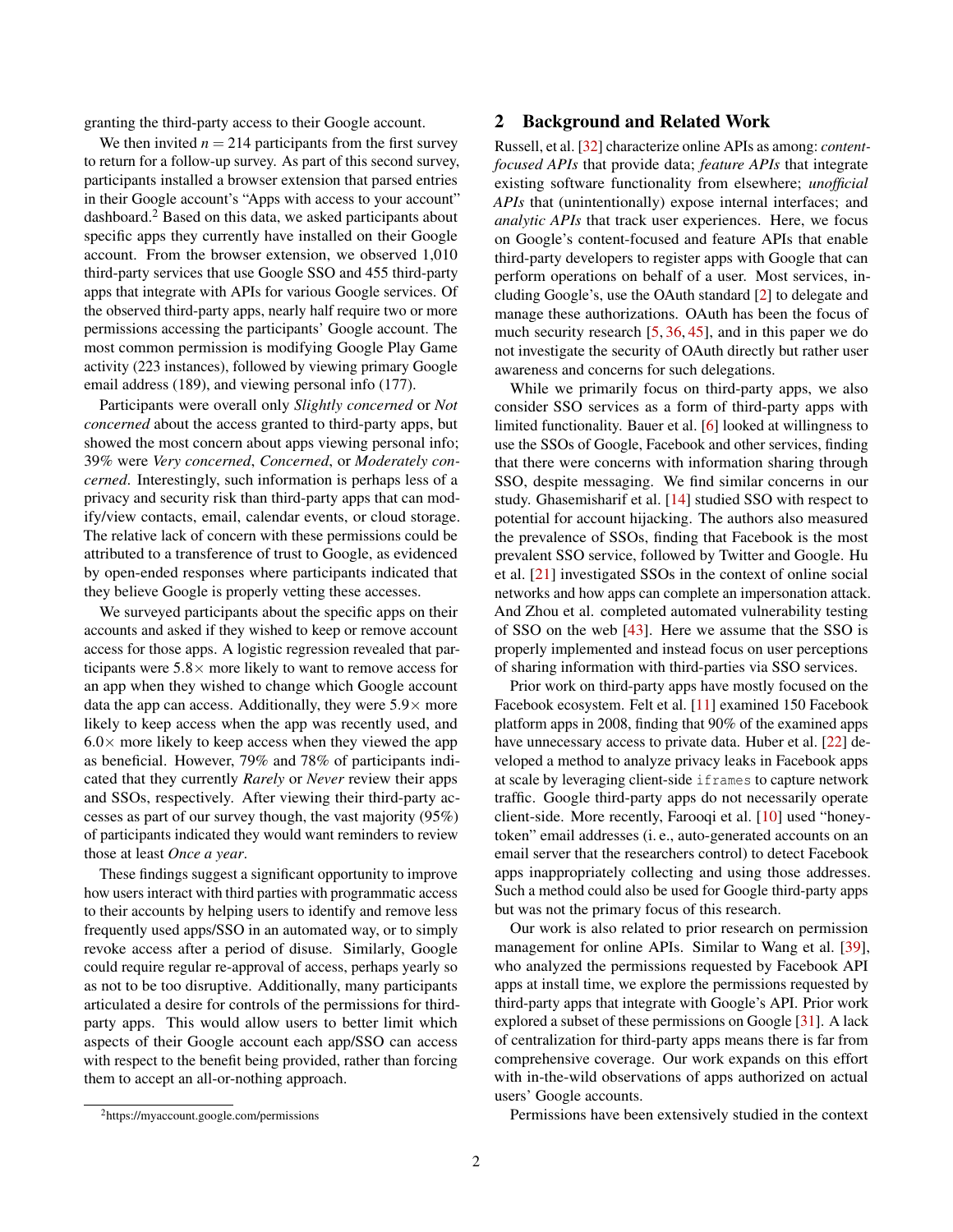of smartphone apps. Notably, Felt et al. [\[12,](#page-13-11) [13\]](#page-13-12) examined Android apps and found that one-third are overprivileged, and Wijesekera et al. [\[41\]](#page-14-9) surveyed Android users' perceptions of app permissions, 80% of whom wished to deny at least one permission. With the shift towards runtime, ask-on-first-use permission requests [\[1,](#page-13-13) [3\]](#page-13-14), Wijesekera et al. in 2017 [\[42\]](#page-14-10) developed a classifier to predict user permission preferences by taking into account the context of the permission request. Likewise, Smullen, et al. in 2020 [\[35\]](#page-14-11) built a classifier that demonstrated users are sensitive to the purpose of particular permissions requested by apps. Our results show that similar contextualization has impact on users' perceptions of permissions, and recommend moving towards auto-review and auto-revocation models for third-party apps as a whole and for individual permissions.

Finally, this research is also related to work on privacy and transparency dashboards for online services. These have been both extensively proposed and explored in the literature [\[7,](#page-13-15) [9,](#page-13-16) [20,](#page-13-17) [24,](#page-14-12) [26,](#page-14-13) [28,](#page-14-14) [29,](#page-14-15) [33,](#page-14-16) [37,](#page-14-17) [40,](#page-14-18) [44\]](#page-15-1). The "Apps with access to your account" page, to which we direct participants in the survey, functions similarly to other transparency dashboards; however, this dashboard offers less functionality than other dashboards. We explore ways to improve management of third-party apps through the web interface in Section [5.](#page-11-0)

### 3 Method

We begin by describing the two surveys. The first survey asked participants to recall prior experiences with third-party apps and SSOs. The second survey leveraged a custom browser extension and asked participants to respond to the specific SSOs and third-party apps currently authorized on their Google account. In the remainder of this section, we detail our study procedures, describe how we recruited participants, discuss ethical considerations of our study, and outline the limitations of our approach.

First Survey. Below, the first survey is described. The full survey can be found in [subsection A.1.](#page-15-2)

- 1. Informed Consent: Participants consented to the study.
- 2. Google Account Use: Participants were asked if they have a Gmail account (as surrogate for a Google account), if it is their primary Google account with sole ownership, and the age of the account. [Q](#page-15-4)uestions:  $Q_11-Q_14$ .
- 3. Familiarity with "Sign in with Google": Participants were provided with contextual information from Google's documentation [\[18\]](#page-13-0) alongside a screenshot of a "Sign in with Google" button (taken from Yelp) and asked about their recent experiences using their Google account to sign into a third-party app or service. [Q](#page-15-6)uestions:  $Q_16-Q_19$ .
- 4. Familiarity with Third-Party App Account Access: Participants were provided with contextual information from Google's documentation [\[16\]](#page-13-18) alongside a screenshot of a third-party app's Google API authorization screen (taken from a generic app). Next, participants were asked about

their recent experiences granting a third-party app access to their Google account. Questions:  $Q_1$ [10](#page-15-7)– $Q_1$ [13](#page-15-8).

- 5. IUIPC-8: Participants answered the Internet users' information privacy concerns (IUIPC-8) questionnaire [\[19\]](#page-13-19), to gain insights into participants' privacy concerns.
- 6. Demographics: Participants were asked to provide demographic information, such as age, identified gender, education, and technical background. Questions: [D1](#page-16-0)–[D4](#page-16-1).

Second Survey. The second survey recruited from those who completed the first survey. We used the following inclusion criteria to ensure participants have active Google accounts with SSOs and/or third-party apps: (i) the participant has a Gmail account, (ii) the participant uses the Gmail account as their primary Google account, (iii) the participant has sole ownership of their Google account, (iv) the participant has used their Google account for more than one month, (v) the participant correctly answered the attention checks.

Below, we describe each part of the second survey in detail, and the full survey can be found in [subsection A.2.](#page-16-2)

- 1. Informed Consent: Participants consented to the main study, which included notice that they would be asked to install a web browser extension that would access their Google's "Apps with access to your account" page.
- 2. Extension Installation: Participants installed the browser extension that locally parses third-party apps and SSOs and displays specific apps to the participant as part of the survey. The extension also recorded aggregate information about the number of SSO and API authorizations and the date of the oldest and newest authorization.
- 3. Explore Apps with Access to Your Account: We provided participants with a brief descriptive introduction and then directed them to explore their Google "Apps with access to your account" page for one minute. This interaction was managed by the browser extension with an overlay banner and restricted navigation away from the page.
- 4. Account Access Questions: Participants were asked what they consider before allowing third parties access to their Google account and services and how often that access is reviewed. [Q](#page-16-4)uestions:  $Q_21-Q_24$ .
- 5. Keep or Remove: Each participants was shown all their Google account authorizations and if they wished to keep or remove the authorization. [Q](#page-16-5)uestion:  $Q_2$ 5
- 6. App Permissions: Participants were asked about the permissions for their newest, oldest, and a random third-party app to investigate potential impacts of installation time on concern, benefit, and recall. [Q](#page-17-0)uestions:  $Q_27-Q_214$  $Q_27-Q_214$ .
- 7. Reflections: Participants were asked to reflect on their understanding of the Google "Apps with access to your account" page and if they would change their behavior as a result of that interaction. Questions  $Q_2$ [15](#page-17-2)–  $Q_2$ [20](#page-17-3).
- 8. Feature Improvements: Participants provided suggestions for improving Google's "Apps with access to your account" page. Questions  $Q_2$ [21](#page-17-4)– $Q_2$ [26](#page-17-5).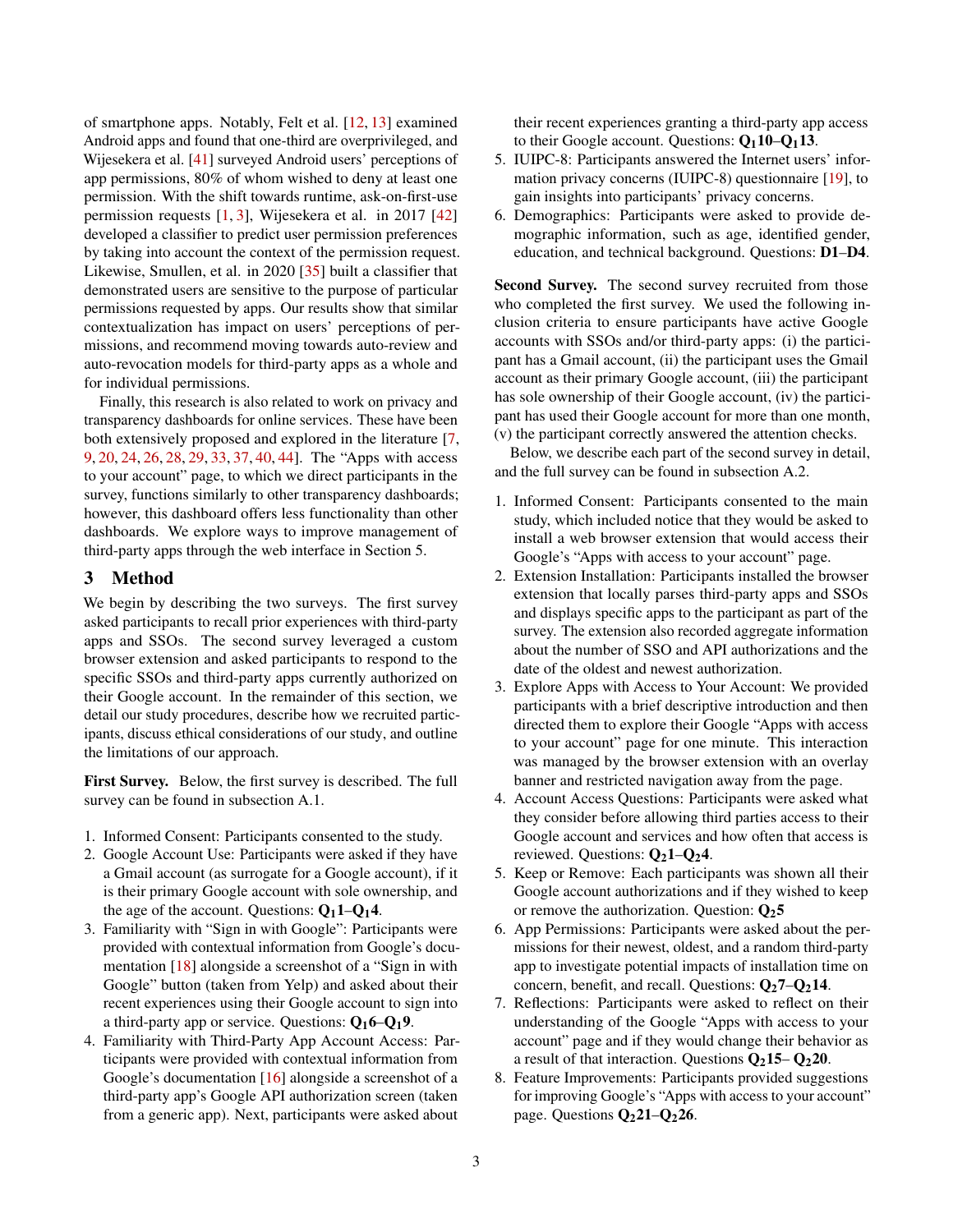|         |                                                                    | First<br><b>Survey</b><br>$(n = 432)$ |                                | Second<br><b>Survey</b><br>$(n = 214)$ |                                                 |
|---------|--------------------------------------------------------------------|---------------------------------------|--------------------------------|----------------------------------------|-------------------------------------------------|
|         |                                                                    | n                                     | $\%$                           | n                                      | %                                               |
| Gender  | Woman<br>Man<br>Non-binary<br>No answer                            | 204<br>216<br>11                      | 47<br>50<br>3<br>0             | 99<br>107                              | 46<br>50<br>$\overline{3}$<br>1                 |
| 86<br>¢ | $18 - 24$<br>$25 - 34$<br>35-44<br>$45 - 54$<br>$55+$<br>No answer | 132<br>157<br>75<br>44<br>23<br>1     | 31<br>36<br>17<br>10<br>6<br>0 | 66<br>80<br>32<br>20<br>15<br>1        | 31<br>37<br>15<br>$\frac{9}{7}$<br>$\mathbf{1}$ |
|         |                                                                    | Avg.                                  | <b>SD</b>                      | Avg.                                   | <b>SD</b>                                       |
| IUIPC   | Control<br>Awareness<br>Collection                                 | 5.9<br>6.6<br>5.4                     | 1.0<br>0.7<br>1.2              | 5.8<br>6.6<br>5.3                      | 1.0<br>0.8<br>1.2                               |
|         | <b>IUIPC</b> Combined                                              | 5.8                                   | 0.8                            | 5.8                                    | 0.8                                             |

<span id="page-3-1"></span>Table 1: Demographic and IUIPC data collected at the end of the first survey.

9. Uninstall Extension: Upon completing the survey, participants were instructed to remove the browser extension.

Recruitment and Demographics. We recruited 432 participants via *Prolific*<sup>[3](#page-3-0)</sup> for the first survey between March 31, 2021 and April 20, 2021. After applying our inclusion criteria, 399 participants qualified for the second study, and 214 returned to complete the second survey. Participants received \$1.00 USD and \$3.00 USD for completing the first and second survey, respectively, and it took, on average, 8 minutes and 13 minutes to complete, respectively.

Thirty-one percent of first survey participants were between 18–24 years old, 36 % were between 25–34 years old, and 33 % were 35 years or older. The identified gender distribution for the first survey was 50 % men, 47 % women, and 3 % non-binary, self-described, or choose not disclose gender.

Thirty-one percent of second survey participants were between 18–24 years old, 37 % were between 25–34 years old, 31 % were 35 years or older, and 1 % chose not to disclose their age. The identified gender distribution for the second survey was 50 % men, 46 % women, and 4 % non-binary, self-described, or choose not disclose gender. Participant characteristics are presented in Table [1.](#page-3-1)

Additional demographic information can be found in Appendix [B.](#page-18-0)

Analysis methods. When performing quantitative analysis, descriptive or statistical tests, the analysis is provided in context. For qualitative responses, we use open coding to analyze responses to open-text questions. First, a primary coder from the research team crafted a codebook and identified descriptive themes for each question. A secondary coder coded

a 20 % sub-sample as a consistency check, providing feedback on the codebook and iterating with the primary coder until inter-coder agreement was reached (Cohen's  $\kappa > 0.7$ ,  $mean = 0.81, sd = 0.05$ .

Ethical Considerations. The study protocol was approved by The George Washington University Institutional Review Board (IRB) with approval number NCR202914, and throughout the process we considered the sensitivity of participants' Google app authorization data at every step. All aspects of the survey requiring access to the actual Google "Apps with access to your account" page was administered *locally* on the participant's machine using the browser extension. All participants were informed about the nature of the study prior to participating and consented to participating in both surveys. At no time did the extension or the researchers have access the participants' Google password or to any other Google account data, and all collected data is associated with random identifiers.

Limitations. As an online survey, we are limited in that we cannot probe deeply with follow-up questions to understand the full range of responses. We attempt to compensate for this limitation by performing thematic coding across many responses to capture general opinions and feelings when interacting with third-party apps and SSOs that have access to their Google account.

Additionally, we are limited in our recruitment sample, which is generally younger than the population as a whole. Yet, we argue that despite this limitation, our results offer insights into user awareness of third-party apps and SSO access to their Google account, as well as other online services with third-party APIs. We note that prior work by Redmiles, et al. [\[30\]](#page-14-19) suggests online studies about privacy and security behavior can still approximate behaviors of populations.

Some results may be affected by social desirability bias, where participants might indicate behavior that they believe we (the researchers) expect them to embody. For example, this may lead to participants over describing their awareness or recall of granting access to third-party apps or SSOs, or their intention to remove access. In these cases, one may view these results as a potential upper bound on true behavior.

Finally, we acknowledge our study only considers Google, even though many online services offer APIs. Still, we believe our findings are broadly applicable because of the consistency of the underlying mechanisms (i.e. OAuth scopes) and user consent flows (i.e., users grant install-time permissions with a dashboard for review) across many major providers.

### 4 Results

In this section we present the results of the two surveys. We first describe the observed apps, SSOs, and their permissions for participants completing the second survey. Next, we explore participants' awareness and understanding of third-party apps and their permissions. We then offer results on partic-

<span id="page-3-0"></span> $3$ <https://www.prolific.co> - Prolific participant recruitment service, as of November 8, 2021.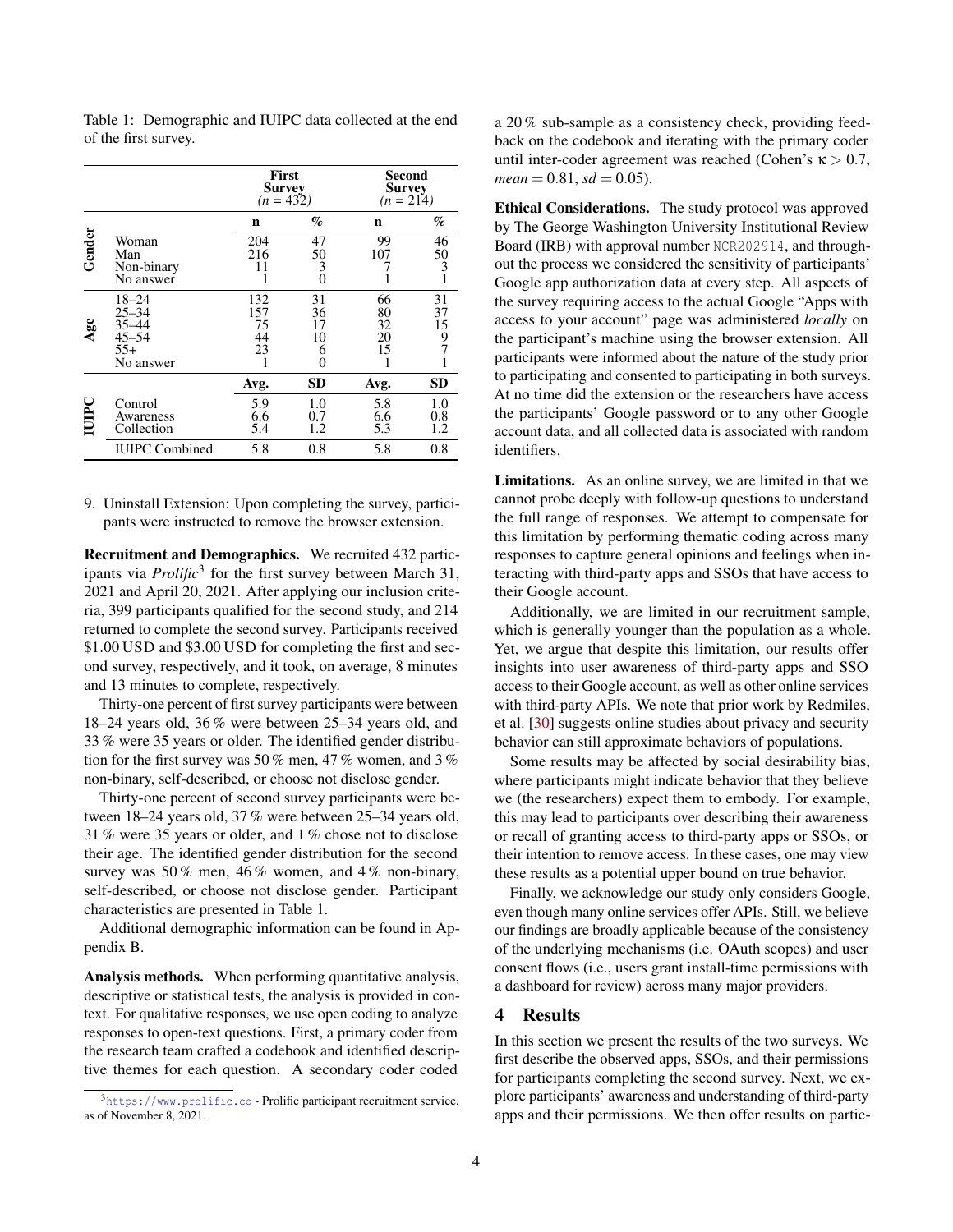<span id="page-4-0"></span>Do you recall ever using your Google Account to sign in to third− party apps or services?



Figure 1: Ninety percent of participants recall using their Google Account to sign in  $(Q_1 6)$  $(Q_1 6)$  $(Q_1 6)$  and over half recall granting a third-party app access to their Google Account  $(Q_1 10)$  $(Q_1 10)$  $(Q_1 10)$ .

ipants' motivations to install or not install a third-party app and their intentions to change settings. Finally, we report on participants' reflections on their third-party apps and desired features for improving transparency and control over API access to their Google account.

### 4.1 Measurements

Third-party app and SSO findings. In the first survey, 432 participants self reported if they recalled using Google's SSO  $(Q_16)$  $(Q_16)$  $(Q_16)$  or granting third-party apps  $(Q_110)$  $(Q_110)$  $(Q_110)$  access to their Google account. We found that  $89\%$  ( $n = 386$ ) of participants recalled using SSO to sign into a third-party service. Furthermore,  $52\%$  ( $n = 225$ ) recalled granting a third-party app access to their Google accounts. See [Figure 1.](#page-4-0)

Additionally, during the first survey, we asked participants to recall the latest app or service they signed into using their Google account  $(Q_17)$  $(Q_17)$  $(Q_17)$ , and classified their responses into various categories based on the app or service. We searched repositories of available third-party apps, e.g., Google Play or Google Workspace Marketplace, to determine the proper app category. The top categories include shopping  $(n = 51)$ ; 12%), social media (*n* = 42; 10%), gaming (*n* = 38; 9%), food ( $n = 34$ ; 8%) and entertainment ( $n = 28$ ; 6%).

Among the 214 second survey participants, a majority  $(n = 184; 86%)$  have at least one SSO linked to their Google account and  $67\%$  ( $n = 143$ ) have at least one third-party app with Google account access. Via the custom browser extension installed by the participants, we observed a total of 1,010 unique SSOs and 455 unique third-party apps accessing participants' Google accounts. For those who have at least one SSO  $(n = 184)$ , the average number of SSOs per participant is 13 (median  $= 9.5$ ; sd  $= 12$ ). In comparison, those who have at least one third-party app  $(n = 143)$  have an average number of six third-party apps per participant (median  $= 3$ ; sd  $= 6.7$ ).

Third-party apps were authorized to access participants' Google accounts for an average of 285 days (median = 142; sd  $= 375$ ). The maximum number of days authorized was 2,519

days and the minimum was one day. The highest number of SSOs linked to a single participant's Google account is 65, and one participant had 49 third-party apps, the most observed. For a list of study participants' most installed apps please refer to [Table 3](#page-18-1) in [Appendix B.](#page-18-0)

Associated account access permissions. Among the 1,010 distinct SSOs, we recorded 114 unique associated permissions. Moreover, we cataloged 144 unique permissions requested across the 455 distinct third-party apps. The average number of permissions per SSO was three (median  $= 2$ ; sd  $=$ 1.5); per third-party app, the average number of permissions was three (median = 2;  $sd = 2.2$ ).

The third-party app with the greatest number of permissions was *Health Sync* with 19 permissions. *Health Sync* was followed by: *autoCrat* (14), *FitToFit* (14), *DocuSign GSuite Add-on* (13), *Zero - Simple Fasting Tracker* (13), and *Yahoo!* (12). Only a few ( $1\%$ ;  $n = 12$ ) SSOs ask for a single permission, while  $36\%$  ( $n = 166$ ) of third-party apps have only one permission. Additionally, 78% (*n* = 792) of SSOs have two or fewer permissions while 56% ( $n = 255$ ) of third-party apps have two or fewer permissions.

The most common observed permission was "Create, edit, and delete your Google Play Games activity"  $(n = 223)$ . This was followed by: "See your primary Google Account email address"  $(n = 189)$ , "See your personal info, including any personal info you've made publicly available"  $(n = 177)$ , "See, create, and delete its own configuration data in your Google Drive"  $(n = 71)$ , and "Associate you with your personal info on Google"  $(n = 44)$ . See [Table 5](#page-20-0) for a list of study participants' most authorized third-party account access permissions.

### 4.2 Awareness and Understanding

Awareness of Third-party Apps and SSOs. In the second survey, we used the browser extension to show participants their newest, oldest, and a random third-party app. For participants with only two apps, we considered those apps as their oldest and newest. And for participants with only one app, we considered it as their oldest. This results in imbalanced participants with oldest apps  $n_{old} = 143$ , newest apps  $n_{new} = 117$ , and random apps  $n_{rand} = 85$ .

Participants were first asked if they recalled authorizing each app  $(Q_27)$  $(Q_27)$  $(Q_27)$ . Among participants with at least one app, 33 %  $(n = 47)$  could not recall authorizing at least one of them. The oldest installed app was recalled the most often 81 % ( $n = 116$ ), followed by the randomly selected app at 79 % ( $n = 67$ ), and finally the newest app at 74 % ( $n = 86$ ). There were no significant differences between the apps shown with respect to positive recall compared to negative or unsure responses ( $\chi^2 = 0.27, p = 0.87$ ). (See [Figure 3](#page-5-0) displays the full details.)

When asked when they last used these apps  $(Q_2 8)$  $(Q_2 8)$  $(Q_2 8)$ ; over half  $(51\%; n = 74)$  of the participants reported using their oldest app *Today* or *In the previous week*. Whereas  $43\%$  ( $n = 50$ )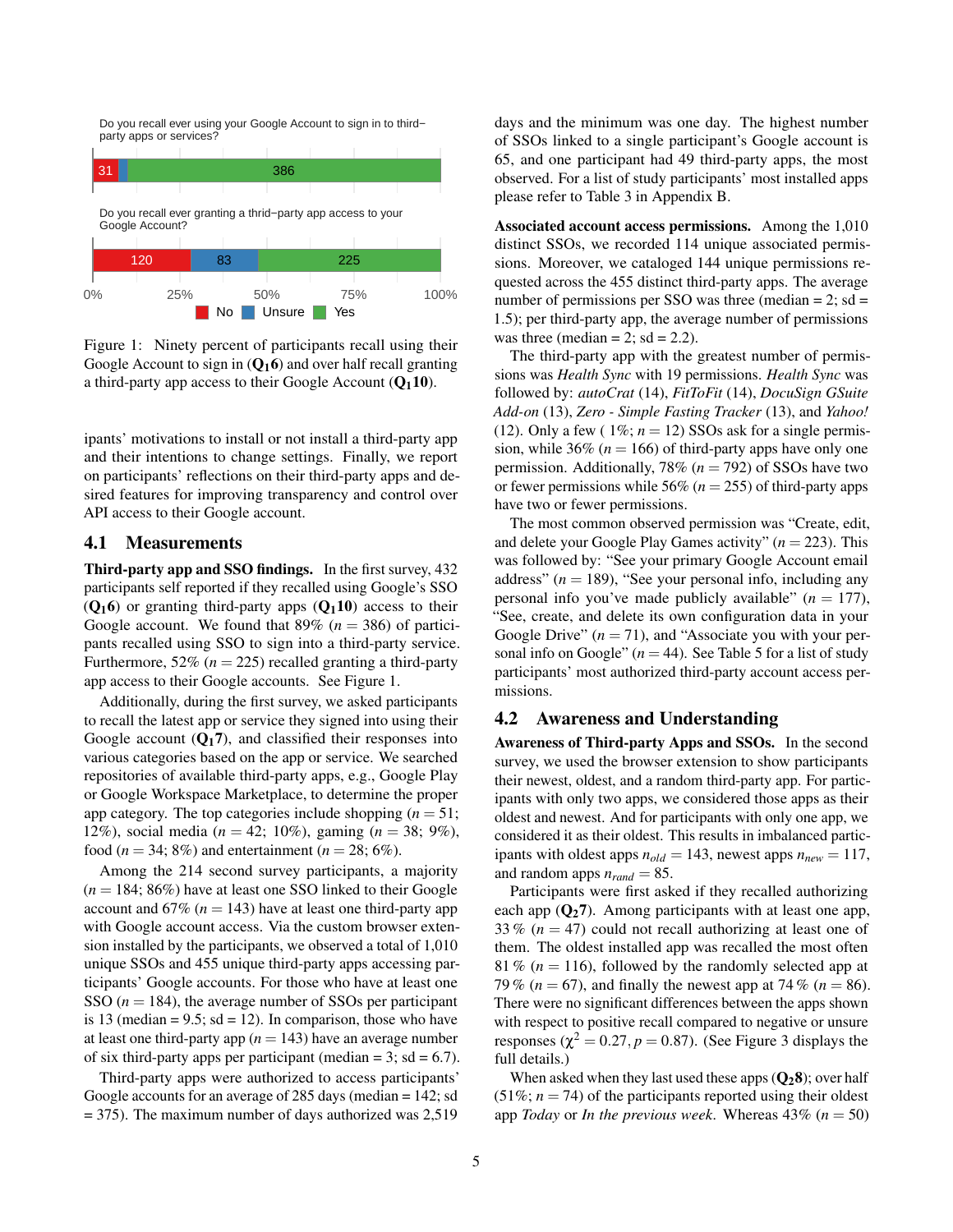<span id="page-5-1"></span>

Figure 2: Full results of questions  $(Q_25)$  $(Q_25)$  $(Q_25)$ ,  $(Q_27)$ , and  $(Q_29)$ . Most participants recall authorizing their apps and are aware that their apps had permissions to access parts of their Google account. Their newest app is the mostly likely to be removed.

report using their newest app, and only  $34\%$  ( $n = 29$ ) report using their random app, over that same time period. There were no statistical differences (using a Kruskal-Wallace test  $H = 2.15$ ,  $p = 0.34$ ) between reported last use of apps when comparing newest, oldest, and random apps.

Subsequently, we asked participants if prior to seeing the details about their newest, oldest, and a randomly chosen app in the survey, they were aware that the app had permissions to access their Google account data  $(Q_2 9)$  $(Q_2 9)$  $(Q_2 9)$ . Forty-nine percent  $(n = 70)$  of participants with third-party apps were not aware, for at least one of those apps, that the app had permissions to access parts of their Google account data. Participants were more likely to be unaware of the Google account access permissions of their newest app  $(35\%; n = 41)$ , followed by their oldest app (33%;  $n = 47$ ), and random app (33%;  $n = 28$ ). Again, though, there were no significant differences between awareness of the apps ( $\chi^2 = 0.032, p = 0.98$ ). [Figure 2](#page-5-1) shows the full results of app recall and awareness.

In the first survey, when participants were asked if they recalled using Google's SSO  $(Q_1 6)$  $(Q_1 6)$  $(Q_1 6)$ , 10% ( $n = 42$ ) responded *No* or *Unsure*. Yet, 16 of the 19 (84%) of those same participants who completed the second survey actually did have a SSO linked with their Google account. We also asked whether they recalled granting a third party access to their Google account  $(Q_1 10)$  $(Q_1 10)$  $(Q_1 10)$ , and 47%  $(n = 203)$  answered *No* or *Unsure*. However, 52 of 95 (55%) of those very same participants who completed the second survey in fact had granted a third-party app access to their account.

Benefits From and Concerns For Third-Party Apps. Participants selected on a 5-point Likert agreement scale to indicate the benefits of their newest, oldest and randomly picked apps  $(Q_210)$  $(Q_210)$  $(Q_210)$ . Eighty-two percent  $(n = 117)$  of participants

When was the last time you recall using...

<span id="page-5-0"></span>

Figure 3: Participants' oldest app was also their most recently used as over half report using their oldest app *Today* or *In the previous week* ( $Q_2$  $Q_2$ 8).

with apps *Agree* or *Strongly agree* that at least one of their third-party apps is beneficial. The oldest app was reported as the most beneficial with 59% (*n* = 84) who *Agree* or *Strongly agree*, followed by 54% ( $n = 63$ ) for the newest app, and 51%  $(n = 43)$  for the random app. However, there were no significant differences across responses based on a Kruskal-Wallace test  $(H = 2.12, p = 0.34)$ .

Additionally, participants were asked whether they were concerned about their newest, oldest and random apps having access to their Google accounts  $(Q_210)$  $(Q_210)$  $(Q_210)$ . Fifty percent  $(n = 71)$ of participants with apps *Agree* or *Strongly agree* that they were concerned with at least one of their third-party apps that can access their Google account. Of the participants who were concerned, 28% (*n* = 24) *Agree* or *Strongly agree* to being concerned with their random app,  $22\%$  ( $n = 26$ ) with their newest, and  $22\%$  ( $n = 32$ ) with their oldest. The full results for app benefit and concern are shown in [Figure 4,](#page-6-0) and again, there were no statistically significant differences  $(H = 1.58, p = 0.45).$ 

Understanding App Access Permissions. We asked participants who have apps to rate their confidence in understanding the permissions held by their third-party apps  $(Q_211)$  $(Q_211)$  $(Q_211)$ . Note that each participant had their own set of apps and permissions, so there is an imbalance in the number of participants surveyed for a given permission. Thus, we present permissionspecific results as percentages, with full counts in the figures. Thirty-one percent  $(n = 45)$  of participants had at least one permission that they were *Not confident* that they understood.

For the six most prevalent permissions requested by apps in our study, participants were *Confident* or *Very confident* (over 50 %) in understanding each of them. Participants were the most confident in understanding the permission "See your primary Google Account email address," with 33 % *Confident*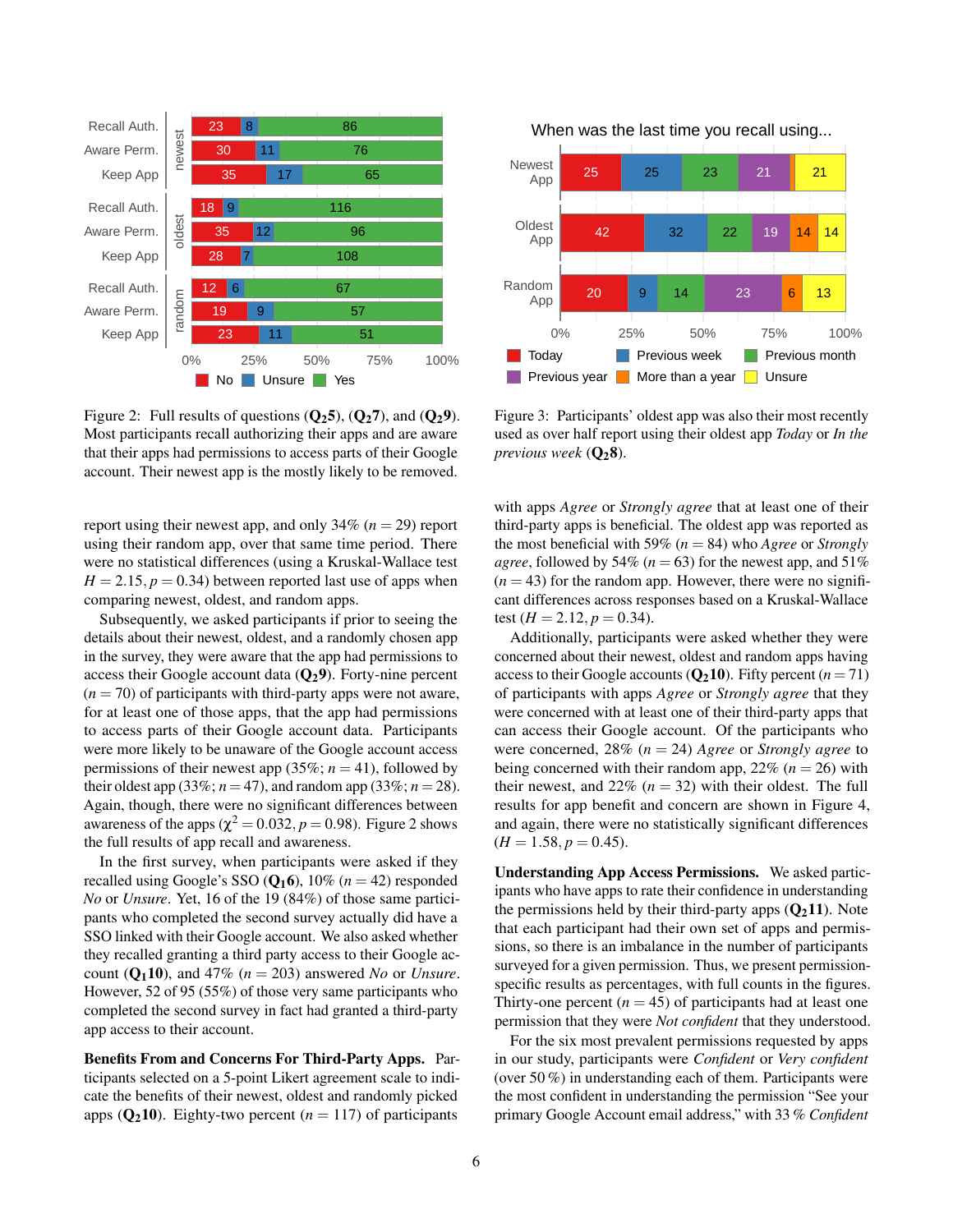<span id="page-6-0"></span>

Figure 4: Full results of question  $(Q_210)$  $(Q_210)$  $(Q_210)$ . Most participants are not concerned about their third-party apps having access to their Google account. Over half of participants do not want to change the parts of their Google account that an app can access. A majority of participants agree that app access to their Google account is beneficial.

and 39 % *Very confident*. This was also the most common permission surveyed, with 223 occurrences in third-party apps. Conversely, participants were least confident in their understanding of the permission "See your personal info, including any personal info you've made publicly available," with 12 % *Not confident*, 16 % *Slightly confident*. There is also evidence in the qualitative data where a participants note that this permission is confusing because it does not sufficiently detail what information is included in "personal info." This was the second most common permission surveyed, with 186 occurrences in third-party apps. Results for the top six most prevalent permissions can be found in [Figure 5.](#page-6-1) Statistical comparisons were not performed due to the imbalance between groups for which permissions were surveyed.

Necessity of Access Permissions. We asked participants to report the necessity of each permission on a 5-point Likert scale for their newest, oldest and randomly selected third party app  $(Q_212)$  $(Q_212)$  $(Q_212)$ . Sixty-one percent  $(n = 87)$  of participants had at least one permission that they reported was *Not necessary*.

Among the six most prevalent permissions, participants found the permission "See your personal info, including any personal info you've made publicly available" to be the most unnecessary, with 30% who stated that it is *Not necessary* and 31% who said it is only *Slightly necessary*. This is followed by the permission "See, edit, download, and permanently delete your contacts" in which 26% said it was *Not necessary* and 18% said it is only *Slightly necessary*. At least 50% of participants found the remaining prevalent permissions either *Necessary* or *Very necessary*. Participants rated functional permissions, such as "Read, compose, send, and permanently

<span id="page-6-1"></span>

Figure 5: Results for  $(Q_211)$  $(Q_211)$  $(Q_211)$  for the top six most prevalent permissions, of which "View Personal Info" was the least understood and "View Gmail Address" was the most.

delete all your email from Gmail," to be more necessary for the app to benefit them than data access permissions, like "See your personal info, including any personal info you've made publicly available." The top six most prevalent permission results for necessity can be found in [Figure 6,](#page-7-0) and again, statistical comparisons were not performed due to the imbalance between groups for which permissions were surveyed.

Concern for Access Permissions. In  $Q_2$ [13](#page-17-11) we asked the level of concern participants have about third-party apps accessing their account through various permissions. Forty-six percent  $(n = 66)$  of participants had at least one permission that they were either *Concerned* or *Very concerned* about.

For five of the six most prevalent permissions requested by third-party apps observed in our study, over 70% of participants answered *Not concerned* or only *Slightly concerned* about apps on their account having these permissions. The permission "See your personal info, including any personal info you've made publicly available" had the highest concern, with 16 % *Concerned*, 5 % *Very concerned*. (See [Figure 7.](#page-7-1))

Reasons for Concern. Participants also provided free responses describing any concerns they have with a third-party app, either the newest, oldest, or randomly chosen, having these access permissions  $(Q_214)$  $(Q_214)$  $(Q_214)$ . Qualitative coding of the responses revealed that some participants expressed concern with the permissions held by their apps (newest,  $n = 46$ ; oldest,  $n = 90$ ; random,  $n = 33$ ). The most common reasons for concern were access to personal or sensitive information,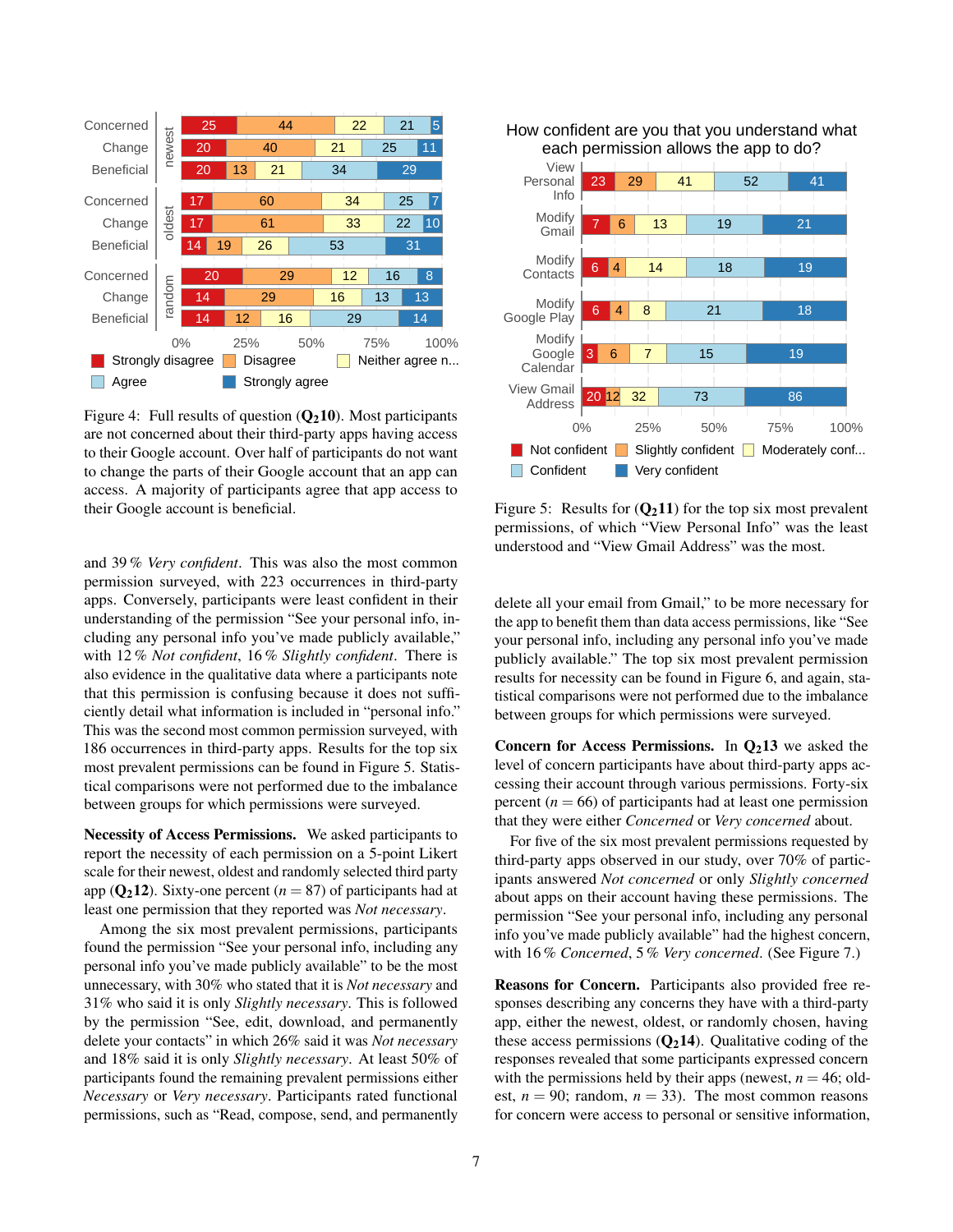

<span id="page-7-0"></span>How necessary do you think each permission is for the app to function in a way that benefits you?

Figure 6: Results for  $(Q_212)$  $(Q_212)$  $(Q_212)$  for the top six most prevalent permissions, of which "View Personal Info" was considered the least necessary and "Modify Gmail" was the most.

unnecessary access, ability to delete, and access to contacts and email. For example, P53 shared, "I don't want them having access to my personal information" (newest; YouTube on Xbox Live). Examples of concern regarding unnecessary account access include: "I'm a bit concerned about their access to my Youtube Channel, since it seems a bit unnecessary and excessive" (P170; newest; PlayStation Network) and "Not sure why it needs Google Drive access, it shouldn't be creating anything in there" (P93; random; Idle Island: Build and Survive). Permissions that include the ability to delete files was often concerning, for instance, "I don't know if I want them to be able to delete stuff from my Google Drive" (P142; newest; CloudConvert). Access to email and contacts were common concerns; for instance, P63 said, "As with any app that requires having access to send emails, I'm always worried about something unauthorized being sent" (oldest; Boomerang for Gmail). P61 (oldest; Quora) noted:

I didn't know that they could see and download my contacts. That is a bit concerning because I don't know what they do with that data.

Participants were also concerned when they could not recall authorizing the access, e.g., "I don't remember authorizing this app to have access to my Google account" (P10, newest; Email - Edison Mail). Additionally, when participants infrequently used an app but found out it still had access to their account, e.g., "I don't use it anymore and they still have access to my photos" (P16; random; Chatbooks - Print Family Photos) and "I don't use the Google nest hub anymore, so

<span id="page-7-1"></span>

Figure 7: Results for  $(Q_213)$  $(Q_213)$  $(Q_213)$  for the top six most prevalent permissions, of which "View Personal Info" was the most concerning and "Modify Google Calendar" was the least.

it shouldn't have access to my full account" (P12; oldest; Google Nest Hub). A number of participants complained that they had deleted the app from their device but it still had access to their accounts, as when P137 shared, "I have removed the app from my phone and I don't see why the app still has to have these permissions" (newest; Adidas Training), and P26 noted, "I was unaware these permissions were still on the app as I've deleted the app" (newest; Linkt).

Many participants stated that they were unconcerned by the app permissions (newest,  $n = 62$ ; oldest,  $n = 44$ ; random,  $n =$ 41). The most common reasons for the lack of concern was the necessity of the permissions, and the limited access that the permissions provided. For instance, P131 said "I don't think it has too many permissions and nothing seems unreasonable, so I'm okay with this" (random; Lumin PDF), and P158 stated "It is a game and both of the permissions are valid" (random; Starlost - Space Shooter). Some were unconcerned because they trust the app, e.g., "I trust the service to keep my information secure" (P148; newest; Amazing Marvin). For others, the trust originates with the company who makes the app, e.g., "I've never worried about Apple invading my privacy" (P189; random; macOS).

### 4.3 Granting and Reviewing Account Access

Considerations When Granting App/SSO Access. Google's documentation [\[15\]](#page-13-20) advises that users consider the following five factors before granting a third-party access to their Google account: (i) security, (ii) data use, (iii) data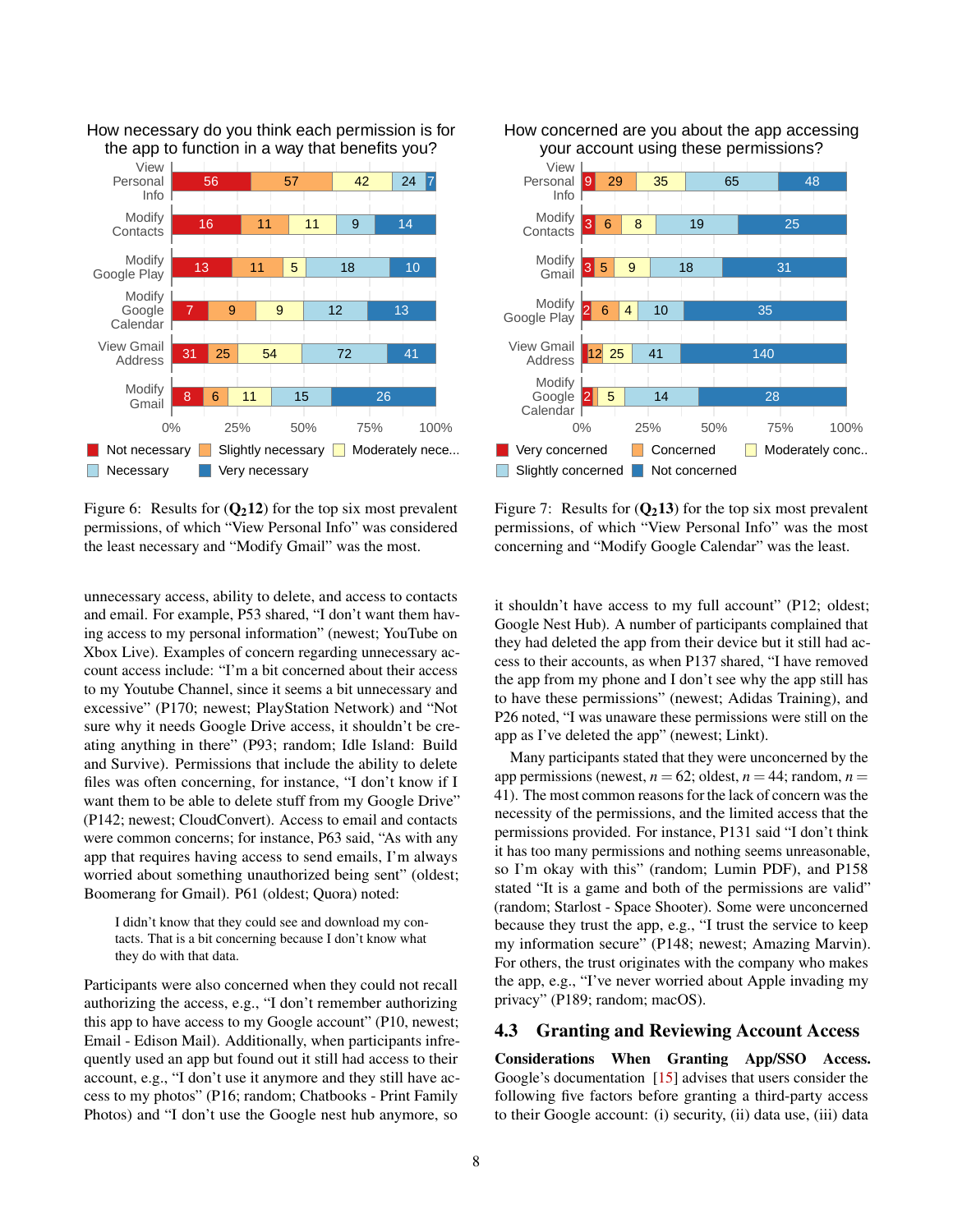<span id="page-8-0"></span>

Figure 8: Full results of questions  $(Q_2 1)$  $(Q_2 1)$  $(Q_2 1)$  and  $(Q_2 3)$  in which participants are asked what they consider before granting Google account access to a third-party APP or SSO.

deletion, (iv) policy changes, and (v) data visibility.

On a five-point agreement Likert-scale, we asked the participants with apps if they considered these factors before granting a third-party app access to their Google account ([Q](#page-16-6)23) and before using their Google account to sign into a service via SSO  $(Q_2 1)$  $(Q_2 1)$  $(Q_2 1)$ ; those results are presented in [Figure 8.](#page-8-0)

The most considered factor for third-party apps was the security of the app or website (security), in which 83  $\%$  ( $n =$ 118) *Agree* or *Strongly Agree*. The next factor was how the app or website will use your data (data use) where 78  $% (n =$ 111) *Agree* or *Strongly Agree*. This was followed by who else can see your data on the app or website (data visibility), in which 71 %  $(n = 101)$  *Agree* or *Strongly Agree*. Next was whether you can delete your data from the app or website (data deletion), where 55 % (*n* = 78) either *Agree* or *Strongly Agree*. The least considered factor was whether the app or website will tell you if something changes (policy changes), where fewer than half  $(n = 68, 48\%)$  *Agree* or *Strongly Agree*.

Among participants with SSOs  $(n = 184)$ , the data shows they considered similar factors as those for third-party app account access. Again, the most considered factor was how secure is the app or website (security), in which 83  $\%$  (*n* = 153) *Agree* or *Strongly Agree*. The next most considered factor was how the app or website will use your data (data use) where 77 % (*n* = 142) *Agree* or *Strongly Agree*. This was followed by who else can see your data on the app or website (data visibility), in which 72 % (*n* = 133) *Agree* or *Strongly Agree*. Next was whether you can delete your data from the app or website (data deletion), where 57 % ( $n = 105$ ) either *Agree* or *Strongly Agree*. The least considered factor was whether the app or website will tell you if something changes (policy changes), where fewer than half (*n* = 88; 48 %) *Agree* or *Strongly Agree*.

We used a Mann-Whitney U-test to compare each of the considerations, comparing SSO to third-party access (see top of [Figure 8\)](#page-8-0). We did not find any significant differences, suggesting that participants view SSOs and third-party apps accessing their Google accounts in similar ways when determining if they should grant that access. More detail on SSO considerations is in the next section.

In open-response questions, we asked participants to provide more details on what they consider before granting a third-party app access to their Google account or use SSOs ( $Q_1$ [12](#page-15-10),  $Q_1$ [13](#page-15-8)). Participants often ( $Q$ 12,  $n = 42$ ;  $Q$ 13,  $n = 43$ ) responded that they consider what permissions the third-party would obtain, e.g., "What capabilities I was giving the third-party" (P362). Security (Q12,  $n = 33$ ; Q13,  $n = 23$ ) and privacy  $(Q12, n = 22; Q13, n = 28)$  were common considerations. For instance P160 noted, "Whether it was secure and could I trust it," and P283 added, "I'm always worried about my privacy anytime a app [sic] asks me for that information." Still, many participants  $(Q12, n = 31; Q13, n = 10)$ had no considerations. For instance, P24 shared, "It was a pop up so I didn't consider it much at all."

One particularly interesting theme that emerged from open coding was the transfer of trust from the Google brand name to third-party apps and SSOs when participants considered granting access (Q12,  $n = 7$ ; Q13,  $n = 4$ ). That is, participants were more likely to trust a third-party service because it was using Google, and they trusted Google, irrespective of the nature of the third-party service. For example, P278 declared, "That it was okay since Google was allowing it," and P297 added, "It must be okay since it partnered with Google." P117 provided another example:

I would consider nothing again, I probably put too much trust in Google and it's become a crutch at this point, I would easily allow it to be used in 3rd party situations.

### and P161:

Nothing! Like before, I generally trust anything that leads to that Google SSO page.

When considering granting SSO access  $(Q_1 8)$  $(Q_1 8)$  $(Q_1 8)$ , many participants (*n* = 55) considered ease of use and convenience before signing in, and a common theme was the ease of reusing their Google account login credentials versus creating a new account on a third-party app or website, e.g., "It is easier and more convenient than making a brand new account to some third party website" (P21). There were also many  $(n = 42)$ who were unconcerned and had few considerations, such as P99 who said,"I didn't consider much, I use Google sign in pretty regularly," and P117 who stated, "I didn't consider much, my Google account has always been good to me and offered ease of use with many things."

Participants  $(n = 27)$  also shared concerns such as what information would be accessible to the third-party app or service; for instance, P90 responded, "If that service has access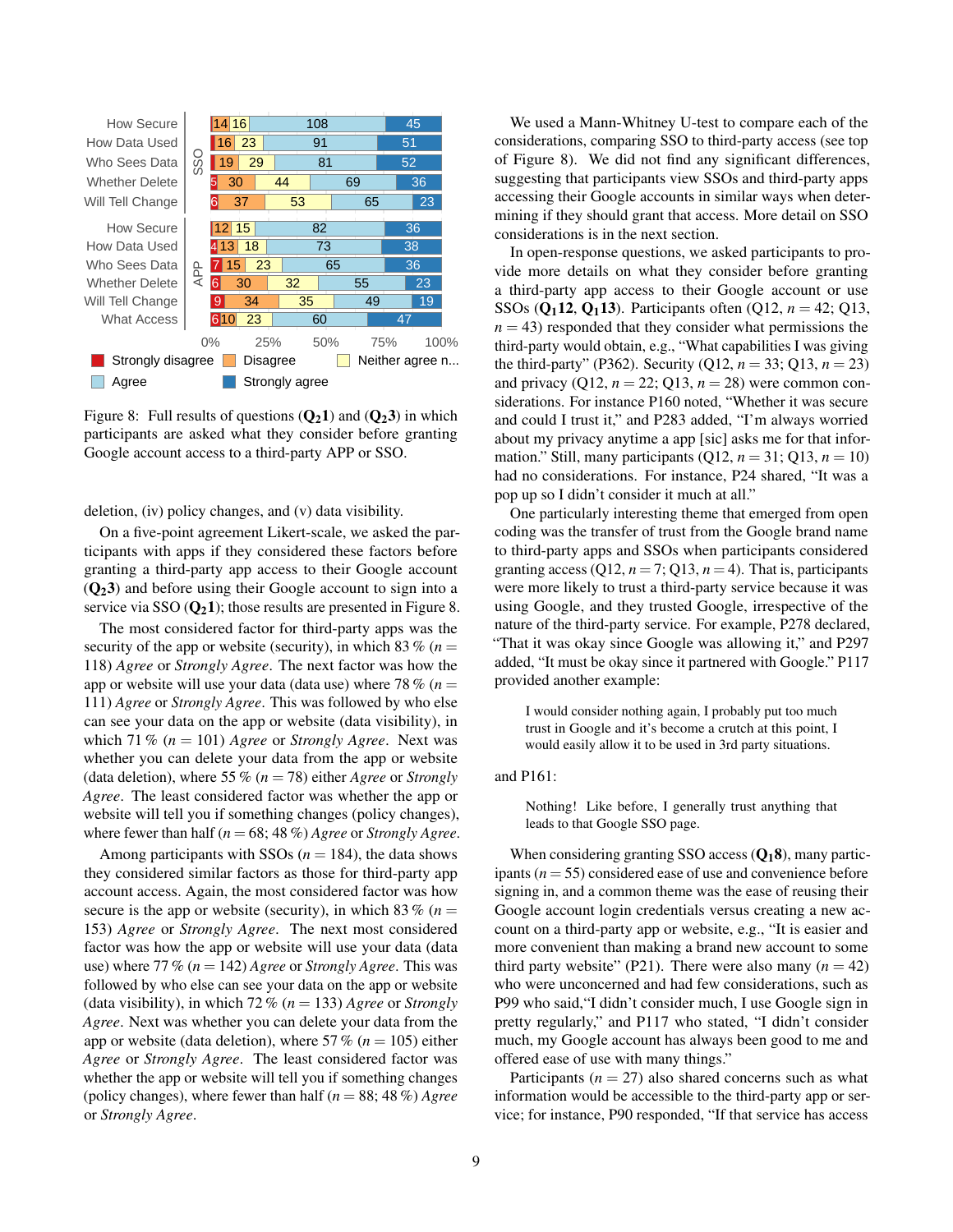to information associated with my Google Account," and P91 replied, "I considered what that app would have access to if I signed in through there." Security  $(n = 29)$  and privacy  $(n = 13)$  were common considerations. For example P80 shared, "I was worried about security of my Google Account," and P271 added, "The private data that this application was going to read, in other words, I worry about my privacy."

Some participants  $(n = 12)$  described a trade-off between information sharing and convenience. For instance, P16 shared, "The effort of making a new account versus sharing my google info." Trust of the website or service being signed into is also a common theme  $(n = 26)$ , e.g., "I consider if the website is trustworthy and if I can trust signing in using my Gmail account in their website" (P68).

Reasons For Authorizing Account Access. We asked participants what was the purpose of allowing third-party access ( $Q_1$ [11](#page-15-12)). The purpose for many ( $n = 45$ ) participants was the utility that the app provided, such as email and contact management, file transfer, and synchronizing data between devices. For instance, P37 explained, "I gave a ringtone app access to my contacts and messages so that it can change the notification/ringtone sounds" and P210 shared that the apps purpose was "Allowing me access to multiple e-mails from the same app on my Windows computer." Another popular (*n* = 38) purpose was calendar management, e.g., "Zoom, to allow it to add meetings to my calendar" P25. Gaming was a common  $(n = 38)$  purpose. For example, P355 responded:

I allowed access to my Google account for a lot of games, because I can get achievements to be displayed on my account with Google, and also it is usually an easy way to recover or save data between devices.

Some participants  $(n = 15)$  just could not recall the purpose, like P404 who shared, "I don't really remember but I do remember encountering this type of screen in the past."

User Review of Apps With Account Access. We find that participants rarely or never review the services they can sign into using their Google account or the apps that have access to their Google account. We asked participants how often they review the services they can sign into using their Google account  $(Q_2 2)$  $(Q_2 2)$  $(Q_2 2)$ . A majority ( $n = 106$ ; 58%) *Rarely* review their services, 20 % ( $n = 37$ ) *Never* review, and 16 % ( $n = 29$ ) review them *Monthly* or *Yearly*. Among participants with apps, we also asked how often they review the services that have access to their Google account  $(Q_2 4)$  $(Q_2 4)$  $(Q_2 4)$ . Again, a majority  $(n = 80; 56\%)$  *Rarely* review their services, 24 %  $(n = 35)$ *Never* review, and 18 % (*n* = 26) review them *Monthly* or *Yearly*. [Figure 9](#page-9-0) shows the full results of these questions.

For each of their newest, oldest and random app, we also asked participants if they would like to change which parts of their Google account that the third-party app can access  $(Q_210)$  $(Q_210)$  $(Q_210)$ . 52 % ( $n = 74$ ) of participants *Agree* or *Strongly agree* they want to change which parts of their Google account are

<span id="page-9-0"></span>How often do you review what services you can sign into using your Google account?



Figure 9: Over 75 % of participants stated that they *Never* or *Rarely* review what services they can sign into using  $(Q_2 2)$  $(Q_2 2)$  $(Q_2 2)$  or have access to their Google account  $(Q_2 4)$  $(Q_2 4)$  $(Q_2 4)$ .

accessible for at least one of their apps. The most agreement for changing access was for the random app, in which 30% indicated they *Agree* (15%; *n* = 13) or even *Strongly agree*  $(15\%; n = 13)$ . This was followed by the newest app, where 21% (*n* = 25) *Agree* and 9% (*n* = 11) *Strongly agree*. The oldest app had the least agreement for a change in access with only 15%  $(n = 22)$  *Agree* and 7%  $(n = 10)$  *Strongly agree.* 

Keeping or Removing Apps. For each of the specific apps shown—newest, oldest, and randomly chosen—we asked participant if they would like to keep or remove the app or are unsure about what to do  $(Q_25)$  $(Q_25)$  $(Q_25)$ . 43 % ( $n = 62$ ) of participants with third-party apps wanted to remove at least one of those apps. Due to private data aggregation during the survey, we only linked the keep/remove preferences for the newest, oldest, and random app that were specifically reviewed by the participants. For their newest app, 56 % ( $n = 65$ ) of the participants said they want to keep it,  $30\%$  ( $n = 35$ ) chose to remove, and 15  $\%$  ( $n = 17$ ) answered unsure. Many more participants (76 %;  $n = 108$ ) responded to keep their oldest app. While 20 %  $(n = 28)$  wanted to remove, and 5 %  $(n = 12)$ 7) were unsure.  $60\%$  ( $n = 51$ ) of participants wanted to keep their randomly selected app,  $27\%$  ( $n = 23$ ) answered to remove, and  $13\%$  (n = 11) were unsure. However, a Kruskal-Wallace test found no significant differences between the three apps shown  $(H = 0.49, p = 0.77)$ . Full results in [Figure 2.](#page-5-1)

We performed logistic regression to determine factors that would lead a participant to remove a third-party app access from their Google account (see [Table 2\)](#page-10-0). We controlled for repeated measures by adding random intercepts to the model, as each participant provided up to three apps they wished to keep or remove. We found a significant correlation with participants who want to change which parts of their Google account the app can access (β = 1.75,  $OR = 5.76$ ,  $p = 0.001$ ),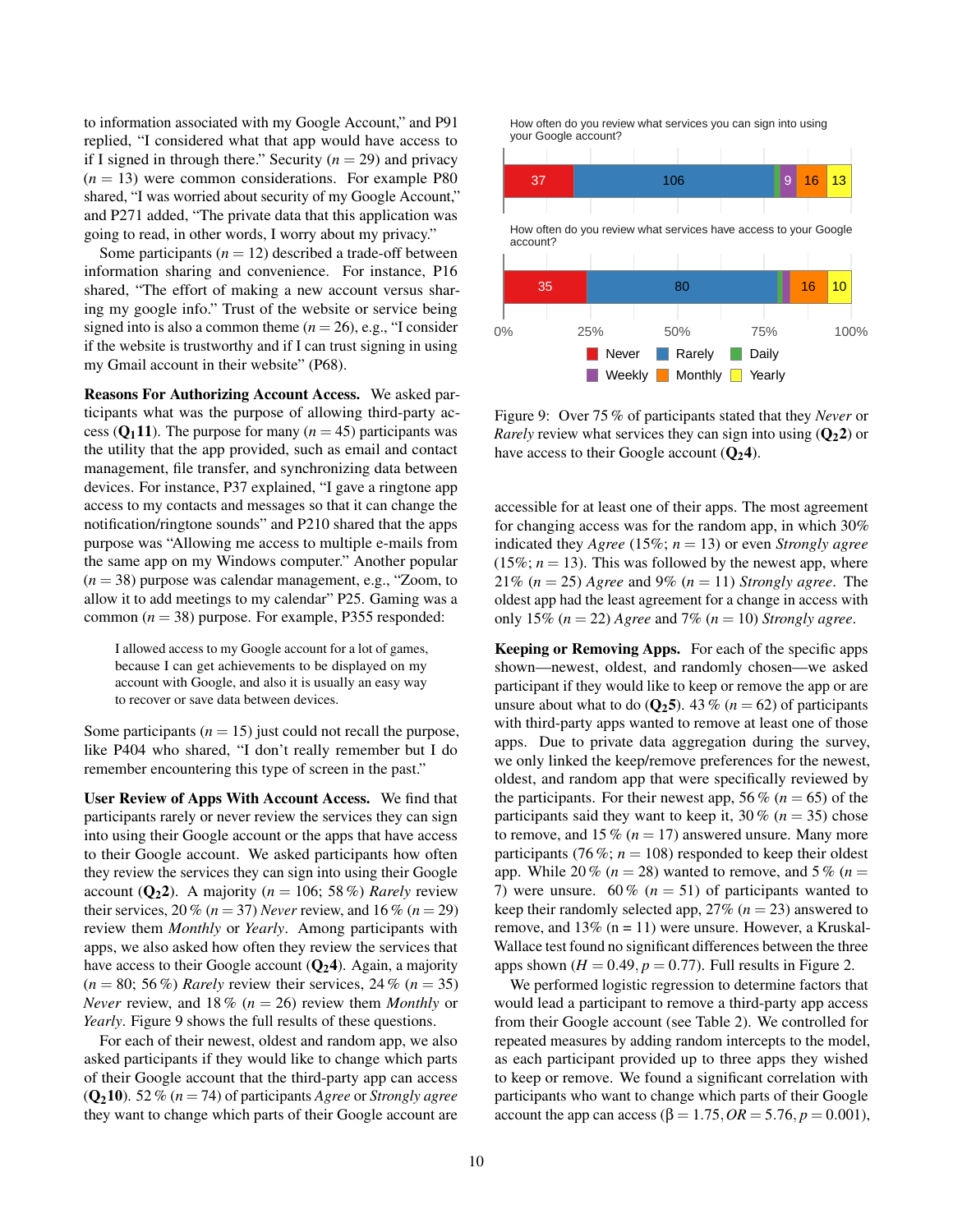<span id="page-10-0"></span>Table 2: Binomial logistic model to describe which factors influenced the preference to remove an app (*Remove* responses to question  $\mathbf{Q}_2$  $\mathbf{Q}_2$  $\mathbf{Q}_2$ **5**). The Aldrich-Nelson pseudo  $R^2 = 0.52$ .

| <b>Factor</b>                                                                                                 | Est.    |      |           | OR Error $Pr(\ge  z )$ |
|---------------------------------------------------------------------------------------------------------------|---------|------|-----------|------------------------|
| (Intercept)                                                                                                   | $-1.02$ |      | 0.36 0.68 | 0.134                  |
| Participant's newest app.                                                                                     | 0.22    | 1.24 | 0.53      | 0.687                  |
| Participant's oldest app                                                                                      | $-0.07$ | 0.93 | 0.56      | 0.904                  |
| $Recall = Yes$                                                                                                | 0.92    | 2.50 | 0.68      | 0.179                  |
| Aware app permissions $= Yes$                                                                                 | $-1.15$ | 0.32 | 0.61      | $0.058$ .              |
| Last use $\in \{day, week, month\}$                                                                           | $-1.76$ | 0.17 | 0.49      | ${<}0.001$ ***         |
| Access benef. $\in$ { <i>Agr.</i> , <i>Str. Ag.</i> }                                                         | $-1.80$ | 0.17 | 0.55      | $0.001**$              |
| Access conc. $\in \{Agr, Str, Ag.\}$                                                                          | 0.43    | 1.53 | 0.56      | 0.443                  |
| Access change $\in$ { <i>Agr.</i> , <i>Str. Ag.</i> }                                                         | 1.75    | 5.76 | 0.54      | $0.001**$              |
| $#$ of permissions $>$ median                                                                                 | 0.05    | 1.05 | 0.44      | 0.909                  |
| Time since install $<$ 3 months                                                                               | 0.84    | 2.32 | 0.54      | 0.123                  |
| Time since install $> 2$ years                                                                                | 0.26    | 1.30 | 0.66      | 0.689                  |
| <b>Signif.</b> codes: *** $\hat{=}$ < 0.001; ** $\hat{=}$ < 0.01; * $\hat{=}$ < 0.05; $\cdot$ $\hat{=}$ < 0.1 |         |      |           |                        |

where those participants were  $5.8\times$  more likely to want to remove the app access. We found a significant correlation with participants who have used the app within the last month  $(\beta = -1.76, OR = 0.17, p = 0.001)$ , and those participants are  $5.9\times$  more likely to want to keep the app access. We also found significant correlation with participants who found the app beneficial (β =  $-1.80$ , *OR* = 0.17, *p* = 0.001), where they too are  $5.9 \times$  more likely to want to keep the app access. These findings suggest the importance of app usage frequency in account access authorization.

### 4.4 Reflection and Features

Understanding Account Linking and Access. We directed all participants in the second survey  $(n = 214)$  to explore their "Apps with access to your account" page. We then asked whether the page helps them to better understand which third-party apps and websites are linked to their Google account ( $Q_2$ [15](#page-17-2)); nearly all participants ( $n = 204$ ; 95%) agreed that it help. And when asked if the page helps to better understand which parts of their Google account third-party apps can access ( $Q_2$ [16](#page-17-12)), again nearly all participants ( $n = 198$ ; 93 %) agreed. This suggests that the management page has the potential for being an important tool.

Change Settings and Review Apps. We asked participants to indicate whether they intend to change any settings after seeing their "Apps with access to your account" page  $(Q_217)$  $(Q_217)$  $(Q_217)$ , and roughly half ( $n = 105$ ) affirmed that they would change settings. Over 70 % ( $n = 152$ ) indicated they plan to review third-party apps in six months  $(Q_218)$  $(Q_218)$  $(Q_218)$ . Refer to [Figure 10](#page-10-1) to see the full results of these questions.

If a participant affirmed they would change a setting, we asked them to tell us which settings they would change  $(Q_219)$  $(Q_219)$  $(Q_219)$ . Many participants ( $n = 76$ ) wanted to remove access from one or more apps. They often  $(n = 41)$  mentioned

<span id="page-10-1"></span>After completing this survey, do you see yourself changing any settings on your "Apps with access to your account" page?



Figure 10: Roughly 50% of participants stated that they would change their settings after the survey  $(Q_217)$  $(Q_217)$  $(Q_217)$ , and a majority would review third-party apps in six months  $(Q_218)$  $(Q_218)$  $(Q_218)$ .

unused apps; for instance, P23 said:



Participants also wished to remove apps they no longer recalled authorizing, e.g., "There are apps I do not use and do not recall allowing access to my Google account" (P24).

Some participants  $(n = 27)$  wanted to change specific permissions access, something not allowable with the current interface. The most common permissions mentioned included contacts, account info, delete or modify files, and "unnecessary permissions." For example, P189 said, "I would remove Dropbox's access to my contacts," and P192 noted, ". . . and maybe restrict Streak's access to my Google Drive." Participants  $(n = 8)$  mentioned protecting their personal information as a reason for the settings change, e.g., "I would limit the amount of information different apps can view - especially with my personal information" (P145).

If a participant affirmed they planned to review third-party apps in six months, we asked them to tell us what they would look for  $(Q_220)$  $(Q_220)$  $(Q_220)$ . Many participants  $(n = 43)$  would look for apps that they no longer use, such as P137, who replied "I would look for apps that I no longer use and if they still have access to my account and to what parts of my account." Some participants  $(n = 22)$  said they would look for new apps that have access to their account, e.g., "If any new apps are listed that I don't remember approving" (P169). Others  $(n = 22)$ wanted to review changes to the list of apps with access to their Google account. For instance, P138 explained:

I would look for any unexpected or new third parties and just make sure that all of them have very limited access to my personal information. I'd maybe continue to review this page over time to make sure nothing has changed.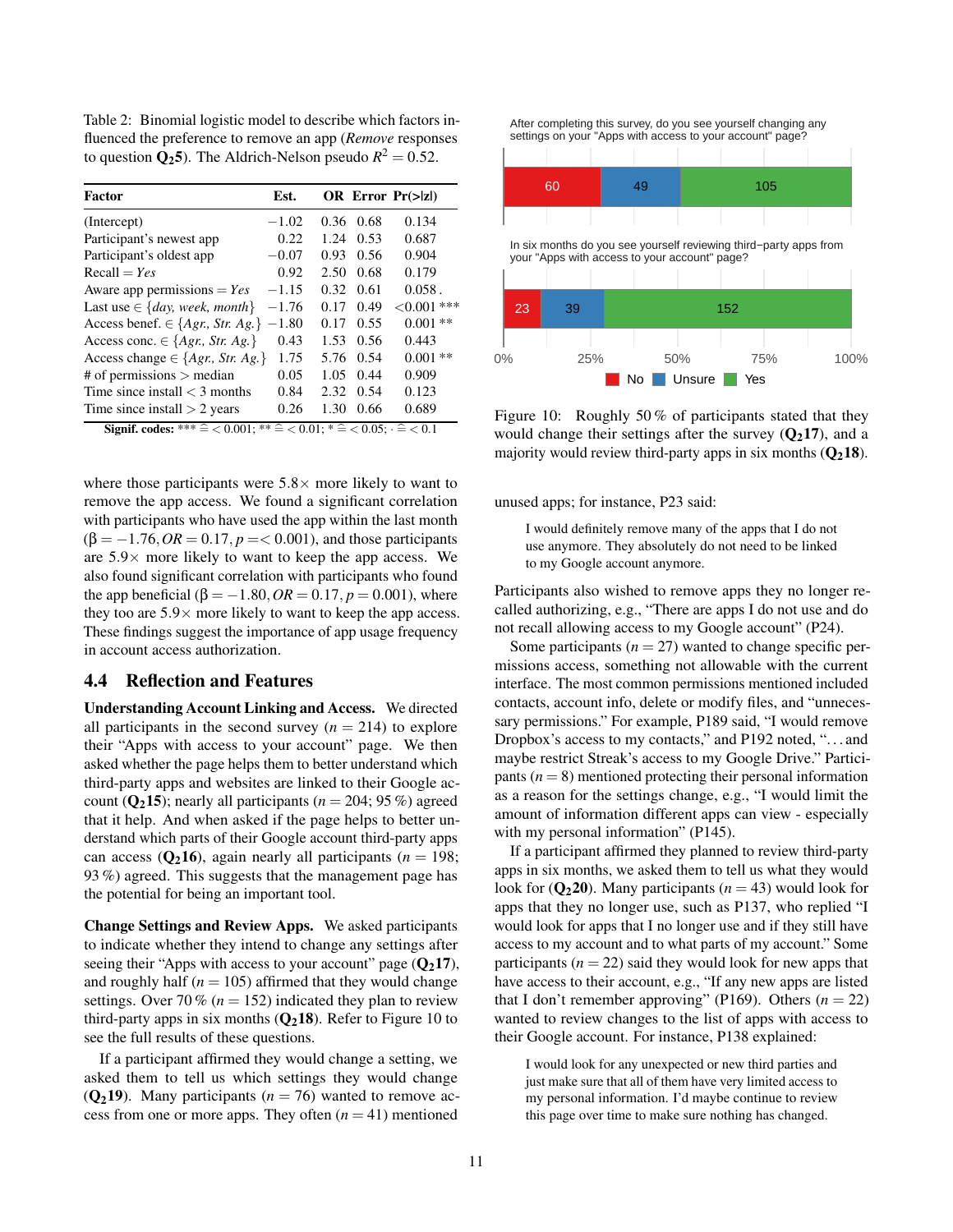<span id="page-11-1"></span>

Figure 11: A majority of participants stated that they wanted an email reminder to review their "Apps with access to your account" page *Once a month*  $(Q_2 22)$  $(Q_2 22)$  $(Q_2 22)$  and to reapprove apps *Once a year* ( $Q_2$ [23](#page-17-17)).

Some wanted to review changes to the existing apps, like P180 who shared, "Check to see if anything has changed like they got more access without saying anything." Participants  $(n = 8)$  also wanted to review how much access was allowed to third-party apps. For example, P210 stated:

I would want to know exactly what those apps have access to. Actually wish there was more information there. Seems like it is a little generic.

New Features and Design Changes. In an open-ended response question, we asked what new features participants would like to add to the "Apps with access to your account" page ( $Q_2$ [21](#page-17-4)). Many participants ( $n = 61$ ) wanted the page to display more detailed information and for the account access to be more transparent, e.g, "An option to have even more detail of what was exactly being accessed" (P68). A common  $(n = 19)$  request was an app usage or data access log, like when P17 replied:

I think it would be useful for them to show when I last used an app and when the app last used my data, to see if the app is using my data even when I have not used the app in a while.

Another request  $(n = 12)$  was detailed permission explanations, for instance when P174 demanded,

DETAILED information about what is available to third party apps. Not just "access to your personal information," but "access to: your full name, age, date of birth, street address."

Permissions level control is also desired, e.g., "The ability to remove certain accesses that I don't think the app needs" (P143), and some requested access timeouts, e.g., "Auto removal of apps after 3 months of no use" (P156).

We asked participants how often they would like to be reminded if Google were to provide an email reminder to review their "Apps with access to your account" page  $(Q_2 22)$  $(Q_2 22)$  $(Q_2 22)$ . <span id="page-11-2"></span>I would want third−party apps to seek my approval each time they access my Google account.



Figure 12: Over half of participants *Strongly Agree* or *Agree* they want third-party apps to seek approval each time they access their Google account  $(Q_2 25)$  $(Q_2 25)$  $(Q_2 25)$ , and roughly 90 % of participants *Strongly Agree* or *Agree* they want to designate specific data as private and inaccessible to third-party apps  $(O<sub>2</sub>26)$  $(O<sub>2</sub>26)$  $(O<sub>2</sub>26)$ . One participant managed to submit a non-response, and is excluded from this data.

Most participants (*n* = 117; 55 %) responded *Once a month*, another 37 % (*n* = 79) want a reminder *Once a year*.

Reapproving Apps. Additionally, we asked participants if Google required them to reapprove the third-party apps with access to their account, how often would they want to provide reapproval ( $Q_2$ [22](#page-17-16)). A majority of participants ( $n = 127$ ; 59 %) want to reapprove apps *Once a year*, while 29 % ( $n = 63$ ) want a reminder *Once a month*. Please see [Figure 11](#page-11-1) for the full results of these questions.

When we asked participants if they would want third-party apps to seek approval each time they access their Google account  $(Q_2 25)$  $(Q_2 25)$  $(Q_2 25)$  over half  $(n = 113; 53\%)$  agreed they want third-party apps to seek approval each time they access their Google account, while  $27\%$  ( $n = 58$ ) disagreed. We also asked participants if they want to designate specific data (e.g. certain emails, individual contacts, particular calendar events) as private and inaccessible to third-party apps  $(Q_2 26)$  $(Q_2 26)$  $(Q_2 26)$ , and most participants ( $n = 189$ ; 89 %) agreed, few ( $n = 3$ ; 1 %) disagreed. Please refer to [Figure 12](#page-11-2) for the full results.

### <span id="page-11-0"></span>5 Discussion and Conclusion

In this section we offer conclusions and recommendations for managing third-party apps and SSOs that access users' Google accounts. We first discuss issues with handling disused third-party access and the potential to have cascading removal. Next, we focus on issues with transference of trust from Google to third-party apps, and finally, we offer some design improvement for "Apps with access to your account" based on our observations and qualitative feedback.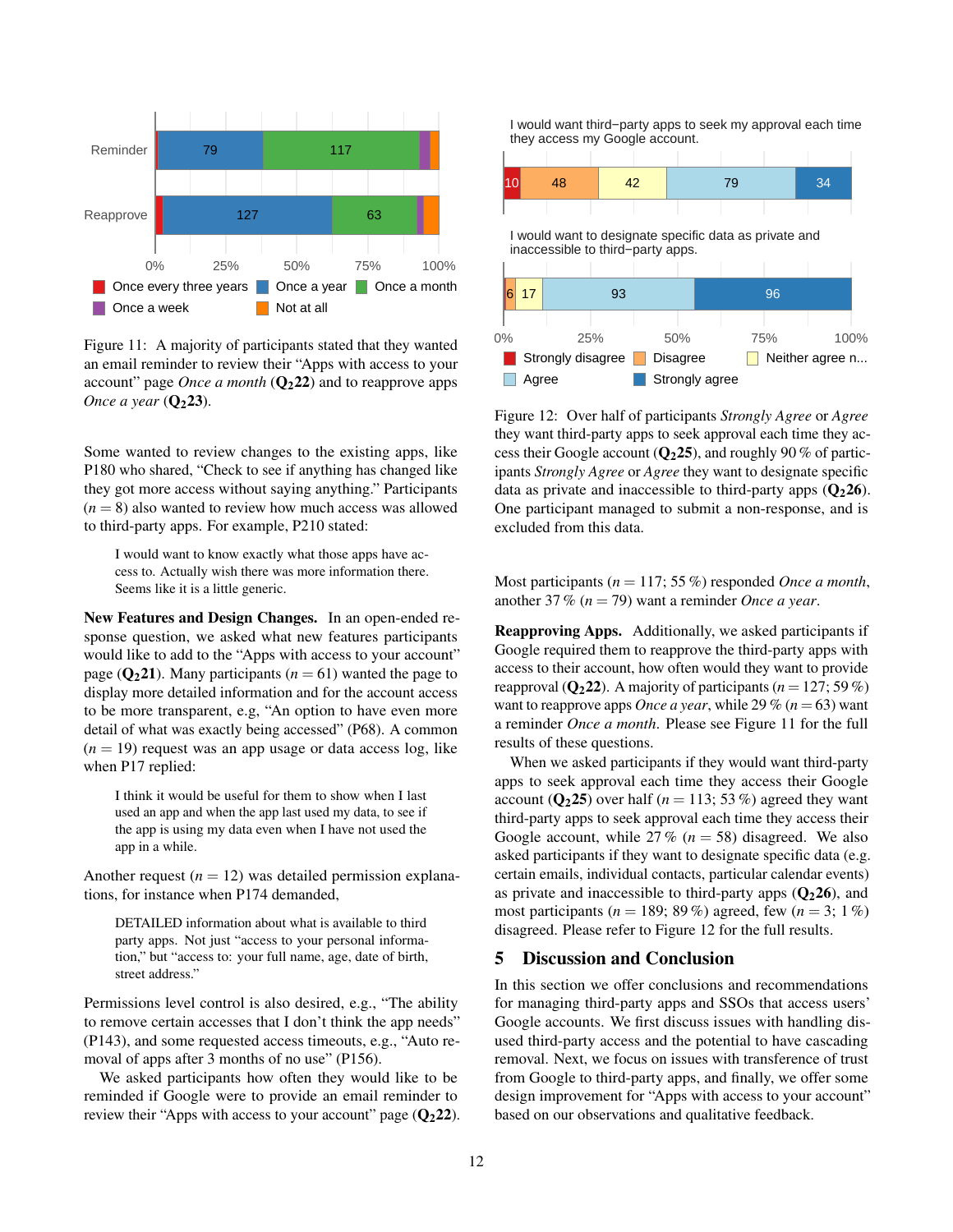Handling Stale Account Access. This research identifies the need for limiting account access for unused, forgotten, or removed third-party apps. Participants either had not recently used or were unsure when they had last used one in five thirdparty apps in our study. Additionally, most participants ( 80%) rarely or never reviewed the third-party account access. At the same time, nearly half of participants wanted to modify access after the study and over 70% wanted to do so within six-months. Most participants indicated they would remove unused apps or apps they no longer recall authorizing, but the current interface for reviewing third-party apps does not provide a record of last use.

Participants also expressed strong support (95%) for email reminders to review their third-party apps at least once a year. Moreover, participants highly favored (91%) a requirement to reapprove account access at least once a year. Google could send email reminders to all users to review "Apps with access to your account" with additional details provided regarding unused third-party apps. Review request could also be more directed, perhaps asking users to review a single app at a time so as not to overburden. Another possibility is to auto-expire apps that have not been recently used or did not recently make an API call. Facebook implemented a similar policy following the Cambridge Analytica scandal [\[23\]](#page-14-0), to expire app access periodically and then require users to reauthorize.

Cascading Removal. Participants were surprised to find apps in their "Apps with access to your account" page that they believed were removed in other places. For example, many smartphone applications leverage a Google Account for functionality and authentication, and in these case, participants who removed that smartphone app believed they also remove the third-party app access.

While expiring third-party apps, see above, would help address this issue, cascading removal could provide additional support for users who attempt to manage access to their Google account. A third-party app, or the user's account, can send a notification when a secondary application that leverages the third-party app is removed from a user device, which in turn allows the user to deactivate the third-party app access.

All Or Nothing Permissions. Users must approve *all* permission requests for third-party apps or none, and many of permission requests may not be fully understandable, contextualized, or presented at the time of the access request. After granting access, the "Apps with access to your account" offers no permission-level control to limit account access; the only option is to completely remove access.

Even without fine-grain controls, most participants in our study find most permissions to be necessary for the functionality of their apps; however, they consider some permissions unnecessary and concerning, especially those that allow access to view personal information that may include data beyond just name and email address. Our qualitative data shows that this practice is forcing users to consider a tradeoff between

their personal privacy and the benefits of third-party apps or the convenience of SSOs.

Furthermore, when prompted to describe new features, participants stated a desire for permission level controls, and we recognize such a feature could have negative impacts on the functionality of third-party apps. However, we recommend that Google provide permissions level control for users' personal data, for instance: "See your gender," "See your age group," "View your street addresses," "See and download your personal phone numbers," "See your personal info," and "Associate you with your personal info on Google," which likely are not used for app functionality.

Trust Transference. Google is a highly ranked and trusted brand [\[27\]](#page-14-20), so trust in Google transfers to Google products and services, including third parties' apps that access Google accounts and services. We observed this in many open-ended responses from participants that assumed (incorrectly) an implied partnership between Google and third-party apps.

To Google's credit, it attempts to mitigate this effect by noting that users should "Make sure you trust [*third-party app name*]," on the access authorization prompt. However, this does not appear to be a sufficient intervention, and more so, it places a potential undue burden on users to be able to properly differentiate. This further suggests that better messaging, in the form of nudges or reminders to review third-party apps, or other automated mechanisms should be put in place to assist users to better manage apps and services that access their Google account.

Improving App Transparency Tool. We also note that there are number of possible design improvements to the existing "Apps with access to your account" page based on participant recommendations offered during the study and our findings. Nearly 90% of participants suggested that Google should provide users with the ability to designate specific account data as private and inaccessible to third-party apps. For instance: certain emails, individual contacts, and particular calendar events. Moreover, adding a recent activity log that includes data access details would allow users to determine the frequency with which they use a third-party app and to determine if it is accessing data while appearing inactive.

Improvements to the permission descriptive text could also include specific details about which parts of the users' Google account data are accessible. For example, instead of "See your personal info," the personal info available to see should be enumerated, e.g., full name, email address, age, street address, and profile picture. Contextual information could also be included, such as identifying the reasons a third-party app is requesting a certain permission. For instance, "Zoom has access to your Google calendar to schedule and modify Zoom meeting times," instead of simply noting it has access to the calendar.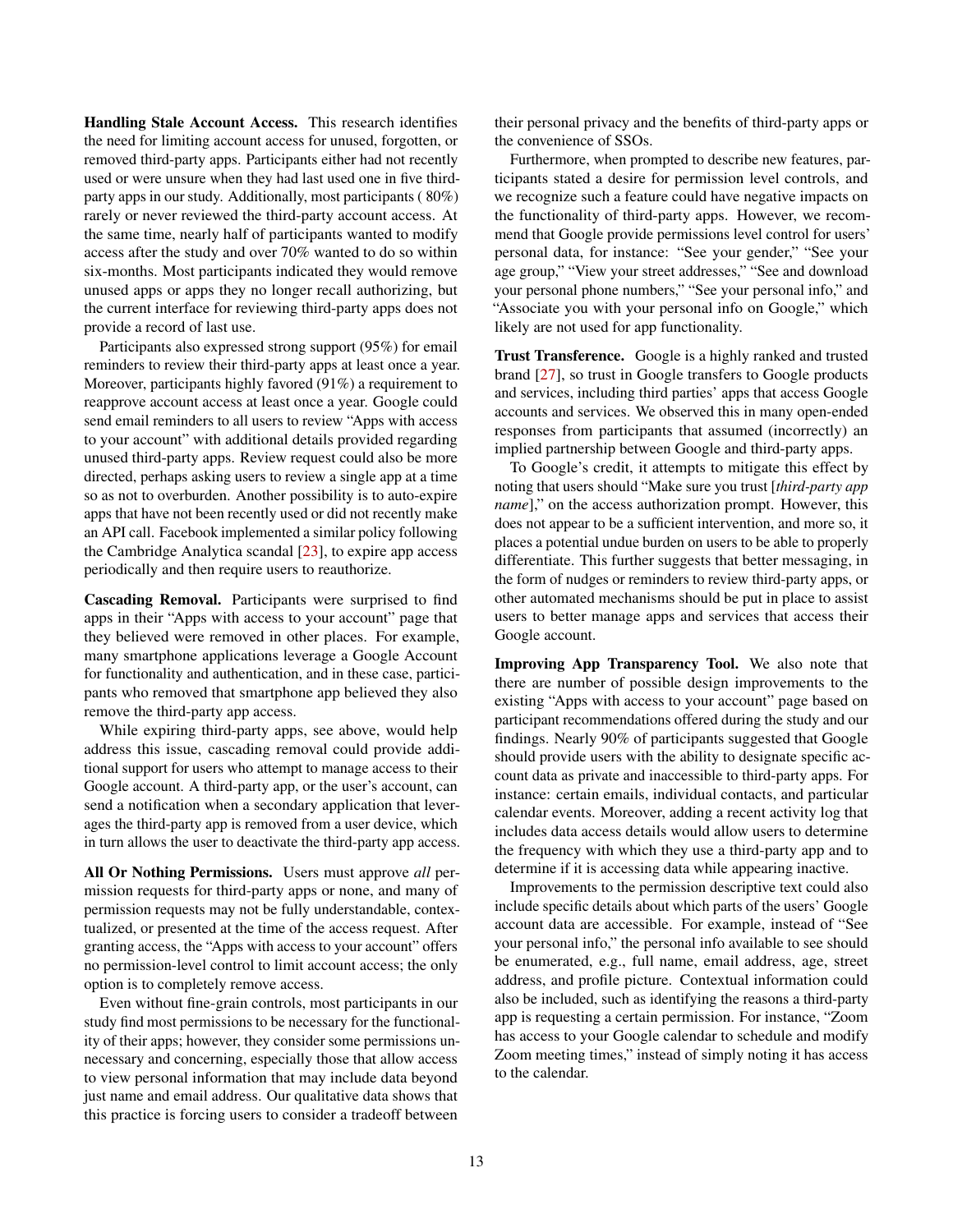### Acknowledgements

We thank Florian Farke for providing R script examples of high quality figures and tables. We thank the research team members of The George Washington University Usable Security and Privacy Lab for their valuable feedback on the survey questionnaires. We also thank Michael Lack and Dan Hallenbeck of Two Six Technologies for their support and feedback on the initial investigation into G Suite apps that prompted this research.

### References

- <span id="page-13-13"></span>[1] Accessing User Data - App Architecture - iOS - Human Interface Guidelines - Apple Developer. [https://developer.apple.com/design/human](https://developer.apple.com/design/human-interface-guidelines/ios/app-architecture/accessing-user-data/)[interface-guidelines/ios/app-architecture/](https://developer.apple.com/design/human-interface-guidelines/ios/app-architecture/accessing-user-data/) [accessing-user-data/](https://developer.apple.com/design/human-interface-guidelines/ios/app-architecture/accessing-user-data/). Last Accessed: June 4, 2021.
- <span id="page-13-4"></span>[2] OAuth Community Site. <https://oauth.net>. Last Accessed: June 2, 2021.
- <span id="page-13-14"></span>[3] Request app permissions | Android Developers. [https://developer.android.com/training/](https://developer.android.com/training/permissions/requesting) [permissions/requesting](https://developer.android.com/training/permissions/requesting). Last Accessed: June 4, 2021.
- <span id="page-13-1"></span>[4] Apple. Authentication Services, Last Viewed: November 8, 2021. [https://developer.apple.com/](https://developer.apple.com/documentation/authenticationservices) [documentation/authenticationservices](https://developer.apple.com/documentation/authenticationservices).
- <span id="page-13-5"></span>[5] Guangdong Bai, Jike Lei, Guozhu Meng, Sai Sathyanarayan Venkatraman, Prateek Saxena, Jun Sun, Yang Liu, and Jin Song Dong. Authscan: Automatic Extraction of Web Authentication Protocols From Implementations. In *Network & Distributed System Security Symposium*, 2013.
- <span id="page-13-6"></span>[6] Lujo Bauer, Cristian Bravo-Lillo, Elli Fragkaki, and William Melicher. A Comparison of Users' Perceptions of and Willingness to Use Google, Facebook, and Google+ Single-Sign-On Functionality. In *Workshop on Digital Identity Management*, 2013.
- <span id="page-13-15"></span>[7] Julia Earp and Jessica Staddon. "I Had No Idea This Was a Thing": On the Importance of Understanding the User Experience of Personalized Transparency Tools. In *Workshop on Socio-Technical Aspects in Security and Trust*, 2016.
- <span id="page-13-2"></span>[8] Facbook. Facebook Login, Last Viewed: November 8, 2021. [https://developers.facebook.com/docs/](https://developers.facebook.com/docs/facebook-login/) [facebook-login/](https://developers.facebook.com/docs/facebook-login/).
- <span id="page-13-16"></span>[9] Florian M. Farke, David G. Balash, Maximilian Golla, Markus Dürmuth, and Adam J. Aviv. Are privacy dashboards good for end users? evaluating user perceptions and reactions to google's my activity. In *USENIX Security Symposium*, 2021.
- <span id="page-13-10"></span>[10] Shehroze Farooqi, Maaz Musa, Zubair Shafiq, and Fareed Zaffar. CanaryTrap: Detecting Data Misuse by Third-Party Apps on Online Social Networks. *Proceedings on Privacy Enhancing Technologies*, 2020.
- <span id="page-13-9"></span>[11] Adrienne Felt and David Evans. Privacy Protection for Social Networking APIs. In *The Web 2.0 Security and Privacy*, 2008.
- <span id="page-13-11"></span>[12] Adrienne Porter Felt, Erika Chin, Steve Hanna, Dawn Song, and David Wagner. Android Permissions Demystified. In *ACM Conference on Computer and Communications Security*, 2011.
- <span id="page-13-12"></span>[13] Adrienne Porter Felt, Serge Egelman, Matthew Finifter, Devdatta Akhawe, and David Wagner. How to Ask for Permission. In *USENIX Conference on Hot Topics in Security*, 2012.
- <span id="page-13-7"></span>[14] Mohammad Ghasemisharif, Amrutha Ramesh, Stephen Checkoway, Chris Kanich, and Jason Polakis. O Single Sign-Off, Where Art Thou? An Empirical Analysis of Single Sign-On Account Hijacking and Session Management on the Web. In *USENIX Security Symposium*, 2018.
- <span id="page-13-20"></span>[15] Google. How Google helps you share data safely with third-party apps & services. [https://support.](https://support.google.com/accounts/answer/10130420) [google.com/accounts/answer/10130420](https://support.google.com/accounts/answer/10130420). Last Accessed: May 10, 2021.
- <span id="page-13-18"></span>[16] Google. Manage third-party apps & services with access to your account. [https://support.google.com/](https://support.google.com/accounts/answer/3466521) [accounts/answer/3466521](https://support.google.com/accounts/answer/3466521). Last Accessed: May 10, 2021.
- <span id="page-13-3"></span>[17] Google. More granular Google Account permissions with Google OAuth and APIs. [https:](https://developers.googleblog.com/2018/10/more-granular-google-account.html) [//developers.googleblog.com/2018/10/more](https://developers.googleblog.com/2018/10/more-granular-google-account.html)[granular-google-account.html](https://developers.googleblog.com/2018/10/more-granular-google-account.html). Last Accessed: September 20, 2021.
- <span id="page-13-0"></span>[18] Google. Use your Google Account to sign in to other apps or services. [https://support.google.com/](https://support.google.com/accounts/answer/112802) [accounts/answer/112802](https://support.google.com/accounts/answer/112802). Last Accessed: May 10, 2021.
- <span id="page-13-19"></span>[19] Thomas Groß. Validity and Reliability of the Scale Internet Users' Information Privacy Concerns (IUIPC). *Proceedings on Privacy Enhancing Technologies*, 2021.
- <span id="page-13-17"></span>[20] Eelco Herder and Olaf van Maaren. Privacy Dashboards: The Impact of the Type of Personal Data and User Control on Trust and Perceived Risk. In *ACM Conference on User Modeling, Adaptation and Personalization*, 2020.
- <span id="page-13-8"></span>[21] Pili Hu, Ronghai Yang, Yue Li, and Wing Cheong Lau. Application Impersonation: Problems of OAuth and API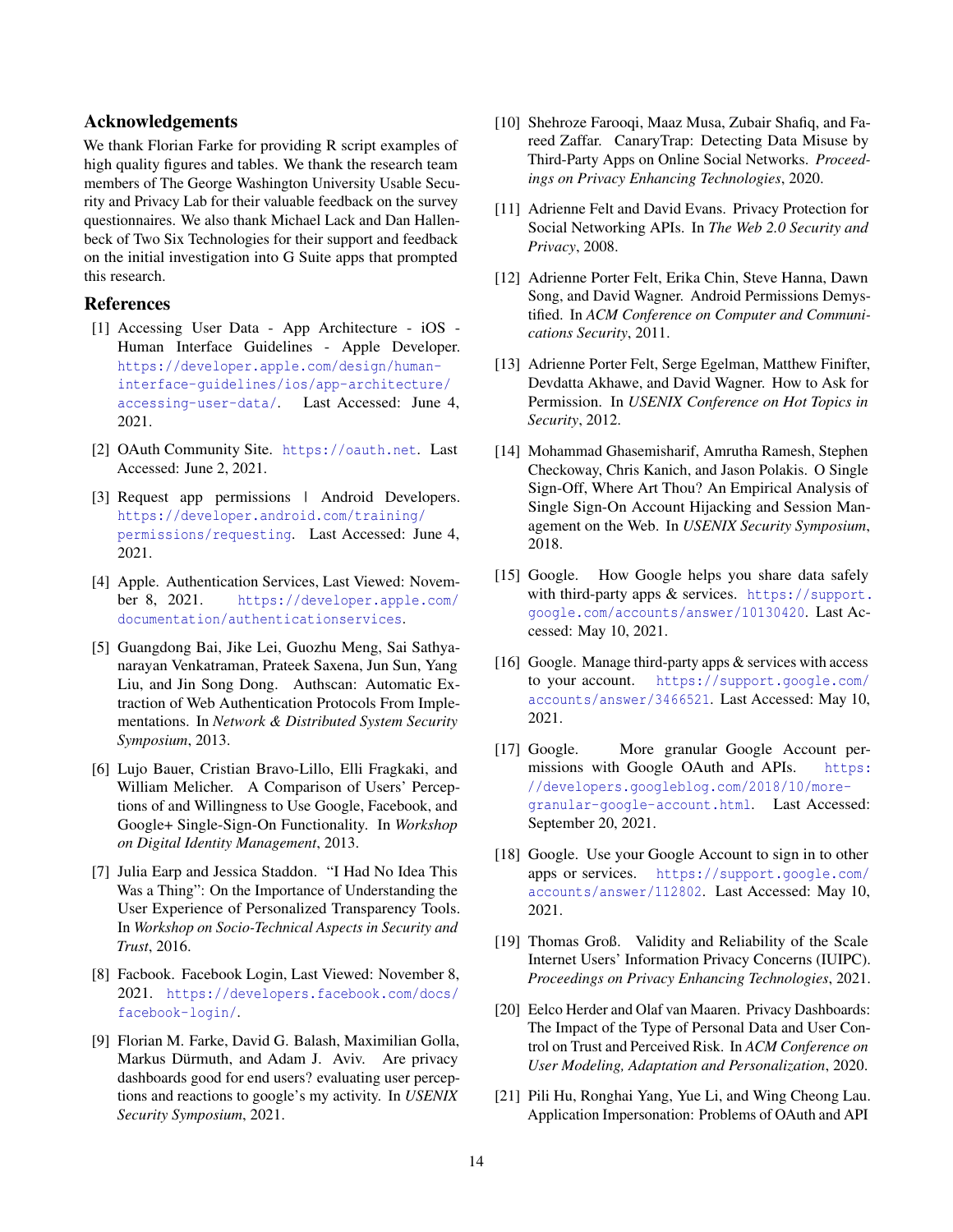Design in Online Social Networks. In *ACM Conference on Online Social Networks*, 2014.

- <span id="page-14-6"></span>[22] Markus Huber, Martin Mulazzani, Sebastian Schrittwieser, and Edgar Weippl. Appinspect: Large-Scale Evaluation of Social Networking Apps. In *ACM Conference on Online Social Networks*, 2013.
- <span id="page-14-0"></span>[23] Jim Isaak and Mina J. Hanna. User Data Privacy: Facebook, Cambridge Analytica, and Privacy Protection. *Computer*, 2018.
- <span id="page-14-12"></span>[24] Milena Janic, Jan Pieter Wijbenga, and Thijs Veugen. Transparency Enhancing Tools (TETs): An Overview. In *Workshop on Socio-Technical Aspects in Security and Trust*, 2013.
- <span id="page-14-21"></span>[25] Naresh K. Malhotra, Sung S. Kim, and James Agarwal. Internet Users' Information Privacy Concerns (IUIPC): The Construct, the Scale, and a Causal Model. *Information Systems Research*, 2004.
- <span id="page-14-13"></span>[26] Patrick Murmann and Simone Fischer-Hübner. Tools for Achieving Usable Ex Post Transparency: A Survey. *IEEE Access*, 2017.
- <span id="page-14-20"></span>[27] Nicole Lyn Pesce. Americans trust amazon and google more than the police or the government. *Marketwatch*, Jan. 18, 2020. [https://www.marketwatch.com/story/people](https://www.marketwatch.com/story/people-trust-amazon-and-google-more-than-the-police-or-the-government-2020-01-14)[trust-amazon-and-google-more-than-the](https://www.marketwatch.com/story/people-trust-amazon-and-google-more-than-the-police-or-the-government-2020-01-14)[police-or-the-government-2020-01-14](https://www.marketwatch.com/story/people-trust-amazon-and-google-more-than-the-police-or-the-government-2020-01-14).
- <span id="page-14-14"></span>[28] Ashwini Rao, Florian Schaub, and Norman Sadeh. What do they know about me? Contents and Concerns of Online Behavioral Profiles. In *ASE International Conference on Privacy, Security, Risk and Trust*, 2014.
- <span id="page-14-15"></span>[29] Philip Raschke, Axel Küpper, Olha Drozd, and Sabrina Kirrane. Designing a GDPR-Compliant and Usable Privacy Dashboard. In *IFIP International Summer School on Privacy and Identity Management*, 2017.
- <span id="page-14-19"></span>[30] Elissa M. Redmiles, Sean Kross, and Michelle L. Mazurek. How Well Do My Results Generalize? Comparing Security and Privacy Survey Results from MTurk, Web, and Telephone Samples. In *IEEE Symposium on Security and Privacy*, 2019.
- <span id="page-14-8"></span>[31] Irwin Reyes and Michael Lack. Research Talk – API Privacy: A Look at G Suite Marketplace Permissions and Policies. *Workshop on Technology and Consumer Protection*, 2020.
- <span id="page-14-3"></span>[32] N. Cameron Russell, Florian Schaub, Allison McDonald, and William Sierra-Rocafort. APIs and Your Privacy. *Fordham University Center on Law and Information Policy CLIP*, 2019.
- <span id="page-14-16"></span>[33] Sebastian Schnorf, Martin Ortlieb, and Nikhil Sharma. Trust, Transparency & Control in Inferred User Interest Models. In *ACM Conference Extended Abstracts on Human Factors in Computing Systems*, 2014.
- <span id="page-14-1"></span>[34] Mike Schroepfer. An Update on Our Plans to Restrict Data Access on Facebook, 2018. [https://about.fb.](https://about.fb.com/news/2018/04/restricting-data-access/) [com/news/2018/04/restricting-data-access/](https://about.fb.com/news/2018/04/restricting-data-access/).
- <span id="page-14-11"></span>[35] Daniel Smullen, Yuanyuan Feng, Shikun Aerin Zhang, and Norman Sadeh. The Best of Both Worlds: Mitigating Trade-offs Between Accuracy and User Burden in Capturing Mobile App Privacy Preferences. *Proceedings on Privacy Enhancing Technologies*, 2020.
- <span id="page-14-4"></span>[36] San-Tsai Sun and Konstantin Beznosov. The Devil is in the (Implementation) Details: An Empirical Analysis of OAuth SSO Systems. In *ACM Conference on Computer and Communications Security*, 2012.
- <span id="page-14-17"></span>[37] Michael Carl Tschantz, Serge Egelman, Jaeyoung Choi, Nicholas Weaver, and Gerald Friedland. The Accuracy of the Demographic Inferences Shown on Google's Ad Settings. In *Workshop on Privacy in the Electronic Society*, 2018.
- <span id="page-14-2"></span>[38] Twitter. Log in with Twitter, Last Viewed: November 8, 2021. [https://developer.twitter.com/en/docs/](https://developer.twitter.com/en/docs/authentication/guides/log-in-with-twitter) [authentication/guides/log-in-with-twitter](https://developer.twitter.com/en/docs/authentication/guides/log-in-with-twitter).
- <span id="page-14-7"></span>[39] Na Wang, Heng Xu, and Jens Grossklags. Third-Party Apps on Facebook: Privacy and the Illusion of Control. In *ACM Symposium on Computer Human Interaction for Management of Information Technology*, 2011.
- <span id="page-14-18"></span>[40] Ben Weinshel, Miranda Wei, Mainack Mondal, Euirim Choi, Shawn Shan, Claire Dolin, Michelle L. Mazurek, and Blase Ur. Oh, the Places You've Been! User Reactions to Longitudinal Transparency About Third-Party Web Tracking and Inferencing. In *ACM Conference on Computer and Communications Security*, 2019.
- <span id="page-14-9"></span>[41] Primal Wijesekera, Arjun Baokar, Ashkan Hosseini, Serge Egelman, David Wagner, and Konstantin Beznosov. Android Permissions Remystified: A Field Study on Contextual Integrity. In *USENIX Security Symposium)*, 2015.
- <span id="page-14-10"></span>[42] Primal Wijesekera, Arjun Baokar, Lynn Tsai, Joel Reardon, Serge Egelman, David Wagner, and Konstantin Beznosov. The Feasibility of Dynamically Granted Permissions: Aligning Mobile Privacy with User Preferences. In *IEEE Symposium on Security and Privacy*, 2017.
- <span id="page-14-5"></span>[43] Yuchen Zhou and David Evans. SSOScan: Automated Testing of Web Applications for Single Sign-On Vulnerabilities. In *USENIX Security Symposium*, 2014.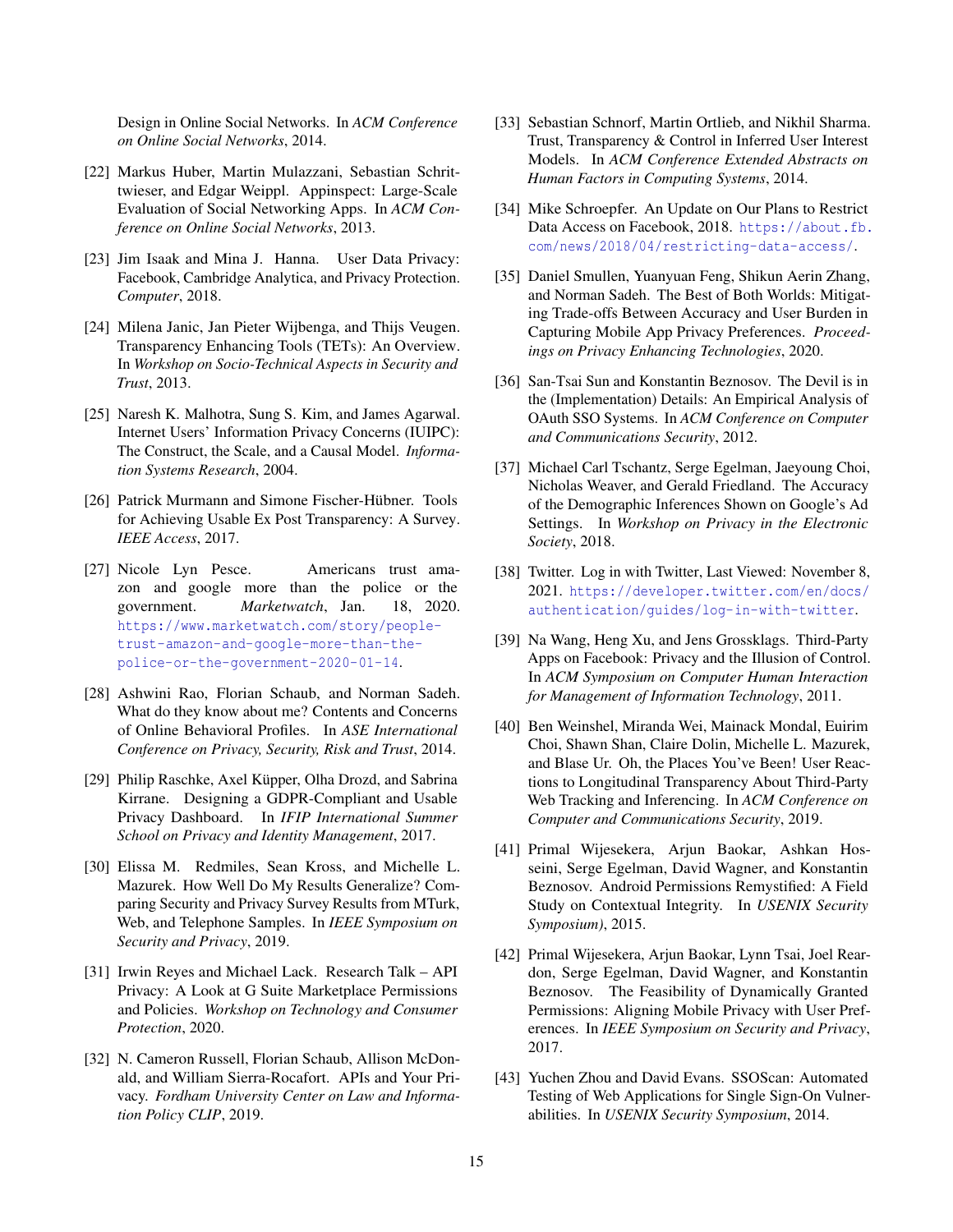- <span id="page-15-1"></span>[44] Christian Zimmermann, Rafael Accorsi, and Günter Müller. Privacy Dashboards: Reconciling Data-Driven Business Models and Privacy. In *IEEE Conference on Availability, Reliability and Security*, 2014.
- <span id="page-15-0"></span>[45] Chaoshun Zuo, Qingchuan Zhao, and Zhiqiang Lin. AuthScope: Towards Automatic Discovery of Vulnerable Authorizations in Online Services. In *ACM Conference on Computer and Communications Security*, 2017.

### A Appendix

### <span id="page-15-2"></span>A.1 First Survey

### Please read the following instructions carefully:

- Take your time in reading and answering the questions.
- Answer the questions as accurately as possible.
- <span id="page-15-3"></span>Q11 Do you have a Gmail (Google) account?  $\bigcap$  Yes  $\bigcap$  No

Privacy Notice: We do not transmit your email address to our server as part of this study, and we will not be able to tie your email address to any results or analysis. All uses of your email address are local to your browser. The researchers will never see your email address. At no time do the researchers have access to your Google account.

*[[Q](#page-15-13)*1*2 through Q*1*[13](#page-15-8) are shown if [Q](#page-15-3)*1*1 is "Yes"]*

<span id="page-15-13"></span>Q12 Do you use {*participant email address*} as your primary Gmail (Google) account?

 $\bigcap$  Yes

- No, I use a different Gmail (Google) as my primary account
- Q13 Whose Gmail address is it?
	- $\bigcirc$  It is my own account. I have sole ownership of this account.
	- $\bigcirc$  It is an institutional account. A business, school, or organization gave it to me.
	- $\bigcirc$  It is my shared account. I share the account with someone else (e.g., a partner or family member).
	- $\bigcap$  It is someone else's account. Someone else has sole ownership of this account.
- <span id="page-15-4"></span>Q14 How long have you had this Gmail address as your primary Gmail (Google) account?
	- ◯ Less than 1 month
	- Less than or about 1 year
	- $\bigcap$  Less than or about 5 years  $\bigcap$  Unsure
- Q15 What is the color of a red ball?

○ Red ○ Round ○ Blue ○ Square

◯ Less than or about 10 years  $\bigcirc$  More than 10 years

- Use your Google Account to sign in to other apps or services • You can use your Google Account to sign in to third-party apps and services.
	- You won't have to remember individual usernames and passwords for each account.
	- Third-party apps and services are created by companies or developers that aren't Google.
- <span id="page-15-5"></span>Q16 Do you recall ever using your Google Account to sign in to third-party apps or services as described above?
	- $\bigcap$  Yes  $\bigcap$  No  $\bigcap$  Unsure
- <span id="page-15-9"></span>Q17 Thinking about the last time you used your Google Account to sign into a third-party app or service, what app or service did you use your Google Account to sign into? *[Shown if [Q](#page-15-5)*1*6 is "Yes"]* (short answer)
- <span id="page-15-11"></span>Q18 Thinking about the last time you used your Google Account to sign into a third-party app or service, what did you consider before signing in using your Google Account? *[Shown if [Q](#page-15-5)*1*6 is "Yes"]* (short answer)

<span id="page-15-6"></span>Q19 If you were given the option to use your Google account to sign into a third-party app or service, what would you consider before using this feature? *[Shown if [Q](#page-15-5)*1*6 is "No" or "Unsure"]* (short answer)

Manage third-party apps & services with access to your Google Account

- Google lets you give third-party apps and services access to different parts of your Google Account.
- Third-party apps and services are created by companies or developers that aren't Google.
- For example, you may download an app that helps you schedule workouts with friends. This app may request access to your Google Calendar and Contacts to suggest times and friends for you to meet up with.
- <span id="page-15-7"></span>Q110 Do you recall ever granting a third-party app access to your Google Account as described above?

○ Yes ○ No ○ Unsure

- <span id="page-15-12"></span>Q111 Thinking about the last time you granted a third-party app access to your Google Account, what was the purpose of allowing that access? *[Shown if*  $Q_1$ *[10](#page-15-7) is "Yes"]* (short answer)
- <span id="page-15-10"></span>Q112 Thinking about the last time you granted a third-party app access to your Google Account, what did you consider before granting a thirdparty app access to your Google account? *[Shown if Q*1*[10](#page-15-7) is "Yes"]* (short answer)
- <span id="page-15-8"></span> $Q<sub>1</sub>13$  If you were given the option to grant a third-party app access to your Google Account, what would you consider before granting access? *[Shown if Q*1*[10](#page-15-7) is "No" or "Unsure"]* (short answer)

*[Q*1*[14](#page-15-14) through Q*1*[23](#page-16-8) are shown if [Q](#page-15-3)*1*1 is "No"]*

- Use an existing online account to sign in to other apps or services
	- You can use your existing account on various online platforms (e.g., Facebook, Google, Apple, etc.) to sign in to third-party apps and services.
	- You won't have to remember individual usernames and passwords for each account.
	- Third-party apps and services are created by companies or developers that aren't part of those platforms.
- <span id="page-15-14"></span>Q114 Do you recall ever using an existing online account to sign in to a third-party app or service as described above?
	- Yes No Unsure
- Q115 Thinking about the last time you used an existing online account to sign into a third-party app or service, what app or service did you sign into? *[Shown if*  $Q_1$ *[14](#page-15-14) is "Yes"]* (short answer)
- Q116 Thinking about the last time you used an existing online account to sign into a third-party app or service, what online account did you use? *[Shown if*  $Q_1$ *[14](#page-15-14) is "Yes"]* (short answer)
- Q117 Thinking about the last time you used an existing online account to sign into a third-party app or service, what did you consider before signing in using that existing online account? *[Shown if Q*1*[14](#page-15-14) is "Yes"]* (short answer)
- $Q<sub>1</sub>18$  If you were given the option to use an existing online account to sign into a third-party app or service, what online account would you use? *[Shown if Q*1*[14](#page-15-14) is "No" or "Unsure"]* (short answer)
- $Q<sub>1</sub>19$  If you were given the option to use an existing online account to sign into a third-party app or service, what would you consider before using this feature? *[Shown if Q*1*[14](#page-15-14) is "No" or "Unsure"]* (short answer) Manage third-party apps & services with access to your online Account
	- Online platforms let you give third-party apps and services access to different parts of your accounts on those platforms.
	- Third-party apps and services are created by companies or developers that aren't part of those platforms.
	- For example, you may download an app that helps you schedule workouts with friends. This app may request access to your online calendar (e.g., Google Calendar, Apple iCloud Calendar, Microsoft Outlook, etc.) and contact list to suggest times and friends for you to meet up with.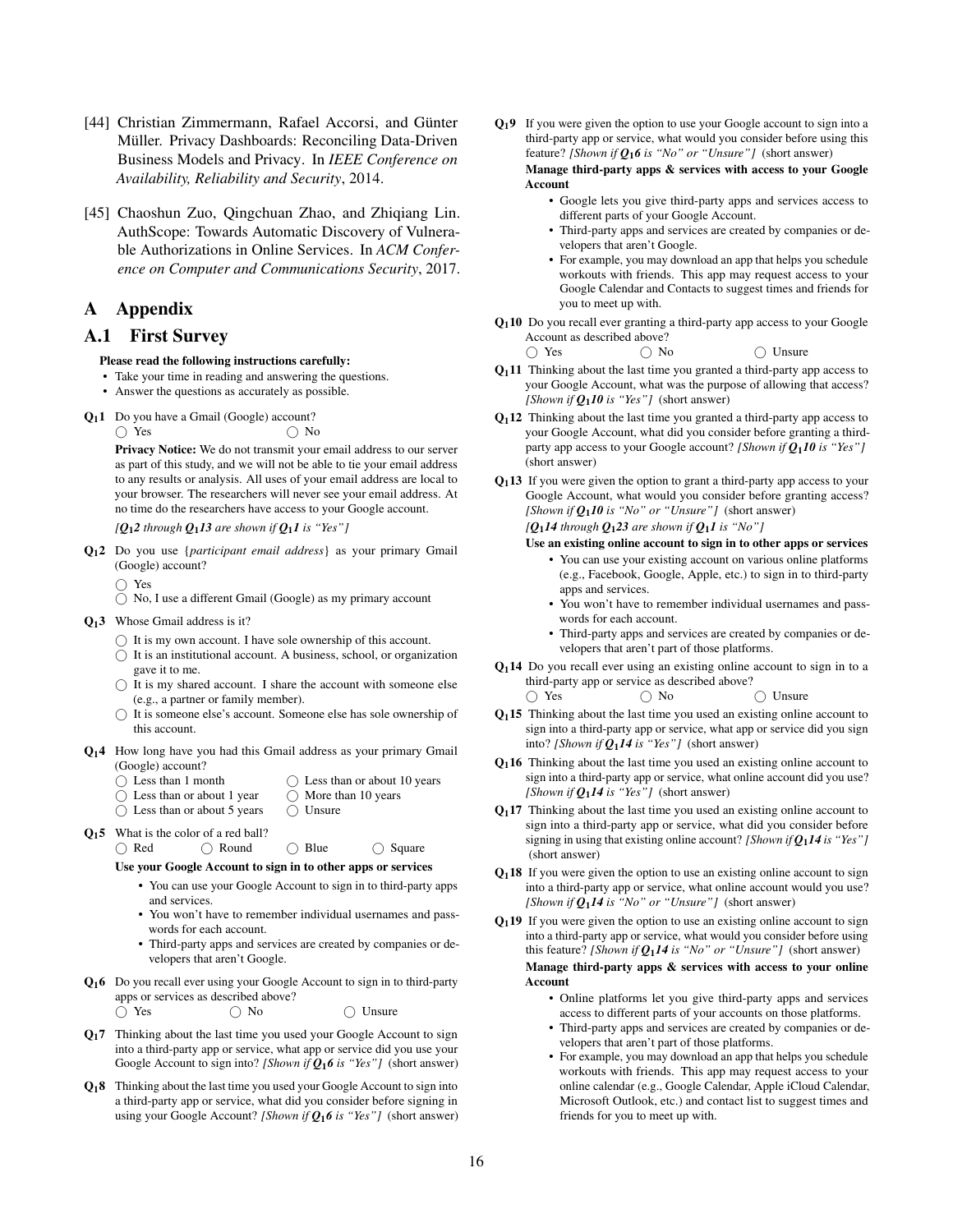<span id="page-16-9"></span>Q120 Do you recall ever granting a third-party app access to one of your online accounts as described above?

 $\bigcap$  Yes  $\bigcap$  No  $\bigcap$  Unsure

- Q121 Thinking about the last time you granted a third-party app access to one of your online accounts, what was the purpose of allowing that access? *[Shown if Q*1*[20](#page-16-9) is "Yes"]* (short answer)
- Q122 Thinking about the last time you granted a third-party app access to one of your online accounts, what did you consider before granting a third-party app access to one of your online accounts? *[Shown if Q*1*[20](#page-16-9) is "Yes"]* (short answer)
- <span id="page-16-8"></span>Q123 If you were given the option to grant a third-party app access to one of your online accounts, what would you consider before granting access? *[Shown if Q*1*[20](#page-16-9) is "No" or "Unsure"]* (short answer)

*These questions were followed by the 8 IUIPC items as described by Malhotra et al. [\[25\]](#page-14-21) and Groß [\[19\]](#page-13-19).*

- <span id="page-16-0"></span>D1 What is your gender?
	- $\bigcap$  Woman  $\bigcap$  Man ◯ Non-binary  $\bigcap$  Prefer not to disclose Prefer to self-describe
- D2 What is your age?

 $\bigcap$  18 – 24  $\bigcirc$  25 – 34  $\bigcirc$  35 – 44

 $\bigcirc$  45 – 54  $\bigcirc$  55 – 64  $\bigcirc$  65 or older ○ Prefer not to disclose

- D3 What is the highest degree or level of school you have completed?
	- $\bigcap$  No schooling completed
	- $\bigcirc$  Some high school
	- $\bigcap$  High school
	- $\bigcap$  Some college credit, no degree
	- Trade, technical, or vocational training
	- Associate degree
	- Bachelor's degree
	- $\bigcap$  Master's degree
	- $\bigcap$  Professional degree
	- Doctorate degree
	- $\bigcap$  Prefer not to disclose
- <span id="page-16-1"></span>D4 Which of the following best describes your educational background or iob field?
	- $\bigcirc$  I have an education in, or work in, the field of computer science, computer engineering or IT.
	- $\bigcirc$  I do not have an education in, nor do I work in, the field of computer science, computer engineering or IT.
	- $\bigcirc$  Prefer not to disclose

### <span id="page-16-2"></span>A.2 Second Survey

### About Account Linking

- Users of online services can often link their accounts to products made by other companies, which can operate on behalf of the user's account. For example, a user can link their Spotify account (i.e., a music streaming service) to their Amazon Alexa (i.e., a voice-controlled smart speaker) in order to play their favorite music.
- Your Gmail account, as a Google account, can also be linked in this way. In the following questions, we ask about how your Google account can similarly be linked to other (non-Google) services. Later we will use a web browser extension to do further analysis of how you may (or may not) link your Google account.

Explore Apps With Access To Your Account

- In the next part of the study, we will ask you to explore Google's "Apps with access to your account" page for your Google account.
- You will have an opportunity to interact with your Google's "Apps with access to your account" page for one minute and will then be returned to the survey.
- We have disabled clicking for various links and buttons on the Google's "Apps with access to your account"page to help you focus better on the access that third party applications have to your Google account.

*Participants explored their Apps with access to your account page.*

### Use your Google Account to sign in to other apps or services

- You can use your Google Account to sign in to third-party apps and services. You won't have to remember individual usernames and passwords for each account.
- Third-party apps and services are created by companies or developers that aren't Google.

*Participants view a list of SSOs authorized to their Google account.*

<span id="page-16-3"></span> $Q_21$  You have [*n*] third-party apps and services that you can **sign into using** your Google account. Before using my Google account to sign into a website or third-party app, I consider:

| Strongly disagree Disagree Neither agree nor disagree Agree Strongly agree                       |       |
|--------------------------------------------------------------------------------------------------|-------|
| how secure the app or website is.                                                                | NOOOO |
| how the app or website will use your data.                                                       | NNNNN |
| whether you can delete your data from the app or website.                                        | NNNNN |
| whether the app or website will tell you if something changes. $\bigcap \bigcap \bigcap \bigcap$ |       |
| who else can see your data on the app or website.                                                | NUUUU |

- <span id="page-16-7"></span> $Q<sub>2</sub>$  How often do you review what services you can sign into using your Google account?
	- $\bigcirc$  Never  $\bigcap$  Rarely  $\bigcap$  Weekly  $\bigcap$  Monthly
	- $\bigcirc$  Daily  $\bigcirc$  Yearly

### Manage third-party apps & services with access to your Google Account

- Google lets you give third-party apps and services access to different parts of your Google Account.
- Third-party apps and services are created by companies or developers that aren't Google.
- For example, you may download an app that helps you schedule workouts with friends. This app may request access to your Google Calendar and Contacts to suggest times and friends for you to meet up with.

*Participants view third-party apps with access to their Google account.*

<span id="page-16-6"></span>Q23 You have [*n*] third-party apps and services that have access to your Google account data. Before granting a website or third-party app access to my Google account, I consider:

| Strongly disagree   Disagree   Neither agree nor disagree   Agree   Strongly agree               |       |
|--------------------------------------------------------------------------------------------------|-------|
| how secure the app or website is.                                                                | റററററ |
| how the app or website will use your data.                                                       | ററററ  |
| whether you can delete your data from the app or website.                                        | റററററ |
| whether the app or website will tell you if something changes. $\bigcap \bigcap \bigcap \bigcap$ |       |
| who else can see your data on the app or website.                                                |       |
| what parts of your account the app or website can access.                                        |       |

<span id="page-16-4"></span>Q<sub>2</sub>4 How often do you review what services have access to your Google account?

 Never Rarely Daily Monthly

$$
Rarely \t\t \bigcirc \text{ Weekly} \t\t \bigcirc \text{Yearly}
$$

<span id="page-16-5"></span>Q25 The following apps are authorized to access various parts of your Google account. Which of these apps would you prefer to keep on your account? Which would you prefer to remove?

|         | Keep | Remove | Unsure |  |
|---------|------|--------|--------|--|
| [App 1] |      |        |        |  |
| [App 2] |      |        |        |  |
| []      |      |        |        |  |
| [App n] |      |        |        |  |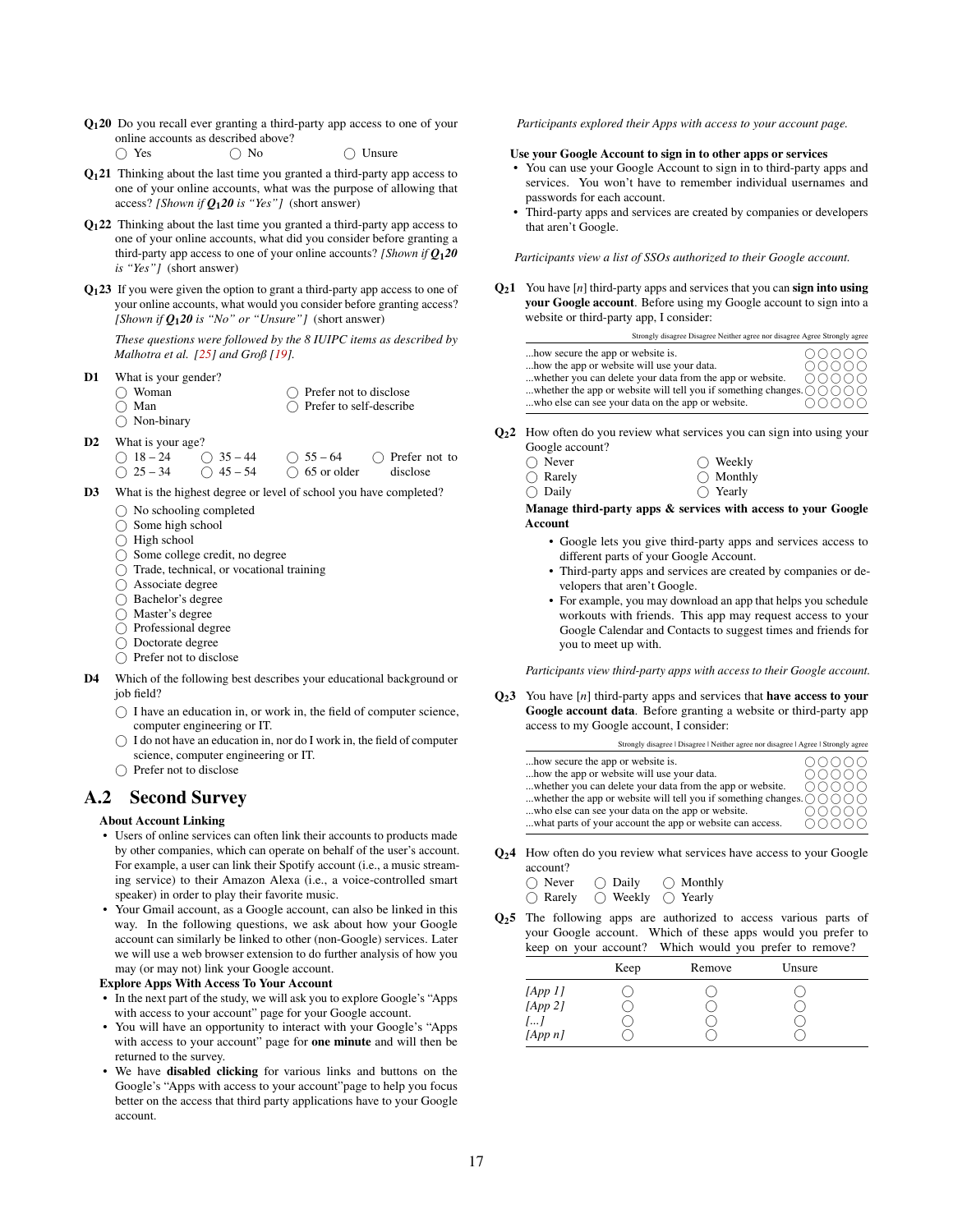Q26 Which of these is a sport?

 Hamburger Basketball Bathroom Skyscraper *[Questions [Q](#page-17-0)*2*7 through Q*2*[14](#page-17-1) are asked repeatedly for the newest app, oldest app, and a random app.]*

*Participants view a selected app from their third-party apps.*

- <span id="page-17-0"></span>Q27 Do you recall authorizing *[App name]*?
	- Yes No Unsure
- <span id="page-17-6"></span>Q28 When was the last time you recall using *[App name]*?
	- Today  $\bigcap$  In the previous year
	- In the previous week  $\bigcirc$  More than a year ago
	- $\bigcirc$  In the previous month  $\overline{O}$  Unsure
- <span id="page-17-7"></span>Q29 Prior to seeing the details about *[App name]*, were you aware this app had permission to access parts of your Google account data?  $\bigcap$  Yes  $\bigcap$  No  $\bigcap$  Unsure
- <span id="page-17-8"></span>Q210 Please indicate how strongly you agree or disagree with the following: Strongly disagree | Disagree | Neither agree nor disagree | Agree | Strongly agree

| It's beneficial to me for [App name] to           |       |  |  |
|---------------------------------------------------|-------|--|--|
| have access to my Google account.                 | 00000 |  |  |
| I'm concerned with [App name] having              |       |  |  |
| access to my Google account.                      | 00000 |  |  |
| I want to change which parts of my Google account |       |  |  |
| that [App name] can access.                       | 00000 |  |  |

<span id="page-17-9"></span>Q211 *[App name]* holds the following permissions to access parts of your Google account. How \*\*confident\*\* are you that you understand what each permission allows the app to do?

Not confident | Slightly confident | Moderately confident | Confident | Very confident

| [App Permission 1] |  |  |  |
|--------------------|--|--|--|
| [App Permission 2] |  |  |  |
|                    |  |  |  |
| [App Permission n] |  |  |  |

<span id="page-17-10"></span>Q212 *[App name]* holds the following permissions to access parts of your Google account. How \*\*necessary\*\* do you think each permission is for the app to function in a way that benefits you?

|                    |  | Not necessary   Slightly necessary   Moderately necessary   Necessary   Very necessary |  |
|--------------------|--|----------------------------------------------------------------------------------------|--|
| [App Permission 1] |  |                                                                                        |  |
| [App Permission 2] |  |                                                                                        |  |
| I                  |  |                                                                                        |  |
| [App Permission n] |  |                                                                                        |  |

<span id="page-17-11"></span>Q213 *[App name]* holds the following permissions to access parts of your Google account. How \*\*concerned\*\* are you about the app accessing your account using these permissions?

|                                          | Not concerned   Slightly concerned   Moderately concerned   Concerned   Very concerned |  |  |
|------------------------------------------|----------------------------------------------------------------------------------------|--|--|
| [App Permission 1]<br>[App Permission 2] |                                                                                        |  |  |
| $\overline{I}$                           |                                                                                        |  |  |
| $[App$ Permission $n$ ]                  |                                                                                        |  |  |

<span id="page-17-1"></span>Q214 Please describe any concerns you have about *[App name]* holding these permissions. (short answer)

### Manage third-party apps & services with access to your Google **A**ccount

- By now, you have seen information about apps and websites drawn from the "Apps with access to your account" page on your Google account (similar to the example below).
- You can refer to that page when answering the following questions.

#### Third-party apps with account access

- You gave these sites and apps access to some of your Google Account data, including info that may be sensitive.
- Remove access for those you no longer trust or use.

#### Signing in with Google

• You use your Google Account to sign in to these sites and apps.

- They can view your name, email address, and profile picture.
- <span id="page-17-2"></span> $Q<sub>2</sub>$ 15 The "Apps with access to your account" page helps me to better understand which third-party apps and websites are linked to my Google account.
	- $\bigcirc$  Strongly disagree

 $\bigcap$  Disagree

O Disagree

- Agree Strongly agree
- Neither agree nor disagree
- <span id="page-17-12"></span>Q216 The "Apps with access to your account" page helps me to better understand what parts of my Google account third-party apps can access.
	- $\bigcirc$  Strongly disagree ○ Agree
		- ◯ Strongly agree
	- $\bigcap$  Neither agree nor disagree
- <span id="page-17-13"></span> $Q<sub>2</sub>17$  After completing this survey, do you see yourself changing any settings on your "Apps with access to your account" page?  $\bigcap$  Yes  $\bigcap$  No  $\bigcap$  Unsure
- <span id="page-17-14"></span>Q218 In six months do you see yourself reviewing third-party apps from your "Apps with access to your account" page? ( Yes 
( No 
( Unsure
- <span id="page-17-15"></span>Q<sub>2</sub>19 You have indicated that you would change settings on your "Apps with access to your account" page. Please describe which settings would you change. *[Shown if Q*2*[17](#page-17-13) is "Yes"]* (short answer)
- <span id="page-17-3"></span>Q220 What would you look for when you review the "Apps with access to your account" page in six months? *[Shown if Q*2*[18](#page-17-14) is "Yes"]* (short answer)
- <span id="page-17-4"></span>Q221 What new features (if any) would you like to add to the "Apps with access to your account" page? (short answer)
- <span id="page-17-16"></span>Q222 Suppose Google sent an email reminder to review your "Apps with access to your account" page. How often would you like to be reminded?
	- O Once a week
- $\bigcirc$  Once every three years
	- O Once a month ◯ Once a year
- $\bigcap$  I do not want to be reminded
- 
- <span id="page-17-17"></span>Q223 Suppose Google required you to reapprove the third-party apps on
	- your Google account. How often would you like to reapprove apps?  $\bigcap$  Once every three years
	- $\bigcap$  Once a week Once a month
		- $\bigcirc$  I do not want to reapprove apps
	- O Once a year
- $Q_2$ 24 Which of these is cold?<br>  $\bigcirc$  Fire  $\bigcirc$  Sur  $\bigcap$  Summer  $\bigcap$  Lava  $\bigcap$  Ice cream
- <span id="page-17-18"></span>Q225 Rather than approve all permissions when installing third-party apps, I would want third-party apps to seek my approval each time they access my Google account.
	- $\bigcirc$  Strongly disagree
	- O Disagree
	- Neither agree nor disagree
- <span id="page-17-5"></span>Q226 I would want to designate specific data (eg. certain emails, individual contacts, particular calendar events) as private and inaccessible to third-party apps.
	- $\bigcirc$  Strongly disagree
	- $\bigcirc$  Disagree
- $\bigcirc$  Agree  $\bigcirc$  Strongly agree

 $\bigcap$  Agree  $\bigcirc$  Strongly agree

Neither agree nor disagree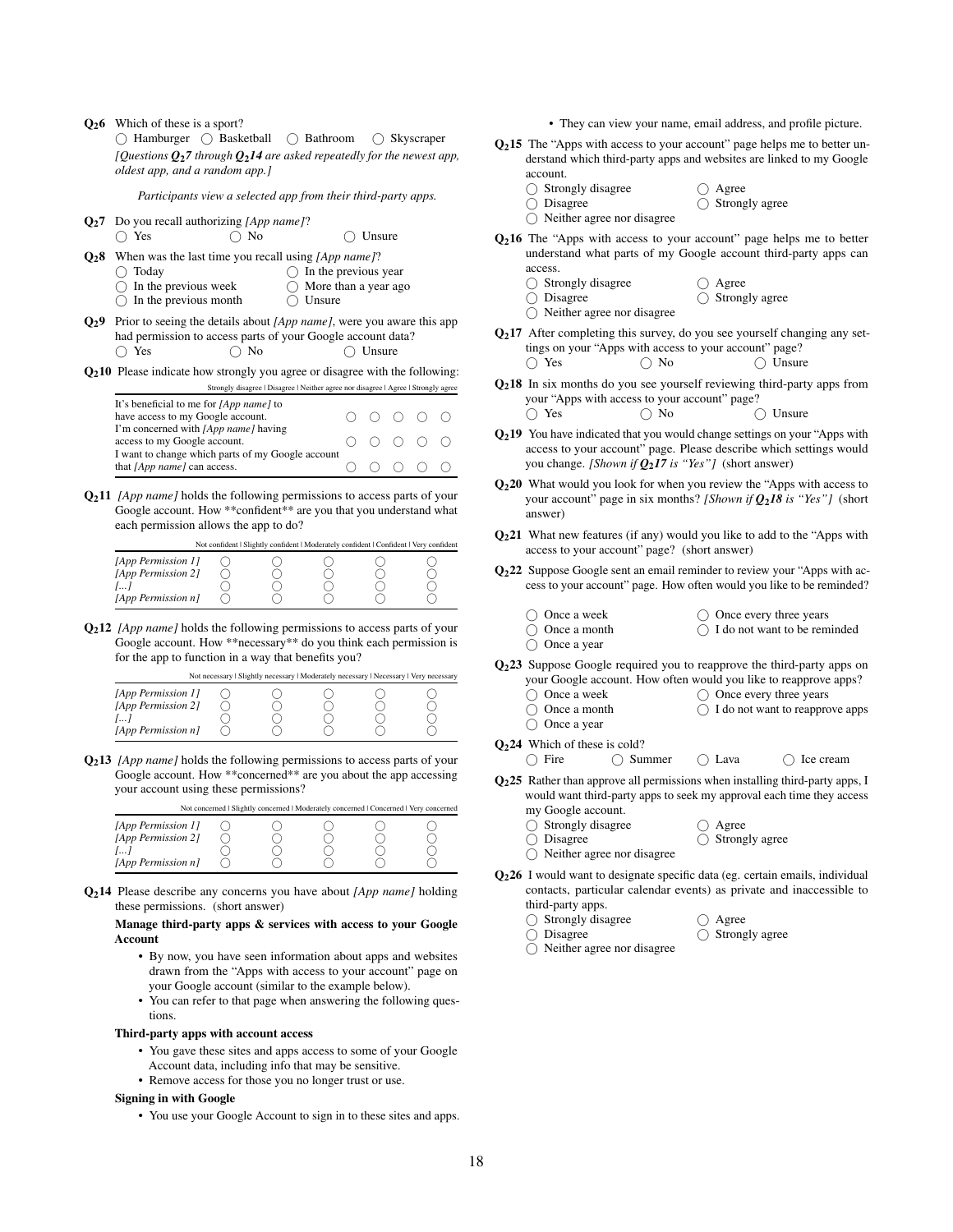### <span id="page-18-0"></span>B Additional Figures and Tables

<span id="page-18-1"></span>Table 3: The top 26 (4 apps tied for 23rd ranked by authorized count) apps with access, the categories for the requested permissions, the average number of days authorized to the participants' Google account, and the number of permissions each app requested.

|                                            |                                                | <b>Number</b>     | Avg Num of             | Number of          |
|--------------------------------------------|------------------------------------------------|-------------------|------------------------|--------------------|
| App                                        | <b>Permission Categories</b>                   | <b>Authorized</b> | <b>Days Authorized</b> | <b>Permissions</b> |
| Dropbox                                    | Basic account info, Google Contacts            | 40                | 502                    | $\overline{4}$     |
| <b>SAMSUNG Account</b>                     | Additional access, Basic account info          | 38                | 63                     | 5                  |
| Shop: package & order tracker              | Basic account info, Gmail                      | 32                | 37                     | 3                  |
| <b>Nest</b>                                | Additional access, Basic account info          | 31                | 265                    | 3                  |
| Windows                                    | Basic account info, Gmail, Google Calendar     | 29                | 397                    | 8                  |
|                                            | Google Contacts                                |                   |                        |                    |
| Microsoft SwiftKey Keyboard                | Additional access, Basic account info          | 27                | 102                    | 3                  |
| macOS                                      | Basic account info, Gmail, Google Calendar,    | 19                | 452                    | 6                  |
|                                            | Google Contacts, Google Hangouts               |                   |                        |                    |
| Zoom                                       | Basic account info, Google Calendar,           | 16                | 158                    | 5                  |
|                                            | Google Contacts                                |                   |                        |                    |
| <b>WhatsApp Messenger</b>                  | Google Drive                                   | 13                | 663                    | 2                  |
| Rakuten Cash Back                          | Basic account info, Gmail                      | 13                | 268                    | 3                  |
| Pokémon GO                                 | Additional access, Basic account info          | 10                | 307                    | 4                  |
| Microsoft apps & services                  | Additional access, Basic account info, Gmail,  | 10                | 290                    | 8                  |
|                                            | Google Calendar, Google Contacts, Google Drive |                   |                        |                    |
| Samsung Email                              | Basic account info, Gmail                      | 9                 | 1,014                  | 4                  |
| Paribus                                    | Basic account info, Gmail                      | 9                 | 390                    | 8                  |
| Unroll.me                                  | Basic account info, Gmail, Google Contacts     | 8                 | 1,389                  | 5                  |
| Clash Royale                               | Google Play                                    | 8                 | 644                    |                    |
| Google Nest Hub                            | Basic account info                             | 8                 | 287                    |                    |
| <b>PlayStation Network</b>                 | Basic account info, YouTube                    | $\overline{7}$    | 573                    | 5                  |
| Shop                                       | Basic account info, Gmail                      | $\overline{7}$    | 441                    | 5                  |
| Chromecast                                 | Basic account info                             | $\overline{7}$    | 225                    |                    |
| Lumin PDF                                  | Basic account info, Google Drive               | 7                 | 164                    | 5                  |
| DocHub - PDF Sign & Edit                   | Basic account info, Gmail, Google Contacts     | $\overline{7}$    | 86                     | 6                  |
|                                            | Google Drive                                   |                   |                        |                    |
| <b>IFTTT</b>                               | Basic account info                             | 6                 | 1,130                  |                    |
| Sweatcoin — Walking step counter & tracker | Basic account info                             | 6                 | 486                    | 2                  |
| YouTube on Xbox Live                       | YouTube                                        | 6                 | 420                    | $\sqrt{2}$         |
| <b>Fetch Rewards</b>                       | Basic account info, Gmail                      | 6                 | 159                    | 3                  |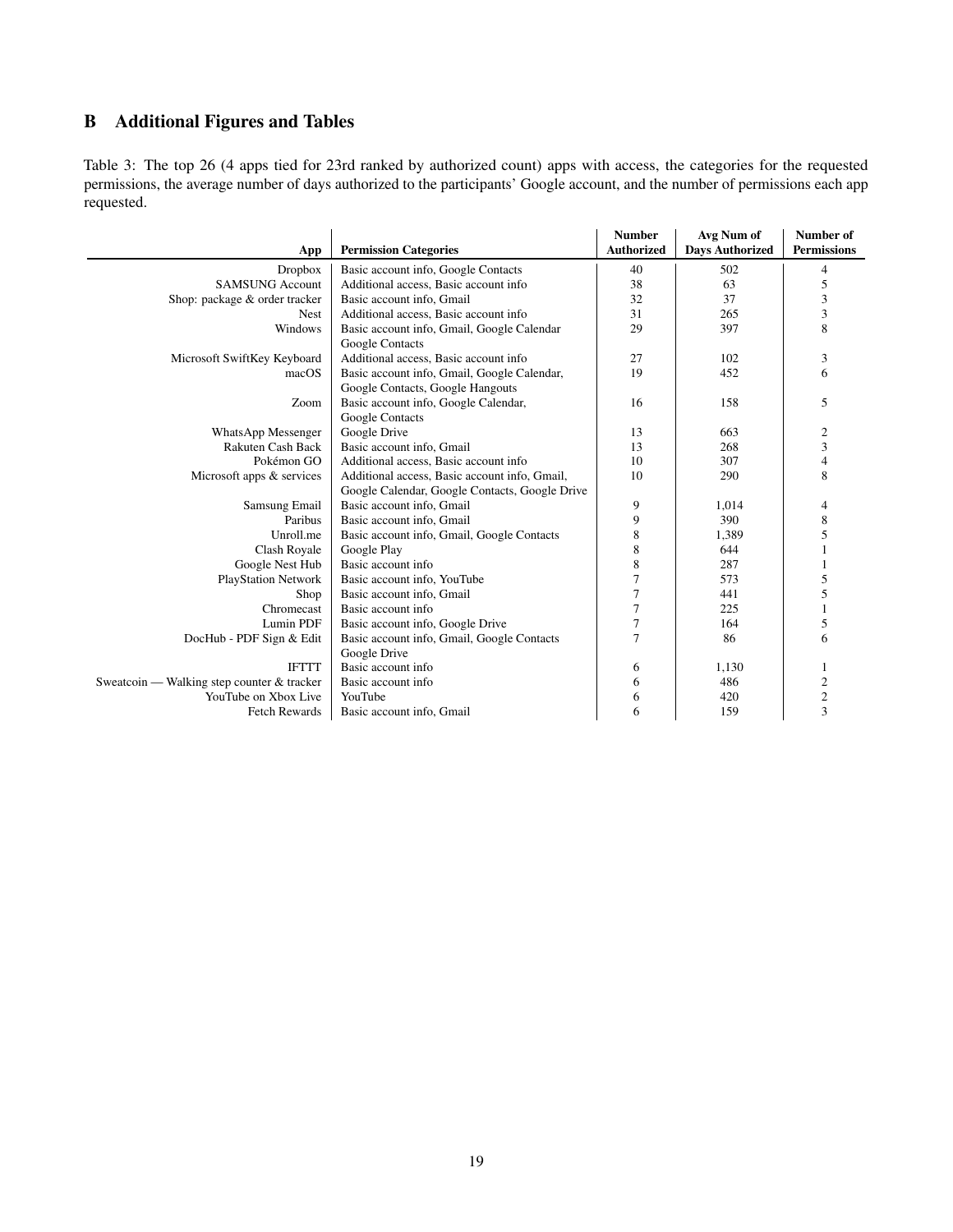Table 4: The top 25 authorized SSO ranked by the number of authorized accesses to participants' Google accounts, and the number of permissions each SSO requested.

| <b>SSO</b>                                         | <b>Permission Categories</b>                | <b>Number</b><br><b>Authorized</b> | Number of<br><b>Permissions</b> |
|----------------------------------------------------|---------------------------------------------|------------------------------------|---------------------------------|
| Movies Anywhere                                    | Basic account info, Google Play             | 167                                | 3                               |
| Honey                                              | Basic account info                          | 80                                 | $\overline{c}$                  |
| Amazon Alexa                                       | Basic account info, Gmail, Google Calendar  | 72                                 | 4                               |
| Quora                                              | Basic account info, Google Contacts         | 71                                 | 4                               |
| Adobe                                              | Basic account info                          | 63                                 | $\overline{c}$                  |
| Reddit                                             | Basic account info                          | 61                                 | 3                               |
| Microsoft apps & services                          | Gmail, Google Calendar,                     | 58                                 | 8                               |
|                                                    | Google Contacts, Google Drive               |                                    |                                 |
| Pinterest                                          | Basic account info                          | 58                                 | 2                               |
| Windows                                            | Basic account info, Gmail,                  | 53                                 | 8                               |
|                                                    | Google Calendar, Google Contacts            |                                    |                                 |
| Glassdoor                                          | Additional access, Basic account info       | 52                                 | 3                               |
| The New York Times                                 | Basic account info                          | 49                                 | $\overline{c}$                  |
| Doordash                                           | Basic account info                          | 46                                 | $\overline{\mathbf{c}}$         |
| Spotify                                            | Basic account info                          | 44                                 | $\mathfrak{2}$                  |
| macOS                                              | Basic account info, Gmail, Google Calendar, | 43                                 | 6                               |
|                                                    | Google Contacts, Google Hangouts            |                                    |                                 |
| Ouizlet                                            | Basic account info                          | 43                                 | 2                               |
| <b>Dropbox</b>                                     | Basic account info, Google Contacts         | 41                                 | 4                               |
| <b>SAMSUNG Account</b>                             | Additional access, Basic account info       | 38                                 | 5                               |
| Zoom                                               | Basic account info, Google Calendar,        | 35                                 | 5                               |
|                                                    | Google Contacts                             |                                    |                                 |
| Shop: package & order tracker                      | Basic account info, Gmail                   | 32                                 | 3                               |
| <b>Nest</b>                                        | Additional access, Basic account info       | 31                                 | 3                               |
| paypal.com                                         | Basic account info                          | 31                                 | $\overline{\mathbf{c}}$         |
| Adobe Acrobat Reader: PDF Viewer, Editor & Creator | Basic account info, Google Drive            | 30                                 | 5                               |
| Best Buy App                                       | Basic account info                          | 30                                 | $\mathfrak{2}$                  |
| Shop                                               | Basic account info, Gmail                   | 30                                 | 3                               |
| SoundCloud                                         | Basic account info                          | 29                                 | $\overline{2}$                  |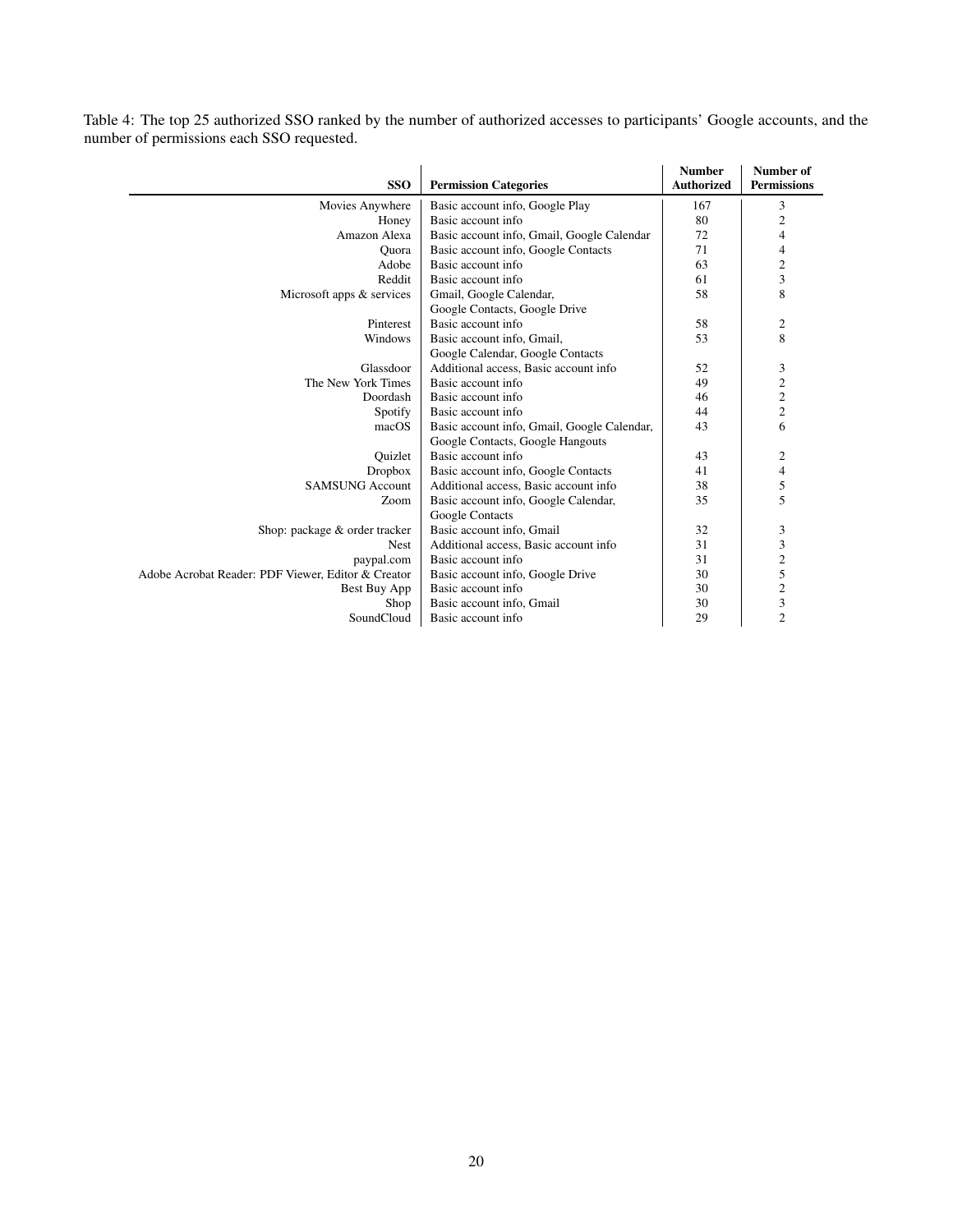<span id="page-20-0"></span>Table 5: The top 28 (5-way tie for permissions count of 8) most requested permissions by third-party apps with authorized access to participants' Google accounts, the permission category, and a count of how many of each permissions were authorized.

| Count | Category                                  | <b>Permission</b>                                                                               |
|-------|-------------------------------------------|-------------------------------------------------------------------------------------------------|
| 223   | Google Play                               | Create, edit, and delete your Google Play Games activity                                        |
| 189   | Basic account info                        | See your primary Google Account email address                                                   |
| 177   | Basic account info                        | See your personal info, including any personal info you've made publicly available              |
| 71    | Google Drive                              | See, create, and delete its own configuration data in your Google Drive                         |
| 44    | Basic account info                        | Associate you with your personal info on Google                                                 |
| 28    | Google Drive                              | See, edit, create, and delete only the specific Google Drive files you use with this app        |
| 27    | Google Drive                              | See, edit, create, and delete all of your Google Drive files                                    |
| 27    | Gmail                                     | Read, compose, send, and permanently delete all your email from Gmail                           |
| 26    | Google Contacts                           | See, edit, download, and permanently delete your contacts                                       |
| 24    | Google Calendar                           | See, edit, share, and permanently delete all the calendars you can access using Google Calendar |
| 18    | <b>Google Contacts</b>                    | See and download your contacts                                                                  |
| 16    | Basic account info                        | Full account access                                                                             |
| 14    | Additional access                         | See and download your exact date of birth                                                       |
| 13    | Additional access /<br>Basic account info | Display and run third-party web content in prompts and sidebars inside Google applications      |
| 12    | Gmail                                     | View your email messages and settings                                                           |
| 12    | Google Drive                              | See and download all your Google Drive files                                                    |
| 11    | <b>Additional access</b>                  | See your age group                                                                              |
| 11    | Additional access /<br>Basic account info | Use Google Fit to see and store your physical activity data                                     |
| 10    | Google Docs                               | See, edit, create, and delete your spreadsheets in Google Drive                                 |
| 10    | Google Drive                              | Connect itself to your Google Drive                                                             |
| 10    | <b>Additional access</b>                  | Connect to an external service                                                                  |
| 9     | Additional access                         | See your language preferences                                                                   |
| 9     | Additional access /<br>Basic account info | See and add to your Google Fit physical activity data                                           |
| 8     | Additional access /<br>Basic account info | See and add info about your body measurements and heart rate to Google Fit                      |
| 8     | Gmail                                     | Send email on your behalf                                                                       |
| 8     | Google Docs                               | See, create, and edit all Google Docs documents you have access to                              |
| 8     | Additional access                         | See and download all of your Google Account email addresses                                     |
| 8     | YouTube                                   | Manage your YouTube account                                                                     |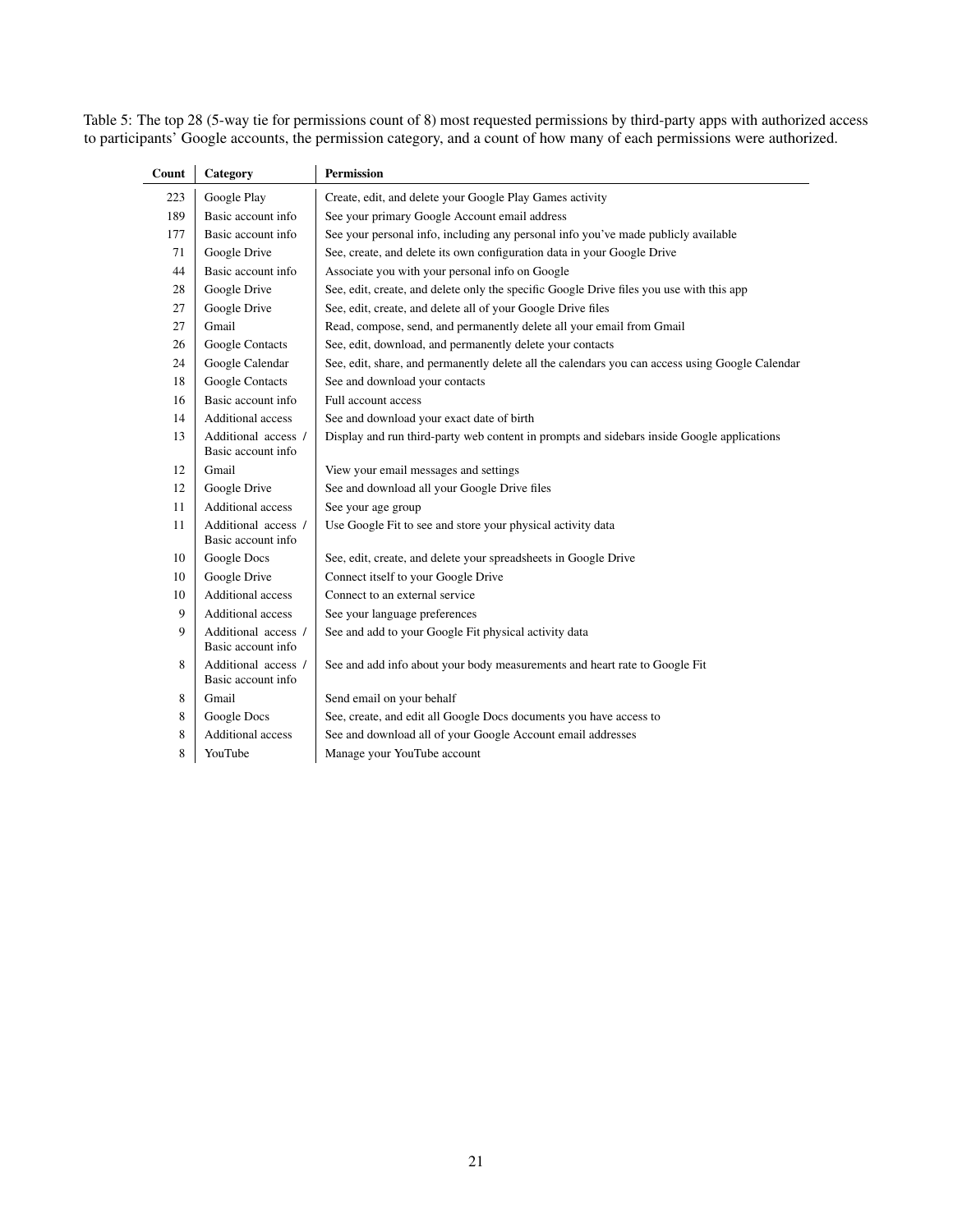Table 6: The top 25 most requested permissions by SSO with authorized access to participants' Google accounts ranked by the number of each permission authorized, and the permission category.

| Category                 | <b>Permission</b>                                                                               |
|--------------------------|-------------------------------------------------------------------------------------------------|
| Basic account info       | See your primary Google Account email address                                                   |
| Basic account info       | See your personal info, including any personal info you've made publicly available              |
| Basic account info       | Associate you with your personal info on Google                                                 |
| Google Play              | Create, edit, and delete your Google Play Games activity                                        |
| Google Drive             | See, edit, create, and delete only the specific Google Drive files you use with this app        |
| Gmail                    | Read, compose, send, and permanently delete all your email from Gmail                           |
| Google Calendar          | See, edit, share, and permanently delete all the calendars you can access using Google Calendar |
| Google Contacts          | See, edit, download, and permanently delete your contacts                                       |
| Google Contacts          | See and download your contacts                                                                  |
| Google Drive             | See, edit, create, and delete all of your Google Drive files                                    |
| Google Drive             | See, create, and delete its own configuration data in your Google Drive                         |
| Additional access        | See and download your exact date of birth                                                       |
| Gmail                    | View your email messages and settings                                                           |
| Additional access        | See your age group                                                                              |
| Google Drive             | See and download all your Google Drive files                                                    |
| Google Docs              | See, edit, create, and delete your spreadsheets in Google Drive                                 |
| Google Drive             | Connect itself to your Google Drive                                                             |
| <b>Additional access</b> | Display and run third-party web content in prompts and sidebars inside Google applications      |
| Additional access        | See your language preferences                                                                   |
| Gmail                    | Send email on your behalf                                                                       |
| Additional access        | See and add info about your body measurements and heart rate to Google Fit                      |
| <b>Additional access</b> | See and add to your Google Fit physical activity data                                           |
| <b>Additional access</b> | Connect to an external service                                                                  |
| <b>Additional access</b> | See and download all of your Google Account email addresses                                     |
| <b>Additional access</b> | Use Google Fit to see and store your physical activity data                                     |
|                          |                                                                                                 |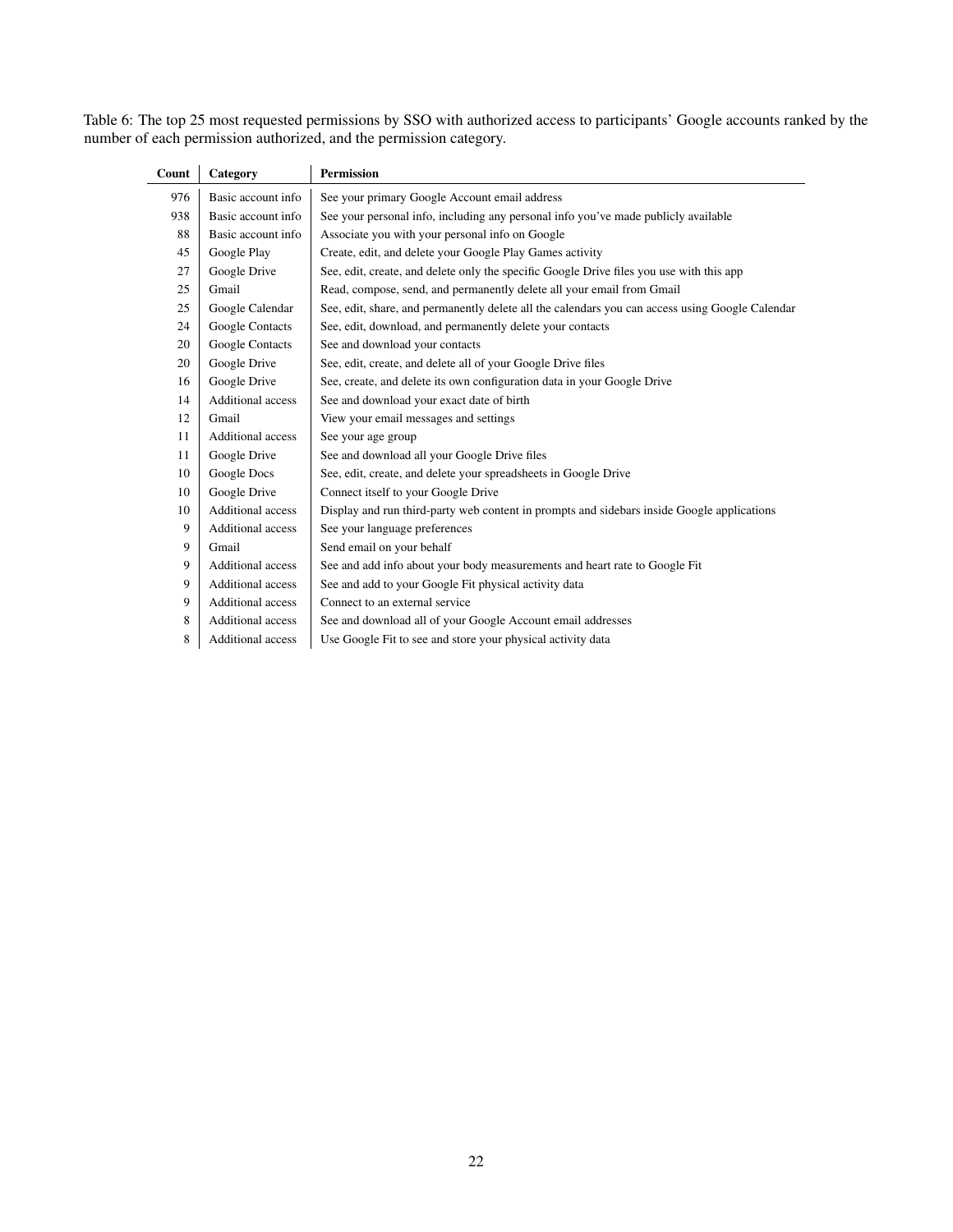|                                | <b>Male</b>      |                  | Female           |                  | Non-binary       |                  | <b>PND</b>       |                  | <b>Total</b>     |                  |
|--------------------------------|------------------|------------------|------------------|------------------|------------------|------------------|------------------|------------------|------------------|------------------|
|                                | No.              | $\%$             | No.              | $\%$             | No.              | $\%$             | No.              | $\%$             | No.              | $\%$             |
| Age                            | 216              | 50               | 205              | 47               | 11               | 3                | $\overline{2}$   | $\boldsymbol{0}$ | 434              | 100              |
| $18 - 24$                      | 58               | 13               | 71               | 16               | $\overline{4}$   | $\mathbf{1}$     | $\overline{0}$   | $\boldsymbol{0}$ | 133              | 31               |
| $25 - 34$                      | 84               | 19               | 67               | 15               | 6                | 1                | $\boldsymbol{0}$ | $\boldsymbol{0}$ | 157              | 36               |
| $35 - 44$                      | 44               | 10               | 30               | 7                | 1                | $\theta$         | $\theta$         | $\theta$         | 75               | 17               |
| $45 - 54$                      | 19               | $\overline{4}$   | 25               | 6                | $\Omega$         | $\theta$         | $\boldsymbol{0}$ | $\mathbf{0}$     | 44               | 10               |
| $55 - 64$                      | 7                | $\overline{2}$   | 8                | $\overline{2}$   | $\Omega$         | $\boldsymbol{0}$ | $\mathbf{0}$     | $\theta$         | 15               | 3                |
| 65 or older                    | $\overline{4}$   | $\mathbf{1}$     | $\overline{4}$   | $\mathbf{1}$     | $\theta$         | $\boldsymbol{0}$ | $\mathbf{0}$     | $\boldsymbol{0}$ | 8                | $\overline{2}$   |
| Prefer not to disclose         | $\mathbf{0}$     | $\boldsymbol{0}$ | $\boldsymbol{0}$ | $\boldsymbol{0}$ | $\boldsymbol{0}$ | $\boldsymbol{0}$ | $\overline{2}$   | $\boldsymbol{0}$ | $\overline{2}$   | $\mathbf{0}$     |
| <b>Highest level of school</b> | 216              | 50               | 205              | 47               | 11               | 3                | $\overline{2}$   | $\boldsymbol{0}$ | 434              | 100              |
| No schooling completed         | $\boldsymbol{0}$ | $\boldsymbol{0}$ | $\boldsymbol{0}$ | $\boldsymbol{0}$ | $\boldsymbol{0}$ | $\boldsymbol{0}$ | $\boldsymbol{0}$ | $\boldsymbol{0}$ | $\boldsymbol{0}$ | $\boldsymbol{0}$ |
| Some high school               | 3                | $\,1$            | 1                | $\boldsymbol{0}$ | $\mathbf{0}$     | $\boldsymbol{0}$ | $\boldsymbol{0}$ | $\boldsymbol{0}$ | $\overline{4}$   | 1                |
| High school                    | 20               | 5                | 17               | 4                | 2                | $\theta$         | $\overline{0}$   | $\theta$         | 39               | 9                |
| Some college                   | 48               | 11               | 37               | 9                | $\overline{4}$   | 1                | $\mathbf{0}$     | $\theta$         | 89               | 21               |
| Trade                          | $\overline{4}$   | $\mathbf{1}$     | 5                | $\mathbf{1}$     | $\boldsymbol{0}$ | $\boldsymbol{0}$ | $\overline{0}$   | $\boldsymbol{0}$ | 9                | $\overline{2}$   |
| <b>Associate's Degree</b>      | 19               | $\overline{4}$   | $\tau$           | $\overline{2}$   | $\mathbf{1}$     | $\boldsymbol{0}$ | $\mathbf{0}$     | $\boldsymbol{0}$ | 27               | 6                |
| <b>Bachelor's Degree</b>       | 89               | 21               | 91               | 21               | 3                | 1                | $\boldsymbol{0}$ | $\boldsymbol{0}$ | 183              | 42               |
| Master's Degree                | 24               | 6                | 36               | 8                | 1                | $\boldsymbol{0}$ | $\overline{0}$   | $\boldsymbol{0}$ | 61               | 14               |
| Professional degree            | 4                | $\mathbf{1}$     | 4                | $\mathbf{1}$     | $\mathbf{0}$     | $\theta$         | $\boldsymbol{0}$ | $\boldsymbol{0}$ | 8                | 2                |
| Doctorate                      | 5                | 1                | 6                | 1                | $\theta$         | $\theta$         | $\mathbf{0}$     | $\boldsymbol{0}$ | 11               | 3                |
| Prefer not to disclose         | $\overline{0}$   | $\overline{0}$   | 1                | $\overline{0}$   | $\boldsymbol{0}$ | $\boldsymbol{0}$ | $\overline{c}$   | $\boldsymbol{0}$ | 3                | 1                |
| <b>Background</b>              | 216              | 50               | 205              | 47               | 11               | 3                | $\overline{2}$   | $\boldsymbol{0}$ | 434              | 100              |
| Technical                      | 74               | 17               | 25               | 6                | $\mathbf{1}$     | $\overline{0}$   | $\overline{0}$   | $\boldsymbol{0}$ | 100              | 23               |
| Non-Technical                  | 134              | 31               | 178              | 41               | 10               | $\overline{2}$   | $\boldsymbol{0}$ | $\boldsymbol{0}$ | 322              | 74               |
| Prefer not to disclose         | 8                | $\overline{2}$   | $\overline{2}$   | $\boldsymbol{0}$ | $\boldsymbol{0}$ | $\boldsymbol{0}$ | $\overline{2}$   | $\boldsymbol{0}$ | 12               | 3                |

Table 7: Full demographics data of the participants of the first survey.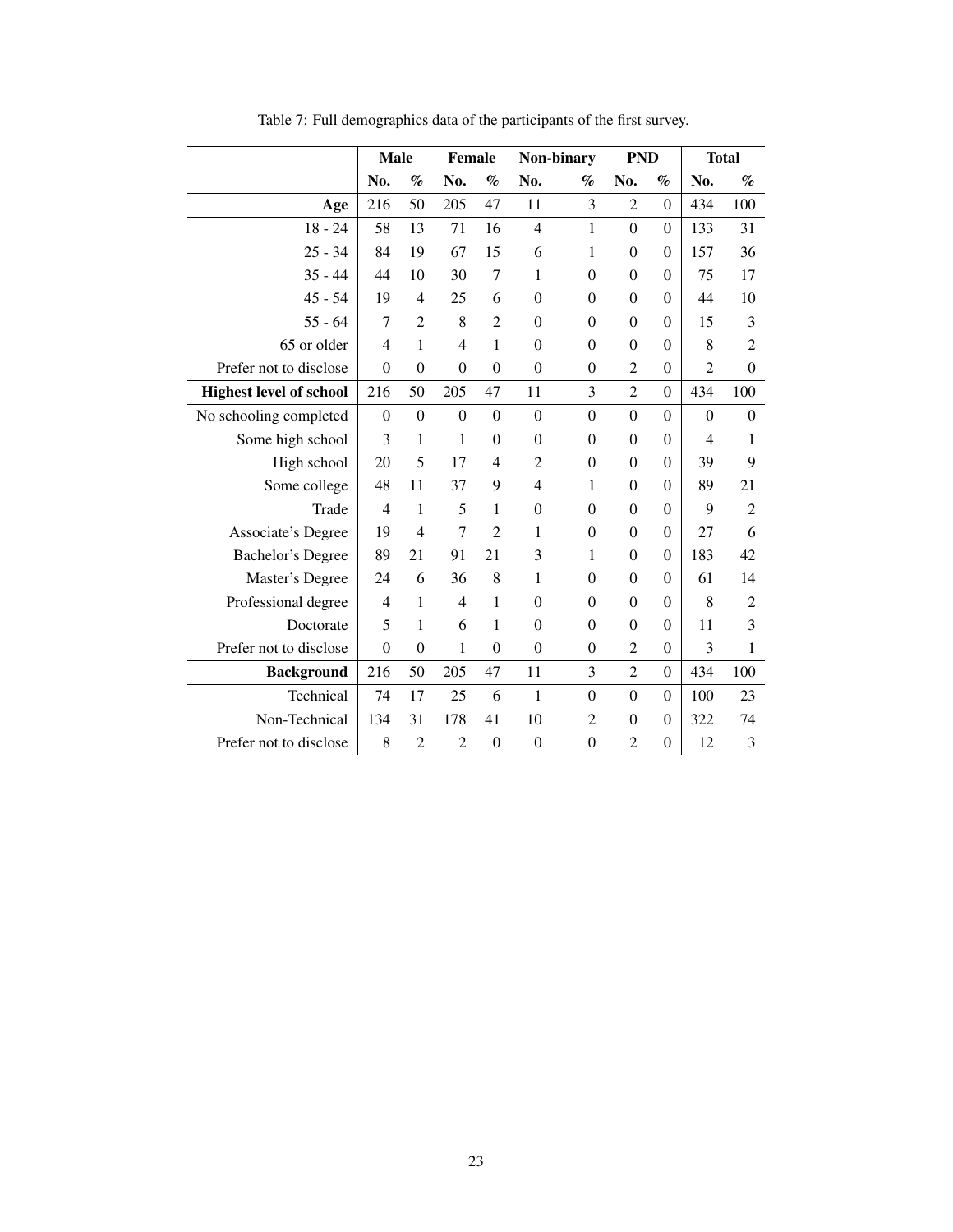|                                | <b>Male</b>      |                  | Female           |                  | Non-binary       |                  | <b>PND</b>       |                  | <b>Total</b>     |                  |
|--------------------------------|------------------|------------------|------------------|------------------|------------------|------------------|------------------|------------------|------------------|------------------|
|                                | No.              | $\%$             | No.              | $\%$             | No.              | $\%$             | No.              | $\%$             | No.              | $\%$             |
| Age                            | 68               | 46               | 75               | 51               | $\overline{4}$   | 3                | $\mathbf{1}$     | $\mathbf{1}$     | 148              | 100              |
| $18 - 24$                      | 18               | 12               | 34               | 23               | 3                | $\overline{2}$   | $\overline{0}$   | $\boldsymbol{0}$ | 55               | 37               |
| $25 - 34$                      | 24               | 16               | 21               | 14               | $\mathbf{1}$     | $\mathbf{1}$     | $\mathbf{0}$     | $\boldsymbol{0}$ | 46               | 31               |
| $35 - 44$                      | 15               | 10               | 9                | 6                | $\mathbf{0}$     | $\boldsymbol{0}$ | $\boldsymbol{0}$ | $\boldsymbol{0}$ | 24               | 16               |
| $45 - 54$                      | 7                | 5                | 7                | 5                | $\theta$         | $\theta$         | $\mathbf{0}$     | $\theta$         | 14               | 9                |
| $55 - 64$                      | $\overline{c}$   | $\mathbf{1}$     | 3                | $\overline{2}$   | $\boldsymbol{0}$ | $\mathbf{0}$     | $\mathbf{0}$     | $\boldsymbol{0}$ | 5                | 3                |
| 65 or older                    | $\overline{2}$   | $\mathbf{1}$     | 1                | 1                | $\theta$         | $\mathbf{0}$     | $\mathbf{0}$     | $\theta$         | 3                | $\overline{2}$   |
| Prefer not to disclose         | $\boldsymbol{0}$ | $\boldsymbol{0}$ | $\boldsymbol{0}$ | $\overline{0}$   | $\boldsymbol{0}$ | $\boldsymbol{0}$ | $\mathbf{1}$     | 1                | 1                | 1                |
| <b>Highest level of school</b> | 68               | 46               | 75               | 51               | $\overline{4}$   | 3                | $\mathbf{1}$     | 1                | 148              | 100              |
| No schooling completed         | $\boldsymbol{0}$ | $\boldsymbol{0}$ | $\boldsymbol{0}$ | $\boldsymbol{0}$ | $\overline{0}$   | $\mathbf{0}$     | $\overline{0}$   | $\boldsymbol{0}$ | $\boldsymbol{0}$ | $\boldsymbol{0}$ |
| Some high school               | $\mathbf{0}$     | $\mathbf{0}$     | $\mathbf{0}$     | $\boldsymbol{0}$ | $\boldsymbol{0}$ | $\mathbf{0}$     | $\mathbf{0}$     | $\boldsymbol{0}$ | $\boldsymbol{0}$ | $\Omega$         |
| High school                    | 7                | 5                | 3                | $\overline{2}$   | $\mathbf{1}$     | $\mathbf{1}$     | $\theta$         | $\boldsymbol{0}$ | 11               | 7                |
| Some college                   | 20               | 14               | 13               | 9                | $\overline{2}$   | 1                | $\mathbf{0}$     | $\boldsymbol{0}$ | 35               | 24               |
| Trade                          | $\mathbf{1}$     | $\mathbf{1}$     | $\overline{2}$   | $\mathbf{1}$     | $\boldsymbol{0}$ | $\theta$         | $\mathbf{0}$     | $\theta$         | 3                | $\overline{2}$   |
| Associate's Degree             | $\overline{2}$   | 1                | 1                | $\mathbf{1}$     | $\overline{0}$   | $\boldsymbol{0}$ | $\overline{0}$   | $\theta$         | 3                | $\overline{2}$   |
| Bachelor's Degree              | 28               | 19               | 40               | 27               | 1                | 1                | $\mathbf{0}$     | $\theta$         | 69               | 47               |
| Master's Degree                | 8                | 5                | 13               | 9                | $\theta$         | $\theta$         | $\overline{0}$   | $\theta$         | 21               | 14               |
| Professional degree            | $\mathbf{1}$     | $\mathbf{1}$     | $\mathbf{1}$     | 1                | $\boldsymbol{0}$ | $\mathbf{0}$     | $\mathbf{0}$     | $\boldsymbol{0}$ | $\overline{2}$   | 1                |
| Doctorate                      | 1                | $\mathbf{1}$     | 1                | 1                | $\theta$         | $\mathbf{0}$     | $\theta$         | $\boldsymbol{0}$ | $\overline{2}$   | 1                |
| Prefer not to disclose         | $\mathbf{0}$     | $\mathbf{0}$     | 1                | $\mathbf{1}$     | $\boldsymbol{0}$ | $\boldsymbol{0}$ | $\mathbf{1}$     | 1                | $\overline{2}$   | 1                |
| <b>Background</b>              | 68               | 46               | 75               | 51               | $\overline{4}$   | 3                | $\mathbf{1}$     | $\mathbf{1}$     | 148              | 100              |
| Technical                      | 21               | 14               | 11               | 7                | $\boldsymbol{0}$ | $\boldsymbol{0}$ | $\overline{0}$   | $\boldsymbol{0}$ | 32               | 22               |
| Non-Technical                  | 44               | 30               | 64               | 43               | $\overline{4}$   | 3                | $\boldsymbol{0}$ | $\boldsymbol{0}$ | 112              | 76               |
| Prefer not to disclose         | 3                | $\overline{2}$   | $\boldsymbol{0}$ | $\boldsymbol{0}$ | $\boldsymbol{0}$ | $\boldsymbol{0}$ | $\mathbf{1}$     | 1                | $\overline{4}$   | 3                |

Table 8: Full demographics data of the participants of the second survey.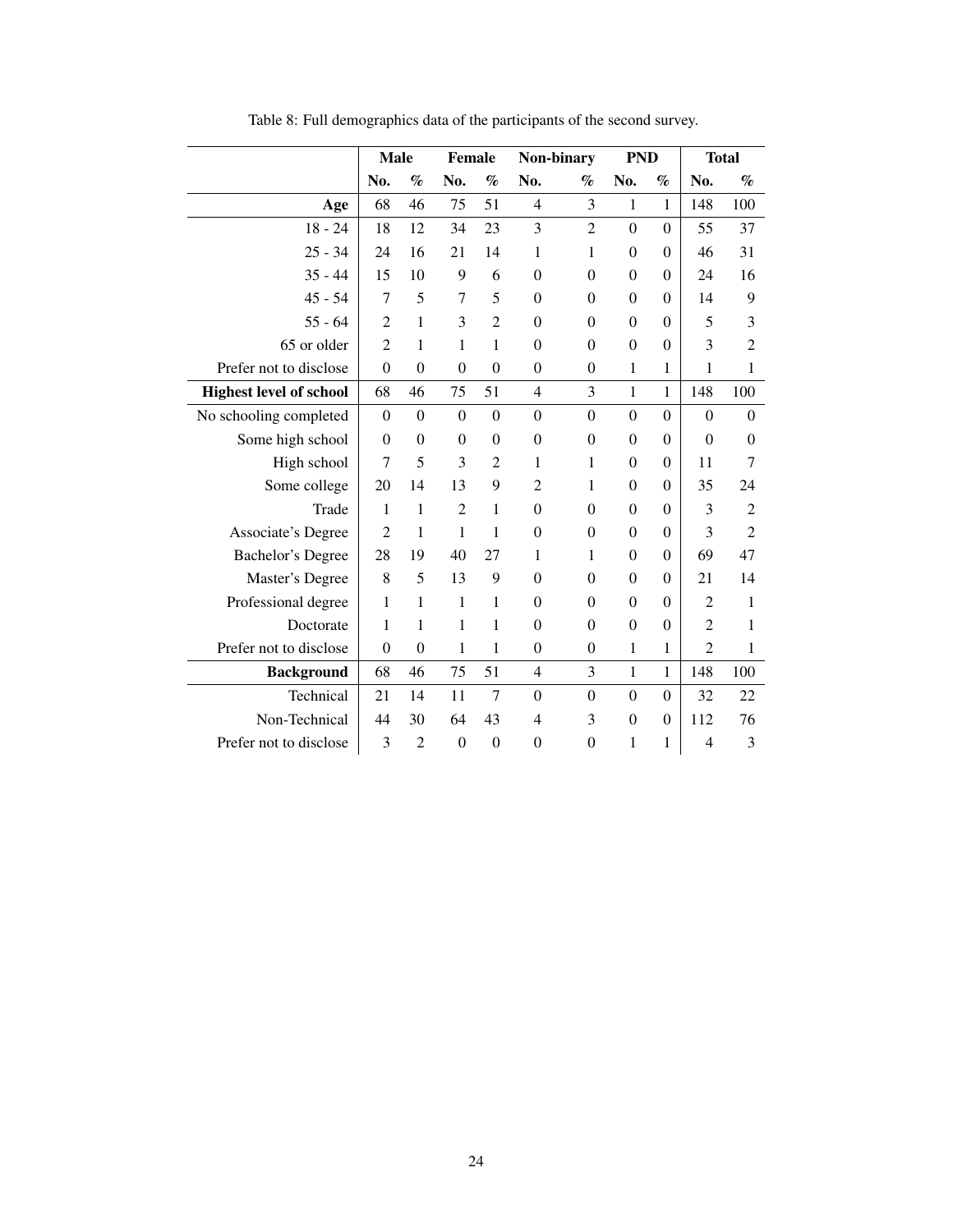|                                                                                                                      |        | G Sign in with Google                                                                                                                                                                                                                                                                                       |              |
|----------------------------------------------------------------------------------------------------------------------|--------|-------------------------------------------------------------------------------------------------------------------------------------------------------------------------------------------------------------------------------------------------------------------------------------------------------------|--------------|
| Log in to Yelp<br>New to Yelp? Sign up<br>By logging in, you agree to Yelp's Terms of Service and<br>Privacy Policy. |        | Third-Party App wants to access<br>your Google Account<br>This will allow Third-Party App to:                                                                                                                                                                                                               |              |
| <b>Continue with Facebook</b>                                                                                        |        | Run as a Calendar add-on                                                                                                                                                                                                                                                                                    | ⊙            |
| <b>Continue with Google</b>                                                                                          |        | View events on all your calendars                                                                                                                                                                                                                                                                           | ⊙            |
| <b>Continue with Apple</b>                                                                                           |        | Connect to an external service                                                                                                                                                                                                                                                                              | ⊙            |
| <b>OR</b>                                                                                                            |        | Allow this application to run when you are not<br>present                                                                                                                                                                                                                                                   | (i)          |
| Email<br>Password<br>Forgot password?<br>Log In<br>New to Yelp? Sign up                                              |        | Make sure you trust Third-Party App<br>You may be sharing sensitive info with this site or app.<br>Learn about how Third-Party App will handle your data by<br>reviewing its terms of service and privacy policies. You<br>can always see or remove access in your Google Account.<br>Learn about the risks |              |
| (a) Google account SSO prompt.                                                                                       | Cancel |                                                                                                                                                                                                                                                                                                             | <b>Allow</b> |
|                                                                                                                      |        |                                                                                                                                                                                                                                                                                                             |              |

(b) Third-party app access consent dialog.

Figure 13: Google account access authorizations.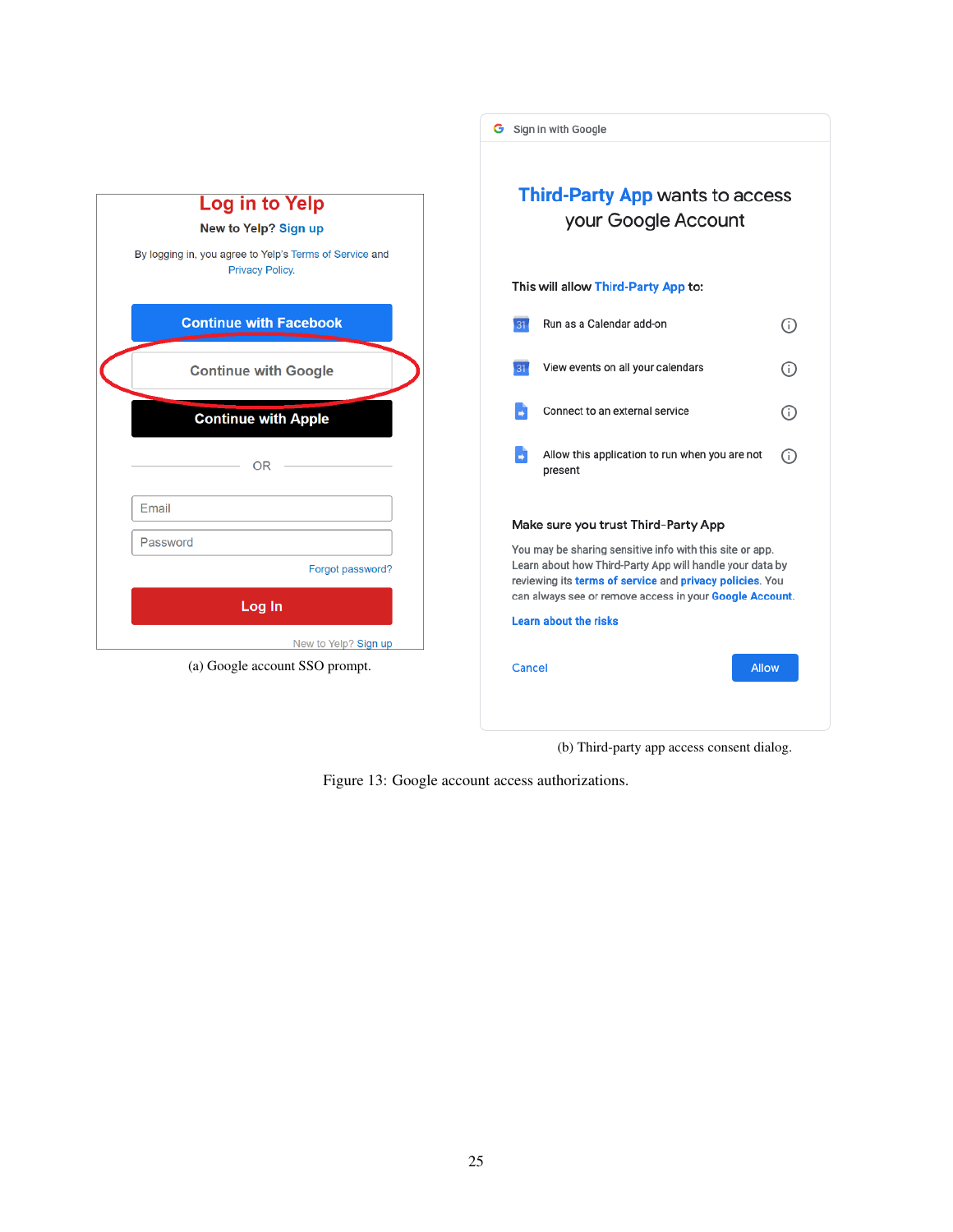### $\leftarrow$  Apps with access to your account



Google may also have access to some of your third-party accounts. Learn more about how to manage those connections.

Figure 14: Google's "Apps with access to your account" page.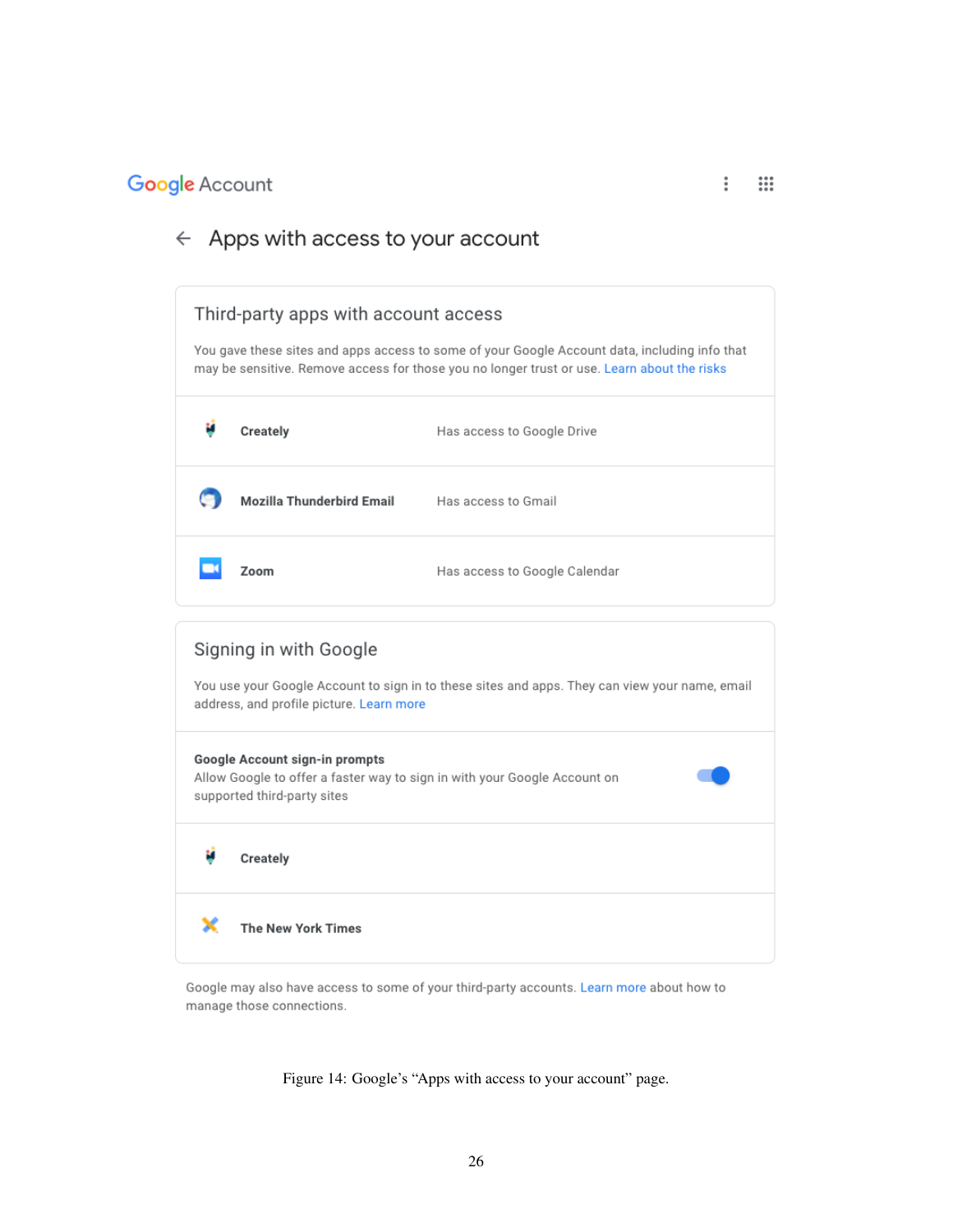

**Dropbox for Gmail**<br>Has access to Gmail, Google Contacts

# **REMOVE ACCESS**

| Has access to:                            | M Gmail                                                                               |
|-------------------------------------------|---------------------------------------------------------------------------------------|
|                                           | View your email messages when the add-on is running                                   |
|                                           | Run as a Gmail add-on                                                                 |
|                                           | Manage drafts and send emails when you interact with<br>the add-on                    |
|                                           | <b>KII</b> Google Contacts                                                            |
|                                           | See and download your contacts                                                        |
|                                           | 2 Basic account info                                                                  |
|                                           | See your personal info, including any personal info<br>you've made publicly available |
|                                           | See your primary Google Account email address                                         |
|                                           | Additional access                                                                     |
|                                           | View your country, language, and timezone                                             |
|                                           | Connect to an external service                                                        |
| Homepage:<br>(2)                          | https://www.dropbox.com/gmail_integration                                             |
| Access given on:                          | August 28, 2020                                                                       |
| See something suspicious? Report this app |                                                                                       |
|                                           |                                                                                       |

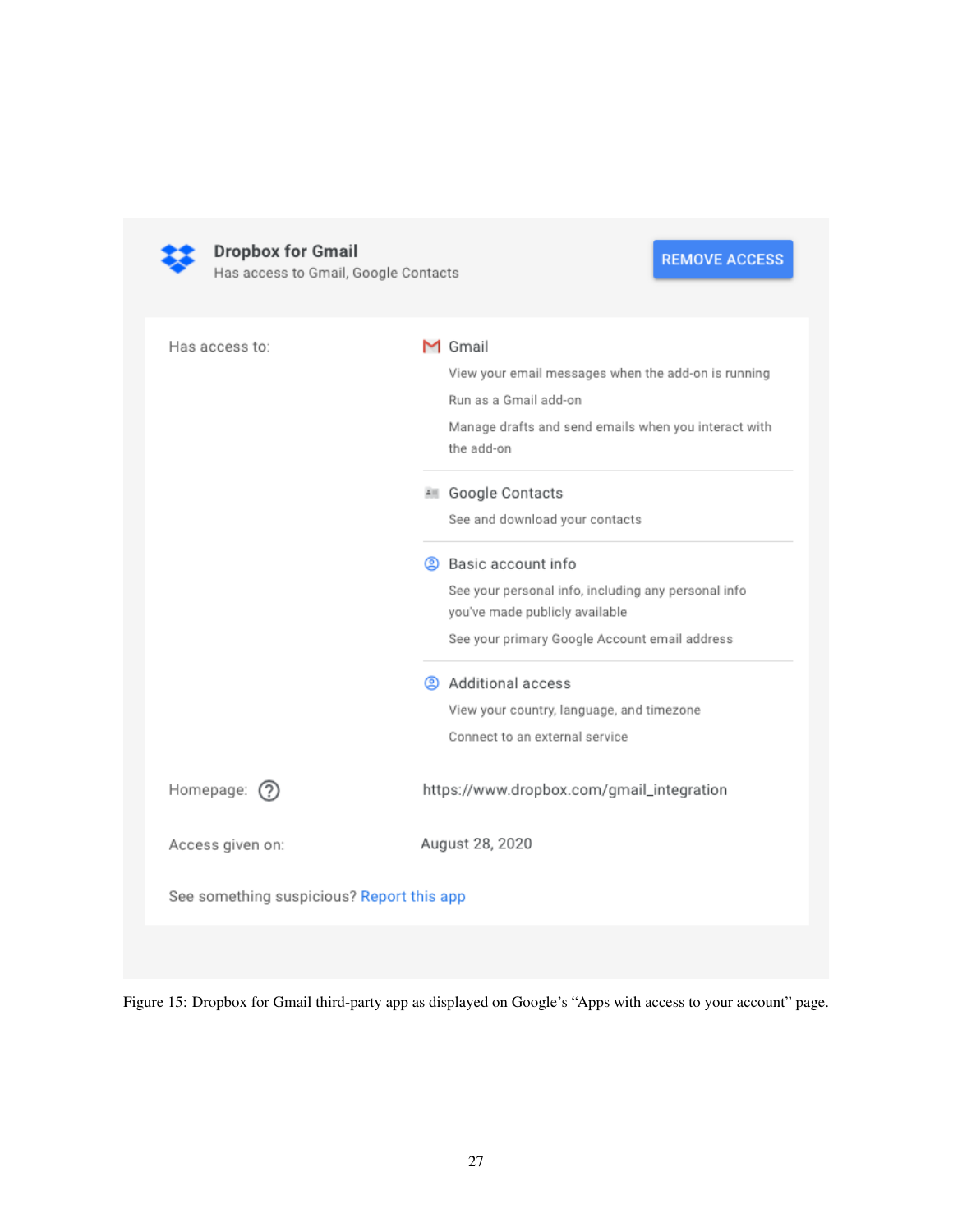### C Qualitative Codebook

### • unconcerned (203)

*permissions-necessary (18), low-permission-level (6), useoften (2), trust-google (1), assume-secure (1), otherprimary-email (1)*

### • concerned (169)

*permissions (77), personal-data (59), unnecessary-accessto-data (39), misuse (18), data-leak (7), permissions-afterdeleted-app (6), privacy (4), tracking (3), permissionsmore-permissions-than-described (1), failure-to-update (1), access-when-not-using-app (1)*

### • review-app-access (140)

*unused-apps (44), new-apps-with-access (22), what-datais-accessible (16), do-not-remember-authorizing (12), permissions (10), how-much-access-allowed (8), accidentallyadded (7), necessary-permissions-only (7), unfamiliar-apps (6), account-login (4), privacy (4), permissions-changed (4), how-long-access (3), suspicious-apps (3), unauthorizedapps (2), most-used (2), all (1), unauthorized-permissions (1), unnecessary-access (1), specific-app (1), full-accountaccess (1)*

### • remove-app-access (99)

*unused-apps (57), some-apps (11), specific-app (9), unfamiliar-apps (7), all (6), apps-with-account-access (4), apps-with-google-drive-access (2)*

### • security (96)

*information (9), misuse (7), information-leak (6), information-theft (3), website (1), app-owner (1), sign-in (1)*

### • ease-of-use (94)

*account-creation (13), access-removal (5), sign-in-process (4), fills-in-information (2), how-long (1), alreadyconnected (1), simple (1)*

### • unknowns (92)

*information-access (35), use-of-information (15), howdata-used (10), no-unwanted-email (7), what-permissionallows (6), do-they-keep-information (3), email-access (3), why-access-needed (3), why-permissions-necessary (2), why-information-needed (2), who-can-access-data (2), associated-with-personal-info (2), payments (1), can-idelete-my-data (1), google-guideline-enforcement (1), willit-notify-on-data-delete (1), how-long-data-stored (1)*

### • personal-information (89)

*what-type-accessible-collected (21), how-used (15), amount-collected (9), sensitive (8), is-shared (5), sharing (4), account (3), email (3), calendar (1), kept-confidential (1), photos (1), schedule (1), account-password (1), accounts (1)*

• none (86)

### • permissions (85)

*necessary (26), access (20), what-information-accessible (13), email-access (5), correct (3), contacts (3), calendar (2), modify-data (2), media (2), location (2), contact-info (1), local-files (1), google-drive (1), webcam (1), alternateapp-with-fewer (1), browsing-history (1)*

### privacy (76)

*data-protection (2), data-used-for-advertising (1), privacypolicy (1)*

### • more-transparency (61)

*app-usage-log (13), detailed-permission-explanation (12), when-access-authorized (8), misuse-reports (6), what-dataaccessible (5), data-access-logs (5), what-app-needs-towork (3), what-parts-of-account-accessible (3), which-appaccessed-the-most (1), information-about-security (1), howdata-used (1), company-providing-app (1), how-accesswas-authorized (1), terms-and-conditions (1), locationof-app-access (1), listing-of-sites-indirectly-accessing (1), vulnerability-alert (1), permission-usage-log (1), information-about-privacy (1), how-to-remove-information (1)*

### • is-trusted  $(56)$

*app (26), website (13), company (5), developer (2)*

### • utility (45)

*synch-info (13), file-transfer (6), scan-documents (3), email (3), screenshot (2), edit-pdf (2), install (1), webcam (1), zip-extractor (1), manage-apps (1)*

### • other-options (43)

*facebook (14), apple (2), use-without-sign-in (1)*

- nothing (41)
- calendar (38)

### • specific-app-or-service (37)

*zoom (7), google-drive (4), google-docs (2), youtube (1), only-office (1), calendly (1), grammarly (1), google-audioplayer (1), snapchat (1), gleam (1), twitter (1), honey (1), slack (1), movies-anywhere (1), plex (1), paypal (1), Doodle (1), google-navigation (1), peloton (1), yelp (1), headspace (1), mcdonalds (1), nest (1), amazon (1), google-play (1), calendars-5 (1), todoist (1), linked-in (1), google-sheets (1)*

### • trust  $(36)$

*website (13), app (11), company (5), google (3), site (1), no-unwanted-email (1)*

• is-app-useful (31)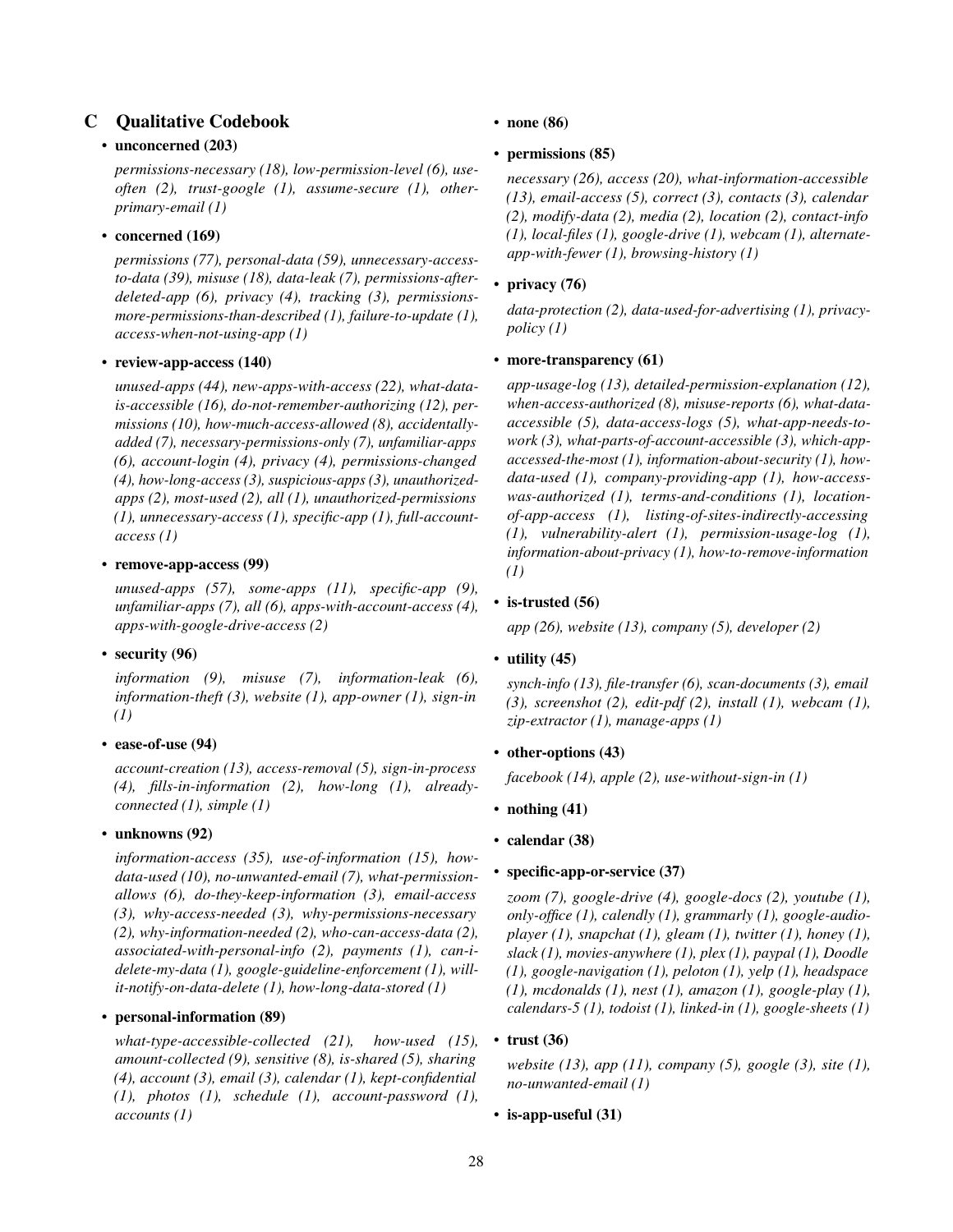• change-permissions (30)

*limit-access (8), remove-unnecessary (4), contacts (4), account-info (2), specific-app (2), email (2), unused-apps (2), calendar (1), delete-files (1), storage (1), sharing (1), google-drive (1), change-files (1)*

### • tradeoff (30)

*useful (11), sharing-information (4), frequent-use (1), security (1), account-creation (1), length-of-use (1), frequentuse (1), another-account (1)*

- sign-in  $(27)$
- infrequent-use  $(27)$
- do-not-recall-authorizing (24)

*permission (6), app (4)*

- app-beneficial (22)
- review-changes (22)

*changed-without-notification (2)*

- trust-app  $(22)$
- safety-of-app (21)
- remember-login (20)
- notifications (19)

*reminders (5), upon-changes (2), to-review (2), removeaccess-after-app-removed (1), data-breach (1), whenaccount-accessed (1), email (1), unused-apps (1)*

- gaming (19)
- contacts (18)
- easier-access-removal (17)
- improved-user-interface (17)

*easier-to-access-page (4), sort-apps-by-permission-type (3), personalization (1), order-by-date-authorized (1), edit-preferences-directly (1), color-code-based-on-level-ofaccess (1), add-app-description-text (1), specific-icons (1), deletion-suggestions (1), filter-by-authorization-date (1), opt-out-option (1)*

- no-recall (15)
- personal-info (15)

*health-data (2), location (1), age (1)*

- necessary (15)
- shopping  $(14)$
- wants-to-protect-personal-data (14) *leaks (1)*
- unsure (14)
- convenience (12)

*account-creation (4)*

• transfer-of-trust (11)

*from-google (10)*

• distrust (11)

*no-unwanted-email (5), google (5), app (1), company (1)*

- fewer-accounts (10)
- permission-level-control (9)

*remove-individual-permissions (4), set-some-permissionsnever-use (1)*

- unwanted-emails (7)
- ability-to-limit-access (7)

*temporarily-block-app-access (2), minimum-necessary (1), remove-access-if-not-used (1), temporarily-allow-appaccess (1), time-limits (1)*

- will-remove-app-access (6)
- review-how-trusted-app-is (5)
- photos  $(4)$
- comfort-with-app-or-service (4) *access-to-information (4)*
- work-related (4)
- trade-off-for-convenience (4)
- ability-to-secure-data (3)

*limit-what-data-can-be-accessed (1)*

- require-reauthorization (3) *yearly (1), period-of-time (1), unused-apps (1)*
- will-review-app-access (3)
- uncertain (2)
- use-separate-account-for-app-access (2)
- assess-risks (2)
- resigned (2)
- app-not-beneficial (2)
- education (1)
- change-sso-access (1)
- remove-app-accessreview-app-access (1)